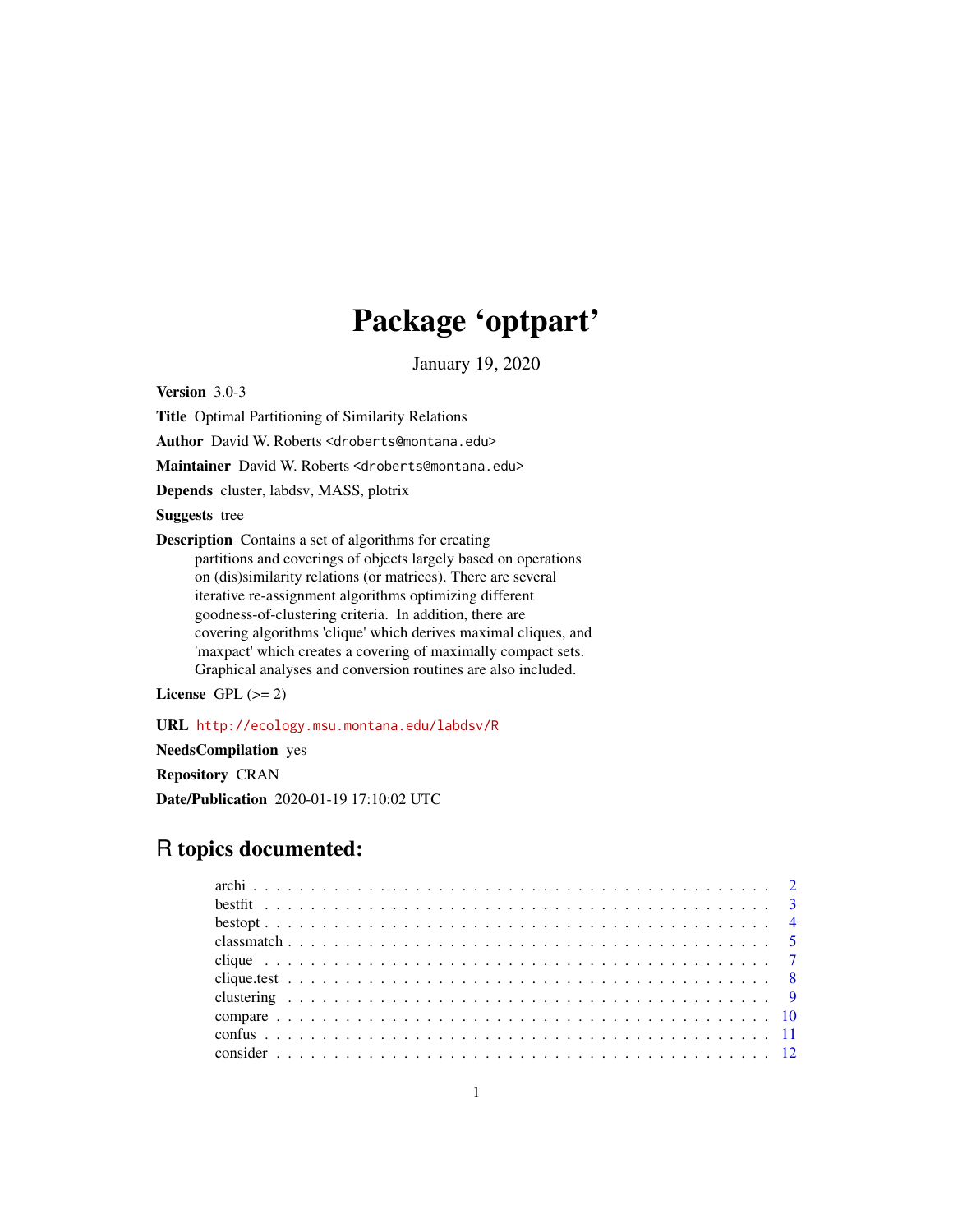<span id="page-1-0"></span>

| Index |        | 47        |
|-------|--------|-----------|
|       |        | 46        |
|       |        | 45        |
|       |        | 43        |
|       | stride | 42        |
|       |        | 41        |
|       |        | 40        |
|       |        | 39        |
|       |        | 38        |
|       |        | 37        |
|       | refine | 35        |
|       |        | 34        |
|       |        | 33        |
|       |        | 32        |
|       |        | 30        |
|       | optsil | 29        |
|       |        | 27        |
|       |        | 26        |
|       |        | 24        |
|       |        | 23        |
|       |        | 22        |
|       |        | 21        |
|       |        | <b>19</b> |
|       |        | 18        |
|       |        | 16        |
|       |        | 14<br>15  |
|       |        | -13       |
|       |        |           |

<span id="page-1-1"></span>archi *Archipelago Analysis*

# Description

Archipelago analysis finds connected clusters in a dissimilarity matrix. Samples in the same cluster are at most alpha dissimilar to at least one other sample in the cluster, and are more than alpha dissimilar to all samples in all other clusters. The solution is equivalent to slicing a nearest neighbor cluster analysis at alpha, but does not require (or produce) a hierarchical structure.

# Usage

archi(dist,alpha)

| dist  | an object of class 'dist' from dist, vegdist, or dsvdis   |
|-------|-----------------------------------------------------------|
| alpha | the dissimilarity threshold to establish the relationship |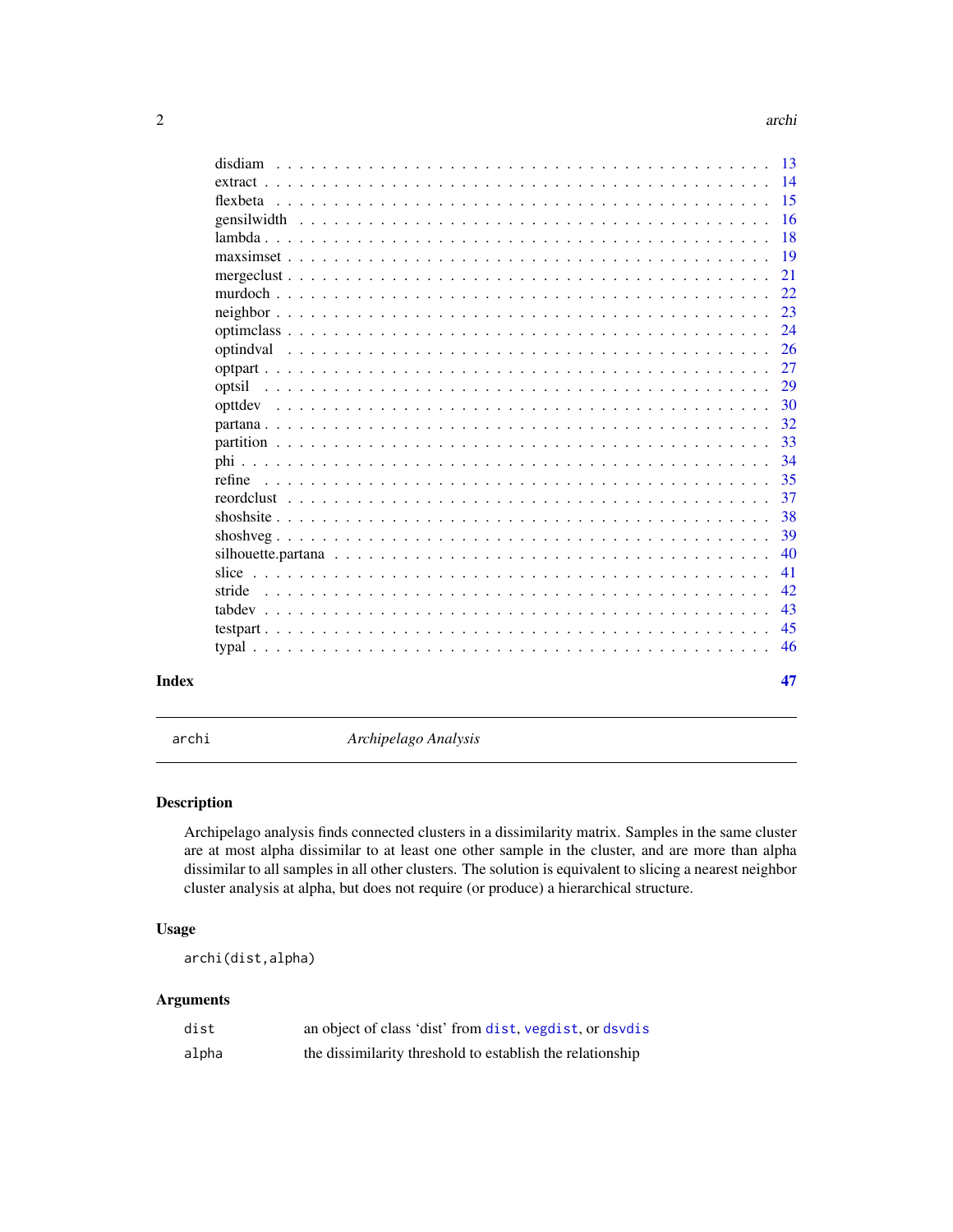#### <span id="page-2-0"></span> $\epsilon$ bestfit  $\epsilon$  3

# Details

Archipelago analysis is a topological, as opposed to metric space, cluster routine that returns connected clusters. Every sample in a cluster is connected by a path with step lengths of at most alpha dissimilarity to every other sample in the cluster, and is more than alpha dissimilar to all other samples in all other clusters.

#### Value

produces an object of class 'clustering', a list with a vector 'clustering' of cluster memberships

#### Author(s)

David W. Roberts <droberts@montana.edu>

# Examples

```
data(shoshveg) # produces a vegetation dataframe
dis.bc <- dsvdis(shoshveg,'bray/curtis')
               # produces a Bray/Curtis dissimilarity matrix
arc.50 <- archi(dis.bc,0.5) # clusters at 0.5 dissimilarity
table(arc.50$clustering)
```
bestfit *Identify the Goodness-of-Fit of Cluster Members*

#### Description

Sorts the members of clusters by maximum similarity goodness-of-fit

# Usage

bestfit(x,cluster)

#### Arguments

|         | an object of class 'partana' or 'silhouette' |
|---------|----------------------------------------------|
| cluster | a specific cluster number                    |

# Details

Simply finds all members of a specific cluster and lists them in order of (1) mean similarity to their cluster (if x is an object of class 'partana') or silhouette width (if x is an object of class 'silhouette' as produced by functions in package 'cluster')

#### Value

returns a data.frame with cluster members in column 'ID' and goodness-of-fit in column 'fit'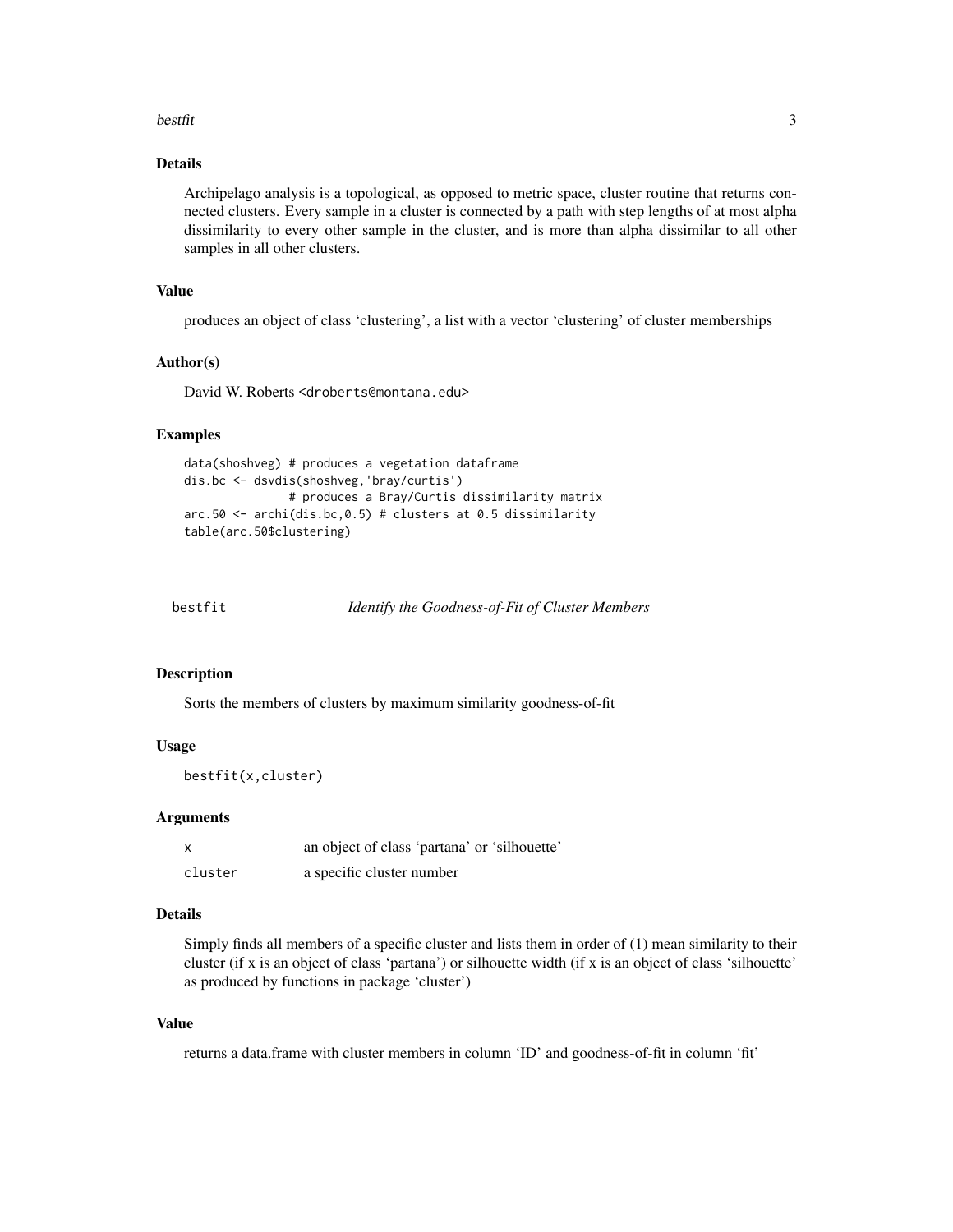<span id="page-3-0"></span>4 bestopt the state of the state of the state of the state of the state of the state of the state of the state of the state of the state of the state of the state of the state of the state of the state of the state of the

#### Author(s)

David W. Roberts <droberts@montana.edu>

#### References

<http://ecology.msu.montana.edu/labdsv/>

# See Also

[typal](#page-45-1)

# Examples

```
data(shoshveg) # returns vegetation matrix
dis.bc <- dsvdis(shoshveg,'bray') # Bray/Curtis dissimilarity matrix
opt.5 <- optpart(5,dis.bc) # 5 cluster partition
print(class(opt.5))
fit <- bestfit(opt.5,1) # goodness-of-fit for cluster 1
sil.5 <- silhouette(opt.5,dis.bc) # calculate silhouette widths
fit2 <- bestfit(sil.5,1) # goodness-of-fit for cluster 1
```
<span id="page-3-1"></span>

| bestopt | <b>Best Of Set Optimal Partitions From Random Starts</b> |
|---------|----------------------------------------------------------|
|---------|----------------------------------------------------------|

# Description

Produces a specified number of [optpart](#page-26-1) solutions from random starts, keeping the best result of the set

# Usage

```
bestopt(dist,numclu,numrep,maxitr=100)
```
# Arguments

| dist   | an object of class 'dist' from dist, vegdist, or dsvdis, or a symmetric dissim-<br>ilarity matrix |
|--------|---------------------------------------------------------------------------------------------------|
| numclu | the number of clusters desired                                                                    |
| numrep | the number of random starts requested                                                             |
| maxitr | the maximum number of iterations per replicate                                                    |

# Details

calls function optpart with an random initial assignment of items to clusters 'numitr' times, keeping the best result (highest within/among ratio observed). See [optpart](#page-26-1) for more details.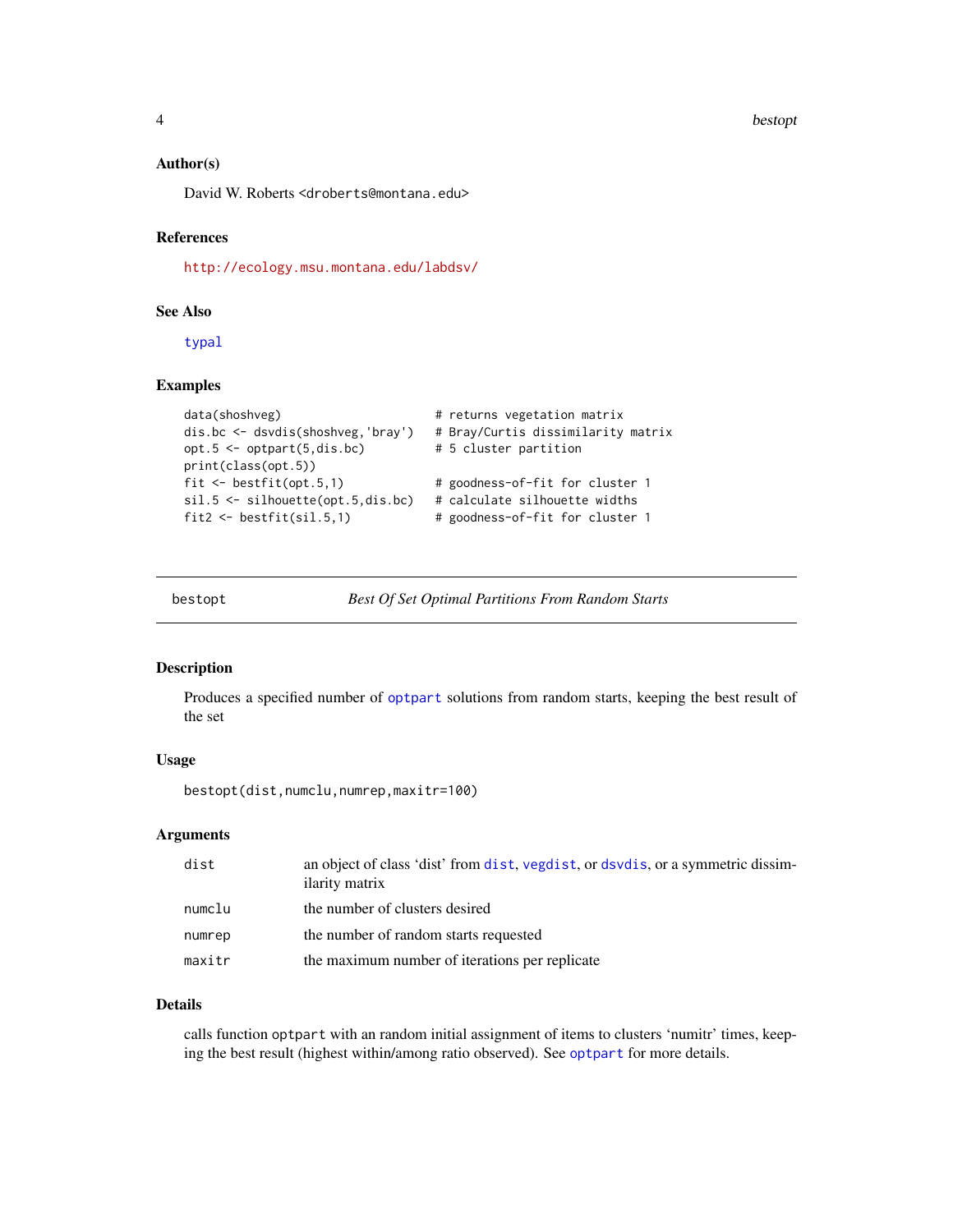#### <span id="page-4-0"></span>classmatch 5

# Value

an object of class partana, with components:

| ptc        | the mean similarity of each item to each cluster                                                        |
|------------|---------------------------------------------------------------------------------------------------------|
| ctc        | the mean similarity of each cluster to other clusters                                                   |
| musubx     | the membership of each item in each cluster                                                             |
| clustering | the best 'crisp' partition from musubx                                                                  |
| ratio      | the within-cluster/among-cluster similarity ratio achieved at each iteration of the<br>selected result. |

# Note

This is a simple wrapper function to automate independent random starts of function [optpart.](#page-26-1)

# Author(s)

David W. Roberts <droberts@montana.edu>

# See Also

[optpart](#page-26-1), [partana](#page-31-1), [pam](#page-0-0)

# Examples

```
data(shoshveg)
dis.bc <- dsvdis(shoshveg,'bray/curtis')
x \leftarrow bestopt(dis(bc, 5, 10))summary(x)
## Not run: plot(x)
```
<span id="page-4-1"></span>classmatch *Classification Matching and Differencing*

# Description

Compares two classifications by cross-tabulating the assignment of objects to classes, and (optionally) produces a new classification to reflect the congruences and differences

# Usage

```
classmatch(x,y,type='full')
```

| x    | an object of class 'clustering', 'partana', 'partition' or a vector identifying mem-<br>bership of objects in classes |
|------|-----------------------------------------------------------------------------------------------------------------------|
| ٧    | an object of class 'clustering', 'partana', 'partition' or a vector identifying mem-<br>bership of objects in classes |
| type | a switch, either 'full' or 'direct', to control the parameters of the algorithm                                       |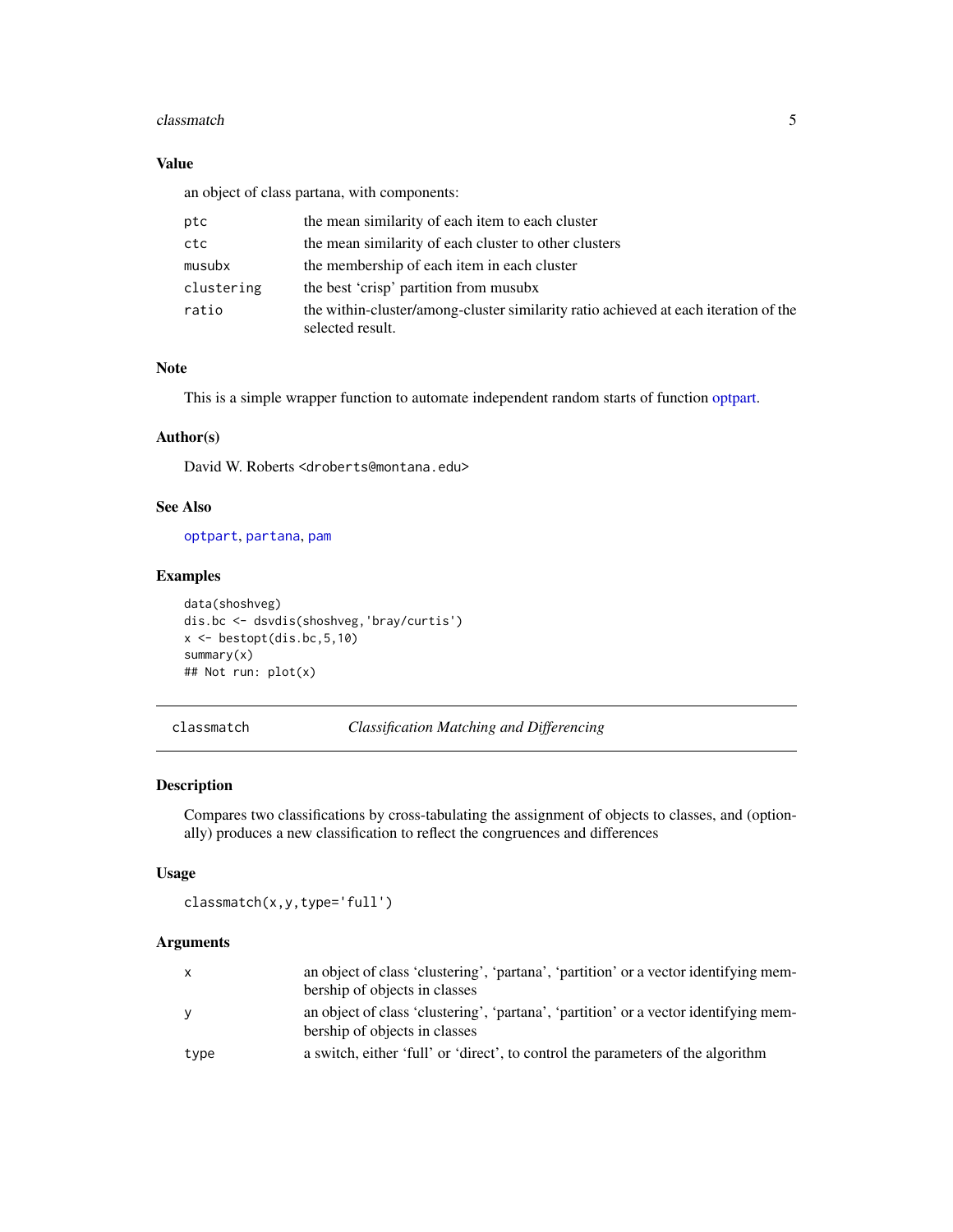# <span id="page-5-0"></span>Details

classmatch first calculates a cross-tabulation of the two classifications. Then, if 'type=="full"', the default, it finds all cases of agreement in order of number of objects. Objects are assigned to new clusters to reflect that order. It's important to note that a single class may be partitioned into several new classes, and the the number of new classes produced may be higher than either of the classifications considered.

If 'type=="direct"' classmatch assumes a one-to-one relation between the two classifications compared. Classmatch finds the largest case of agreement, and assigns that match to class 1. It then zeros out the rows and columns corresponding to those classes, and iterates.

# Value

A list with components:

| tab     | the cross-tabulation analyzed                                                     |
|---------|-----------------------------------------------------------------------------------|
| pairs   | the x and y values considered matched in order of solution                        |
| partial | a cumulative fraction of agreement as a function of number of clusters            |
| ord     | a table showing the order of new clusters                                         |
| combo   | a new vector of assignment of objects to clusters, only produced if 'type=="full" |

# Author(s)

David W. Roberts <droberts@montana.edu>

# References

<http://ecology.msu.montana.edu/labdsv/R>

# See Also

[partition](#page-32-1), [optpart](#page-26-1), [slice](#page-40-1)

# Examples

```
data(shoshveg)
dis.bc <- dsvdis(shoshveg,'bray/curtis')
opt.5 <- optpart(5,dis.bc)
pam.5 \leq pam(dis(bc,5))classmatch(opt.5,pam.5)
```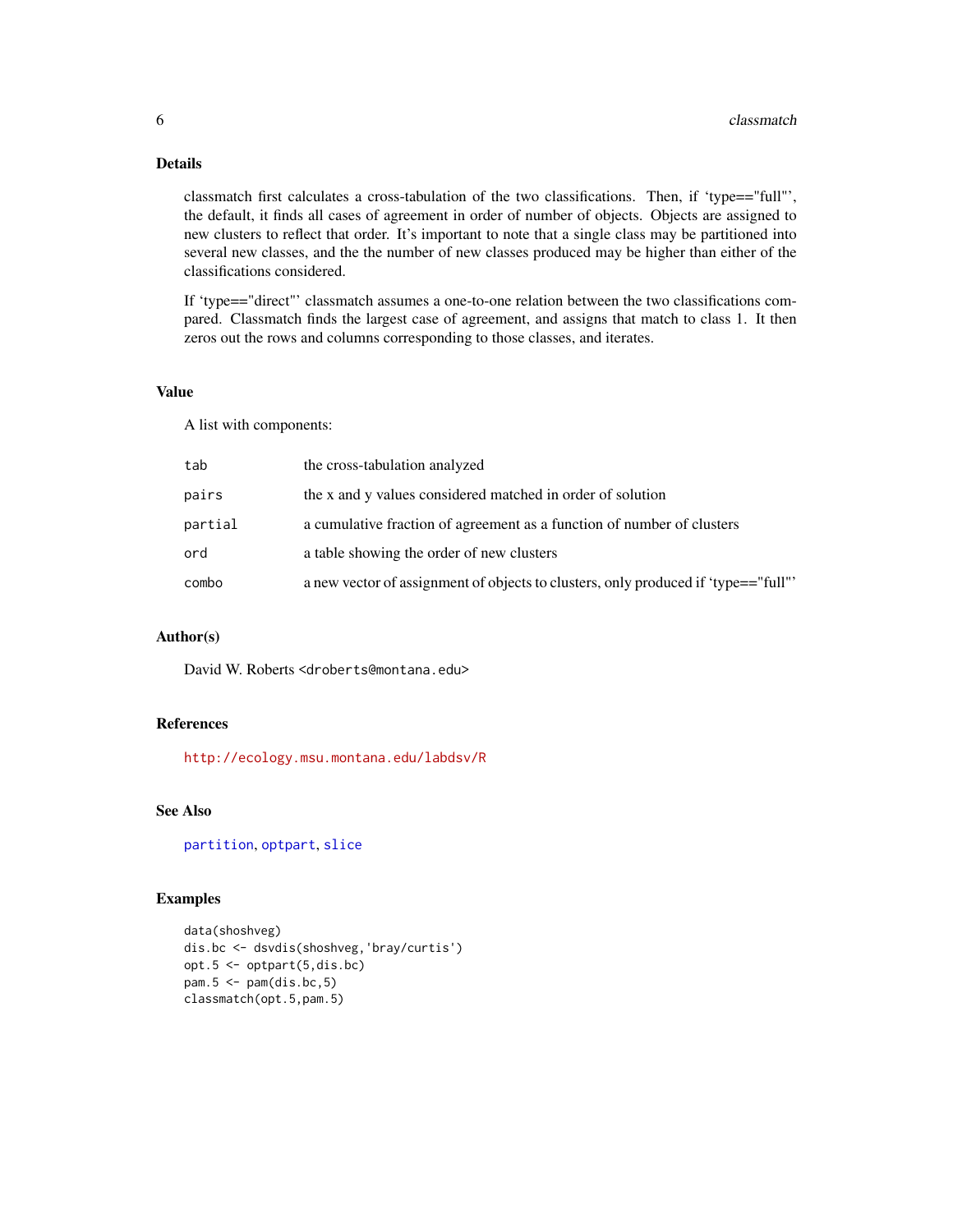<span id="page-6-0"></span>clique to the contract of the contract of the contract of the contract of the contract of the contract of the contract of the contract of the contract of the contract of the contract of the contract of the contract of the

<span id="page-6-1"></span>

# Description

Maximal clique analysis produces the set of maximal cliques of a dissimilarity or distance matrix. Maximal cliques are sets where every member of the set is <= alpha-dissimilar to every other member.

# Usage

```
clique(dist,alphac,minsize=1,mult=100)
## S3 method for class 'clique'
summary(object, ...)
## S3 method for class 'clique'
plot(x, panel = 'all', ...)
```
#### Arguments

| dist       | an object of class 'dist' from dist, vegdist, or dsvdis    |
|------------|------------------------------------------------------------|
| alphac     | the dissimilarity threshold to establish the relationship  |
| minsize    | the minimum size clique to list in the results             |
| mult       | scratch space multiplier to control stack size (see below) |
| object     | an object of class 'clique'                                |
| $\ddots$ . | ancillary arguments to summary or plot                     |
| x          | an object of class 'clique'                                |
| panel      | an integer switch to indicate which panel to plot          |

# Details

Maximal clique analysis produces a covering, as opposed to a partition, i.e. objects can belong to more than one clique, and every object belongs to at least one clique. The maximal clique solution is solved for by symbolic computation, as opposed to numerical computation, and produces a unique solution. The number of cliques produced cannot be known beforehand, and can significantly exceed the number of objects. The 'mult' argument controls the size of the stack to hold intermediate terms in the equation as the solution proceeds. At each iteration, the algorithm simplifies the equation to the extent possible, and recovers space used to hold terms that have been eliminated. Nonetheless, it is possible for the equation to grow quite large at intermediate steps. The initial value of 'mult=100' sets the stack to 100 times the number of objects in the dissimilarity/distance matrix. If the memory allocated is exceeded, the output is set to NULL, and a message is printed to increase the 'mult' argument to a higher value.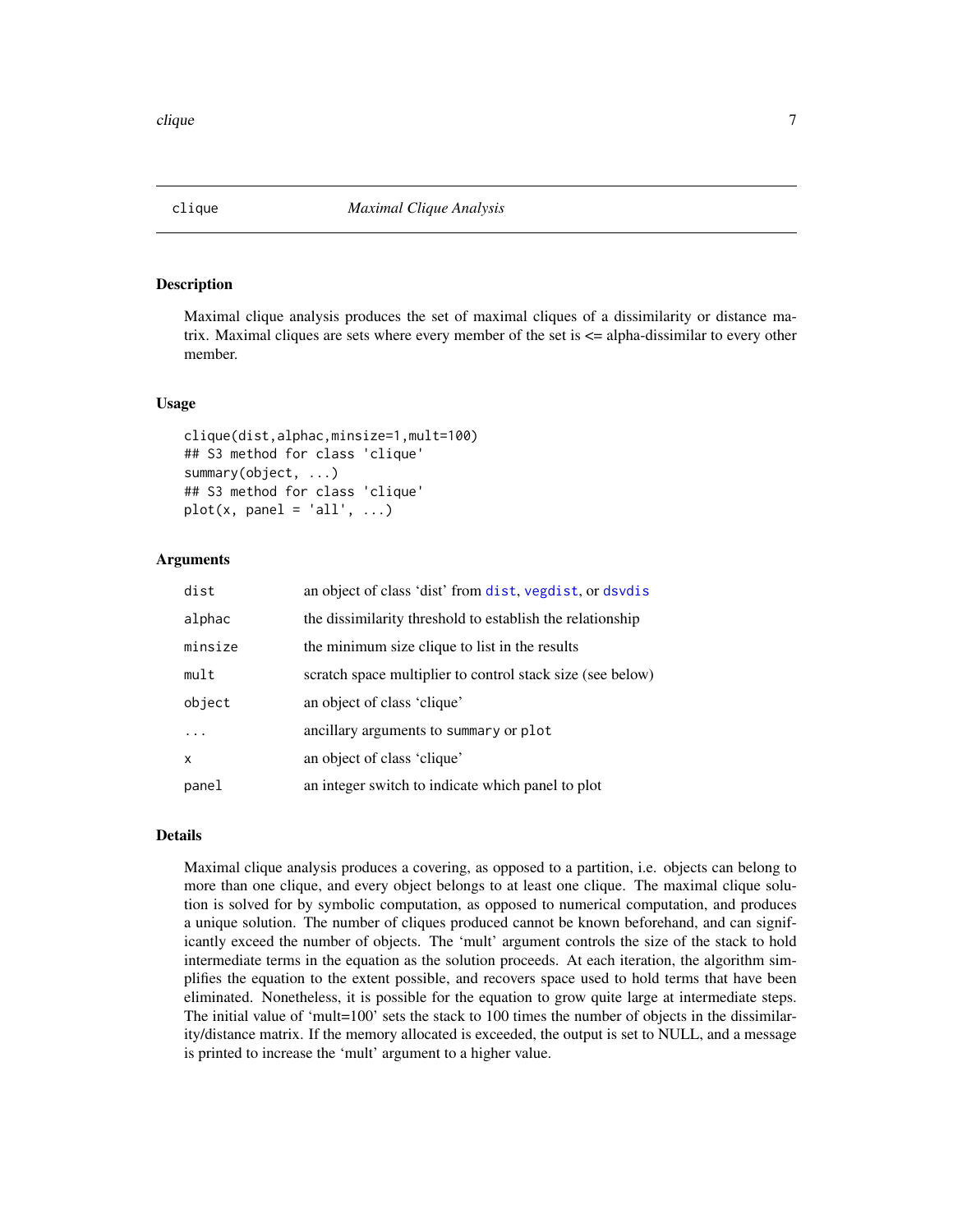#### <span id="page-7-0"></span>Value

produces a list with elements:

| alphac | the threshold value used to establish the cliques            |
|--------|--------------------------------------------------------------|
| musubx | a matrix of object membership in each of the maximal cliques |
| member | a list of members of each clique                             |

# Note

WARNING. The run time of maximal clique analysis is approximately  $2^n + n$  for n objects. The number of cliques generated, and the run time, is sensitive to 'alpha', as values of 'alpha' close to the mean dissimilarity of the matrix are likely to produce the most cliques and longest run time. A solution for 1200 objects once took approximately 20 CPU days on a SparcStation. The example shown below (100 objects) runs in a few seconds on a modern computer.

# Author(s)

David W. Roberts <droberts@montana.edu> <http://ecology.msu.montana.edu/labdsv/R>

# Examples

```
data(shoshveg) # produces a vegetation dataframe
dis.bc <- dsvdis(shoshveg,'bray/curtis')
    # produces a Bray/Curtis dissimilarity matrix
cli.50 <- clique(dis.bc,0.5) # clusters at 0.5 dissimilarity, likely
   # to run for a few seconds in most PCs
summary(cli.50)
```
clique.test *Clique Test*

# Description

The 'clique.test' function analyzes within-clique variability in attributes of objects other than those used to calculate the similarity relation. If the cliques exhibit a narrower range of values than expected at random it may be that the variable analyzed has an underlying role in determining the attributes on which the similarity is calculated.

#### Usage

```
clique.test(cliq,env,minsize=2,plotit=FALSE)
```

| clig    | an object of class 'clique'                           |
|---------|-------------------------------------------------------|
| env     | a continuous environmental variable to test           |
| minsize | the minimum size clique to test for range             |
| plotit  | a switch to control plotting each clique individually |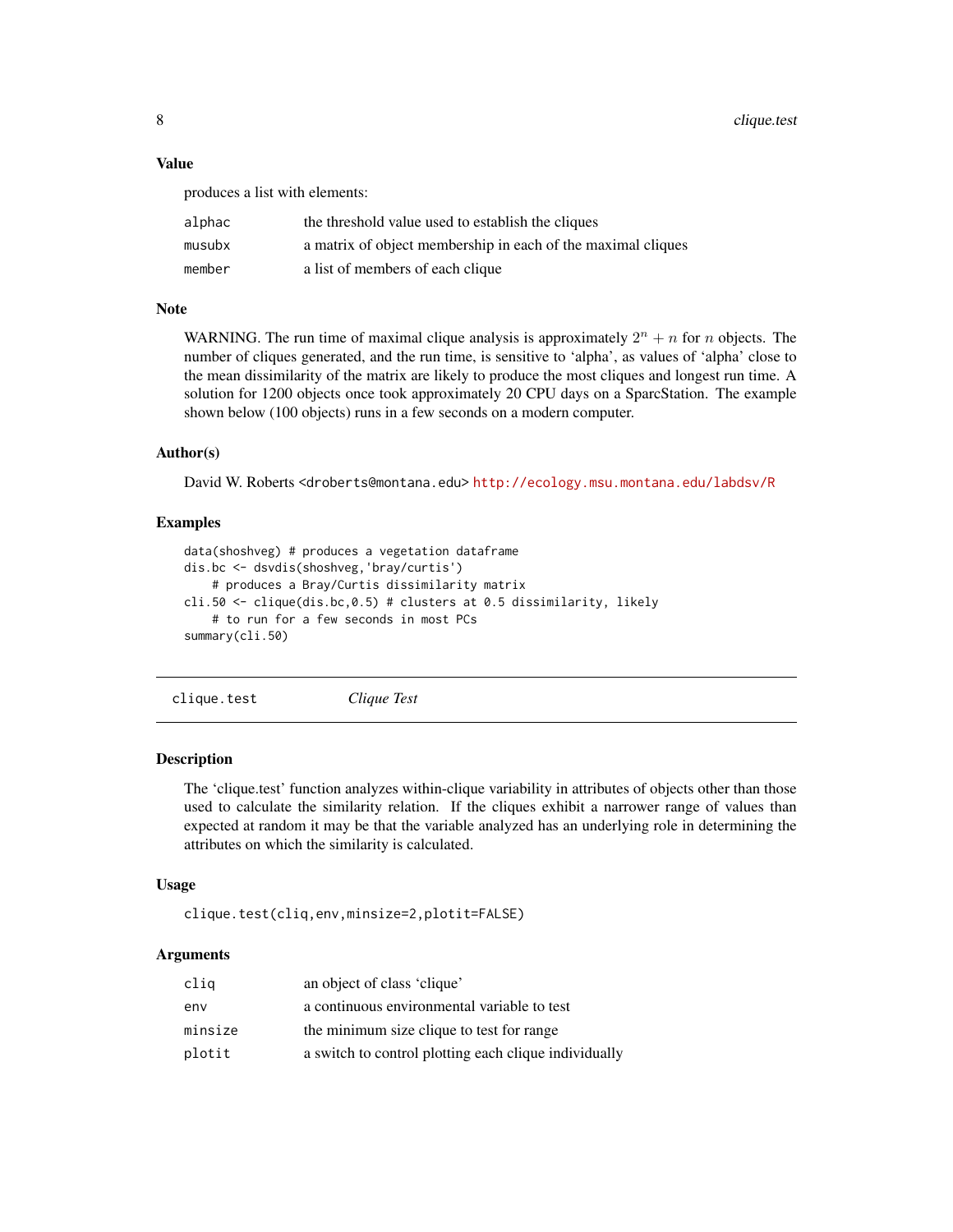#### <span id="page-8-0"></span>clustering the contract of the contract of the contract of the contract of the contract of the contract of the contract of the contract of the contract of the contract of the contract of the contract of the contract of the

# Value

Produces a vector of probabilities, one for each clique that expresses the probability of obtaining a range of 'env' as small as observed. Also produces a plot of the sorted probabilities on the current device.

# Note

The 'clique.test' function actually calls the [envrtest](#page-0-0) function once for each clique and stores the associated probability as determined by [envrtest](#page-0-0)

# Author(s)

David W. Roberts <droberts@montana.edu>

# See Also

[clique](#page-6-1), [mss.test](#page-18-1), [envrtest](#page-0-0)

# Examples

```
data(shoshveg)
data(shoshsite)
dis.bc <- dsvdis(shoshveg,'bray')
## Not run: cli.60 <- clique(dis.bc,0.60) # will run for several
## Not run: print(clique.test(cli.60,shoshsite$swb)) # minutes
```
<span id="page-8-1"></span>clustering *Clustering Object*

#### Description

A clustering object is a list with a component called 'clustering' which is an integer vector of length n where n is the number of elements in a classification.

# Details

The clustering object is defined simply to allow a cleaner interface to functions in package 'cluster'.

# Author(s)

David W. Roberts <droberts@montana.edu>

# References

<http://ecology.msu.montana.edu/labdsv/R>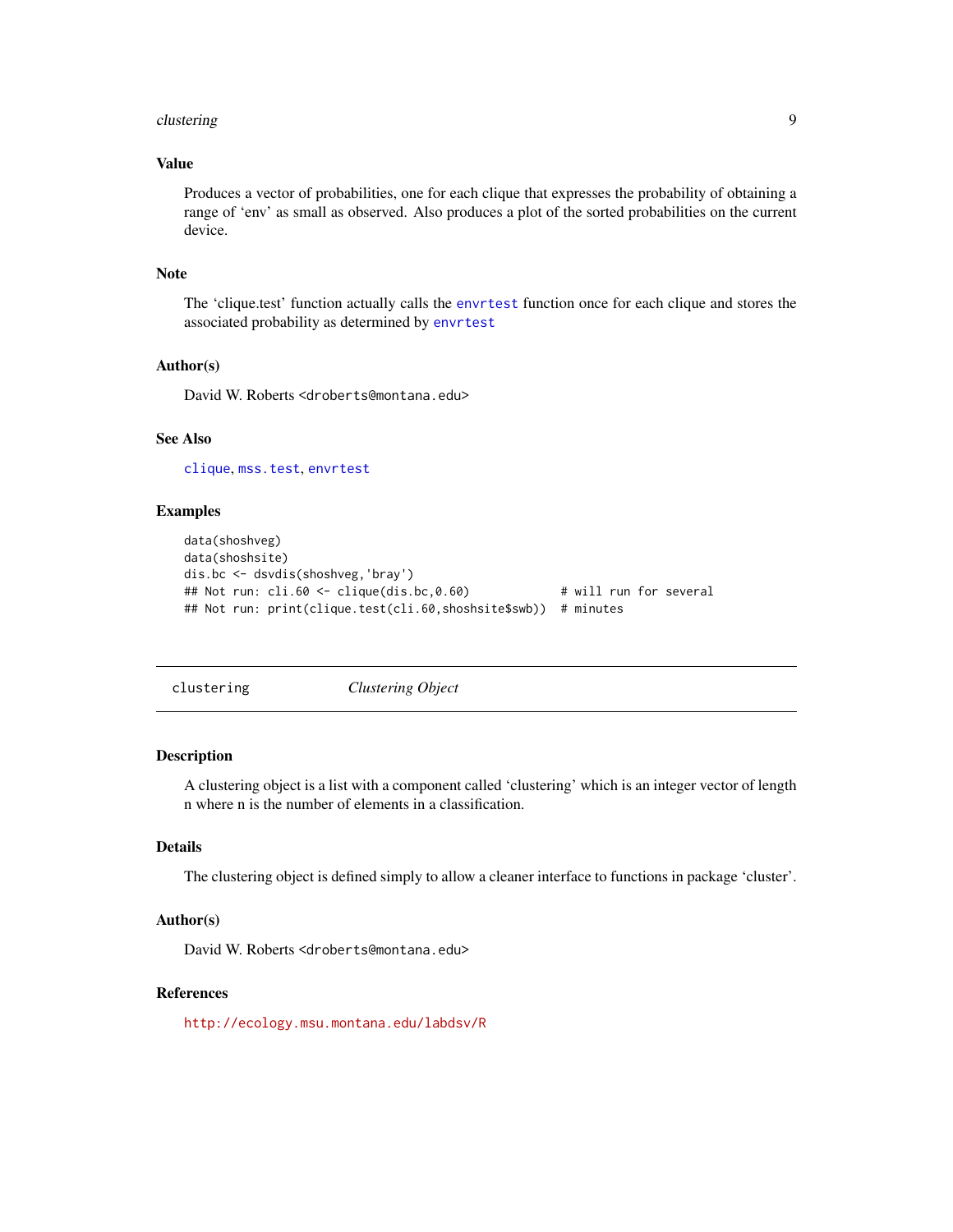<span id="page-9-0"></span>

# Description

Extracts specified columns from a constancy table (see [const](#page-0-0)) and identifies species which occur in one of the two clusters (potential diagnostic species) or in both.

# Usage

compare(const,left,right,thresh=0.2)

# **Arguments**

| const  | a constancy table produced by function const          |
|--------|-------------------------------------------------------|
| left   | a numeric cluster                                     |
| right  | a cluster number                                      |
| thresh | a minimum differential abundance to list in the table |

# Details

compare extracts two columns (left and right) from a constancy table produced by [const](#page-0-0), and calculates the pairwise differences. Differences greater than the specified threshold appear in the set 'left'; negative differences less then minus one times the threshold appear in the set 'right', and species which occur in both columns but with an absolute value of difference less than the threshold appear in set 'both'.

#### Value

a list with elements

| left  | a data frame of species diagnostic of set 'left'        |
|-------|---------------------------------------------------------|
| right | a data frame of species diagnostic of set 'right'       |
| both  | species occuring in both sets and diagnostic of neither |

# Author(s)

David W. Roberts <droberts@montana.edu>

#### References

<http://ecology.msu.montana.edu/labdsv/R>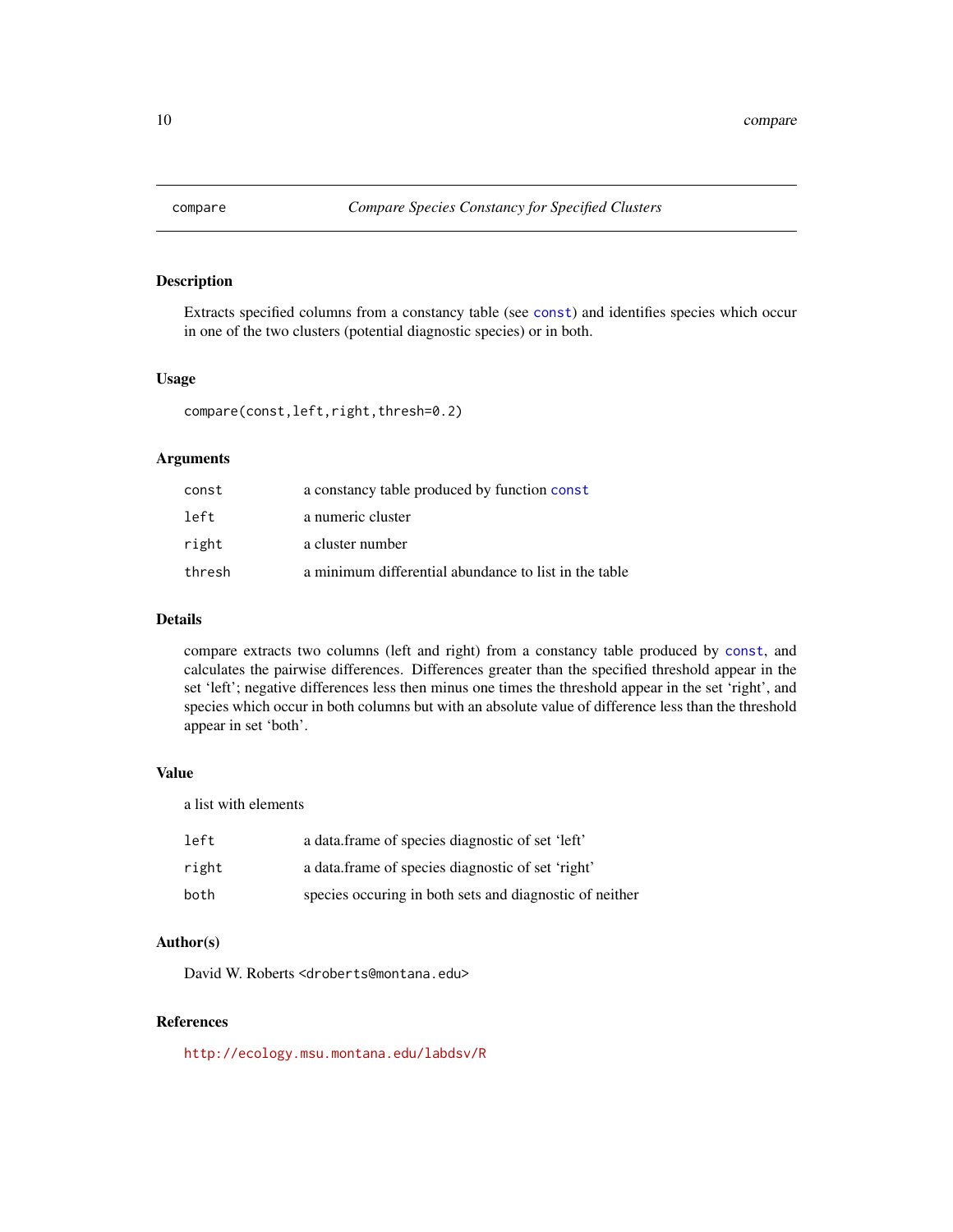#### <span id="page-10-0"></span>confus to the contract of the contract of the contract of the contract of the contract of the contract of the contract of the contract of the contract of the contract of the contract of the contract of the contract of the

# Examples

```
data(shoshveg) # returns vegetation data set
data(shoshsite) # returns site data
elev.clust <- as.numeric(factor(cut(shoshsite$elevation,5)))
                    # 5 elevation bands
elev.const <- const(shoshveg,elev.clust)
compare(elev.config,1,2) # identify diagnostic species
```
#### confus *(Fuzzy) Confusion Matrix*

# Description

A confusion matrix is a cross-tabulation of actual class membership with memberships predicted by a discriminant function, classification tree, or other predictive model. A fuzzy confusion matrix is a confusion matrix that corrects for 'near misses' in prediction by comparing the similarity of the predicted type to the actual type and giving credit for the similarity.

#### Usage

```
confus(clustering,model,diss=NULL)
```
# Arguments

| clustering | an object of class 'clustering' or a vector of (integer or factor) class membership<br>values |
|------------|-----------------------------------------------------------------------------------------------|
| model      | a predictive model of class 'tree' or 'randomForest'                                          |
| diss       | optionally, a dissimilarity object of class 'dist' from 'dist', 'dsvdis', or 'vegdist'        |

# Details

Cross-classifies each sample by actual class membership and predicted membership, computing overall accuracy, and the Kappa statistic of agreement. If a dissimilarity matrix is passed, calculates a fuzzy confusion matrix. In this case, correct predictions are assigned values of 1.0, and other predictions are given the value of the similarity of the two types an placed on the diagonal. The dissimilarity of the two types is added off the diagonal as fuzzy error.

#### Value

produces a list with elements

| matrix  | the (fuzzy) cross-tabulation matrix as a data.frame   |
|---------|-------------------------------------------------------|
| correct | the fraction of (fuzzily) correctly predicted samples |
| kappa   | the value of the Kappa statistic                      |
| legend  | the text legend for the cross-tabulation matrix       |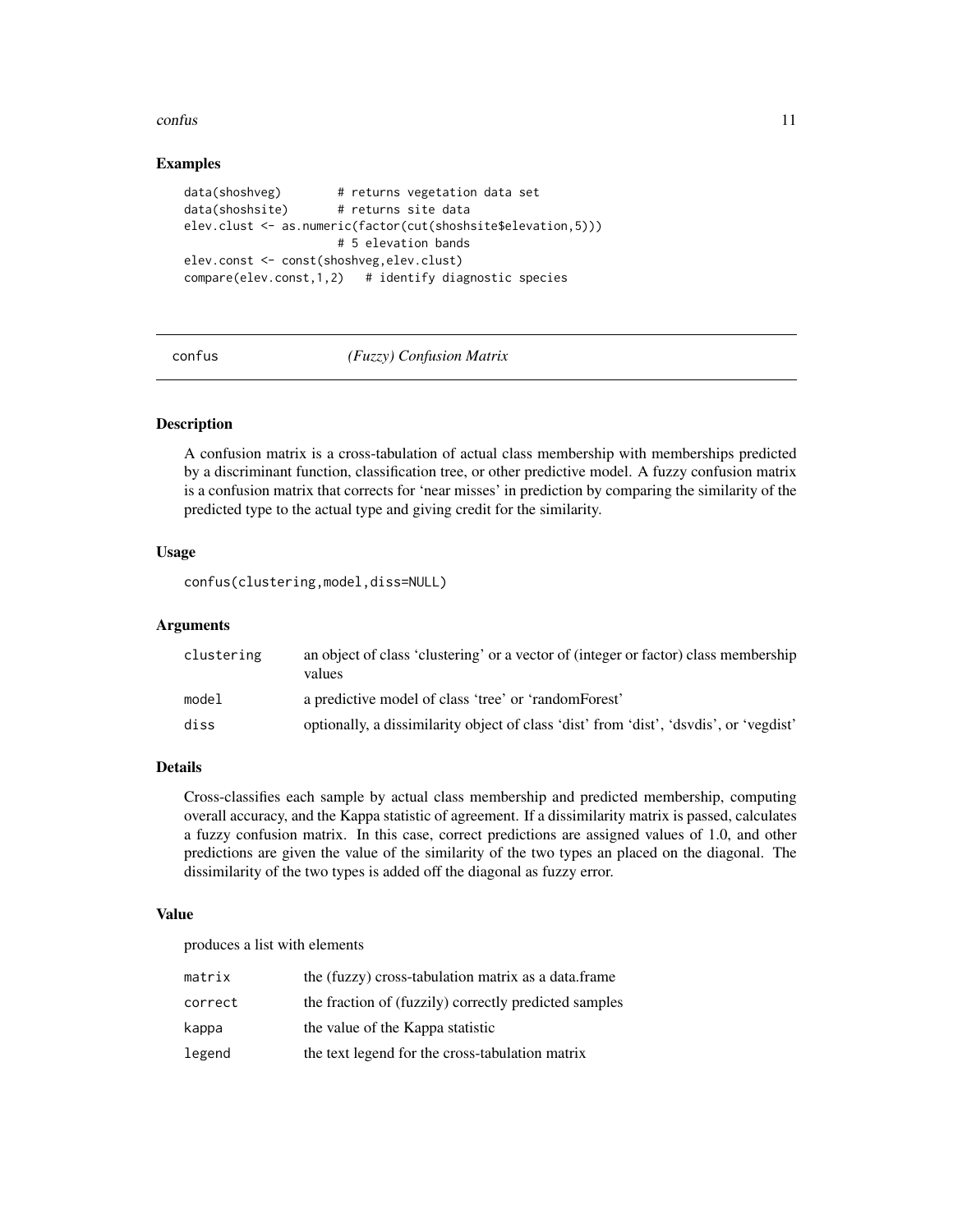#### <span id="page-11-0"></span>Note

Confusion matrices are commonly computed in remote sensing applications, but are equally suited to the evaluation of any predictive methods of class membership or factors.

#### Author(s)

David W. Roberts <droberts@montana.edu> <http://ecology.msu.montana.edu/labdsv/R>

# References

<http://ecology.msu.montana.edu/labdsv/R>

#### Examples

```
data(shoshveg) # returns a data frame of vegetation data
data(shoshsite) # returns a data frame of site data
dis.bc <- dsvdis(shoshveg,'bray')
opt.5 <- optpart(5,dis.bc)
library(tree)
mod <- tree(factor(opt.5$clustering)~ elevation+slope+av,
            data=shoshsite)
confus(opt.5,mod)
confus(opt.5,mod,dis.bc)
```
consider *Recommendations for Possible Merging of Clusters*

#### Description

Presents an ordered list of possible cluster combinations to consider for merging to simplify a classification.

# Usage

```
consider(part)
```
# Arguments

part an object of class 'partana' from functions partana, optpart or bestopt

# Details

Simply sorts the cluster-to-cluster mean similarity matrix of a 'partana' object into a list sorted by mean similarity.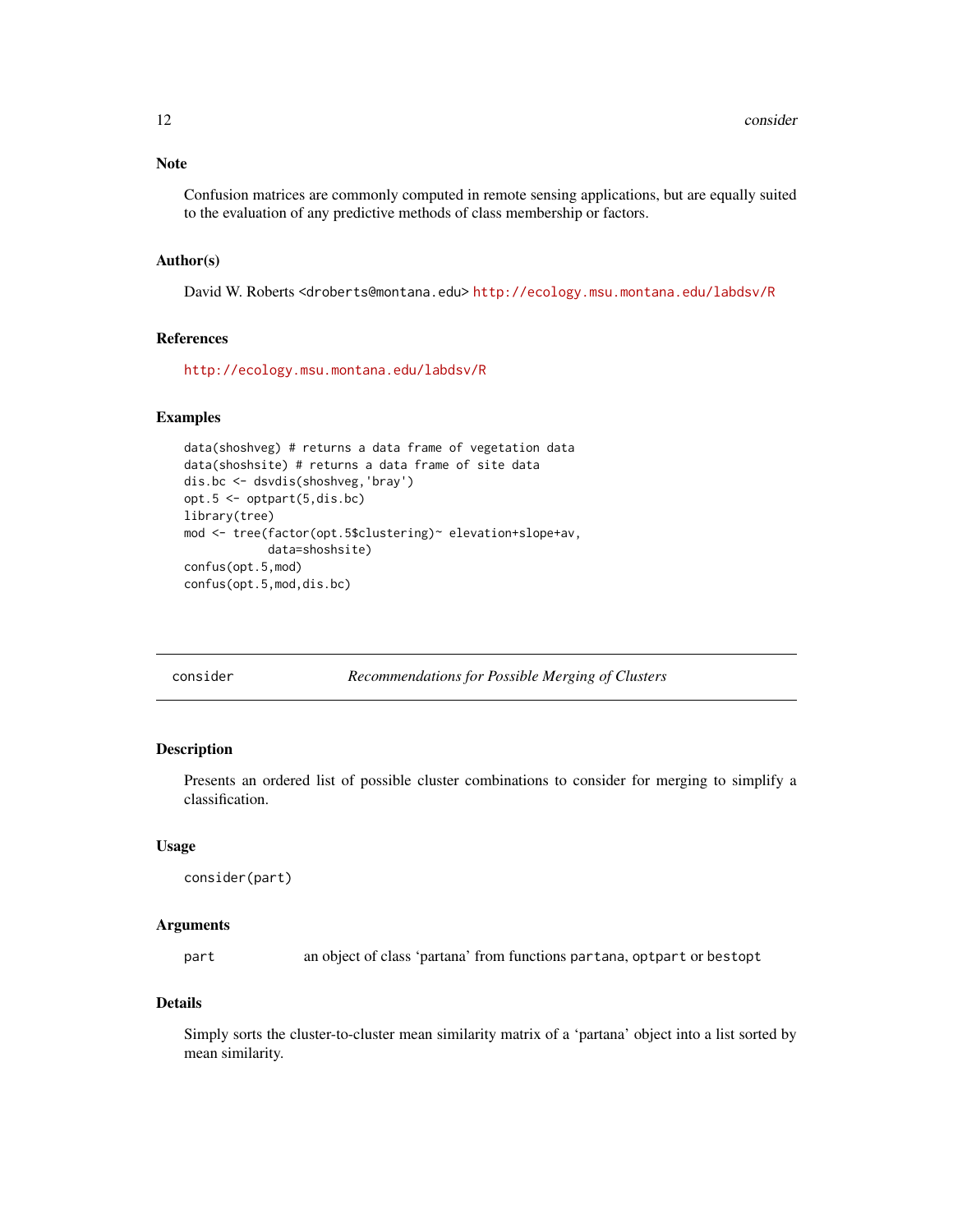#### <span id="page-12-0"></span>disdiam and the contract of the contract of the contract of the contract of the contract of the contract of the contract of the contract of the contract of the contract of the contract of the contract of the contract of th

# Value

a data.frame with three elements:

| row  | the current cluster number              |
|------|-----------------------------------------|
| col  | the cluster to which it is most similar |
| vals | the mean similarity of the two clusters |

#### Note

The listed combinations are not suggested to be optimal by any specific criterion. In fact, if the 'partana' object was generated by optpart or bestopt it is known that the suggested combinations are sub-optimal. Nevertheless, sometimes it is desirable to simplify a classification for other reasons.

#### Author(s)

David W. Roberts <droberts@montana.edu>

# References

<http://ecology.msu.montana.edu/labdsv/R>

#### See Also

optpart, bestopt

#### Examples

```
data(shoshveg) \qquad \qquad \qquad \text{# returns a vegetation data-frame}dis.bc <- dsvdis(shoshveg,'bray') # calculates a Bray/Curtis
                                # dissimilarity matrix
opt.5 \leq optpart(5,dis.bc) # generates a 5 cluster partition
consider(opt.5) # recommends possible clusters to merge
```
disdiam *Dissimilarity Diameters of a Partition*

#### Description

Calculates the diameter (maximum within-cluster dissimilarity) of all clusters in a partition, as well as the average diameter across all clusters.

# Usage

```
disdiam(x,dist,digits)
## S3 method for class 'stride'
disdiam(x,dist,digits=3)
## S3 method for class 'disdiam'
print(x, \ldots)
```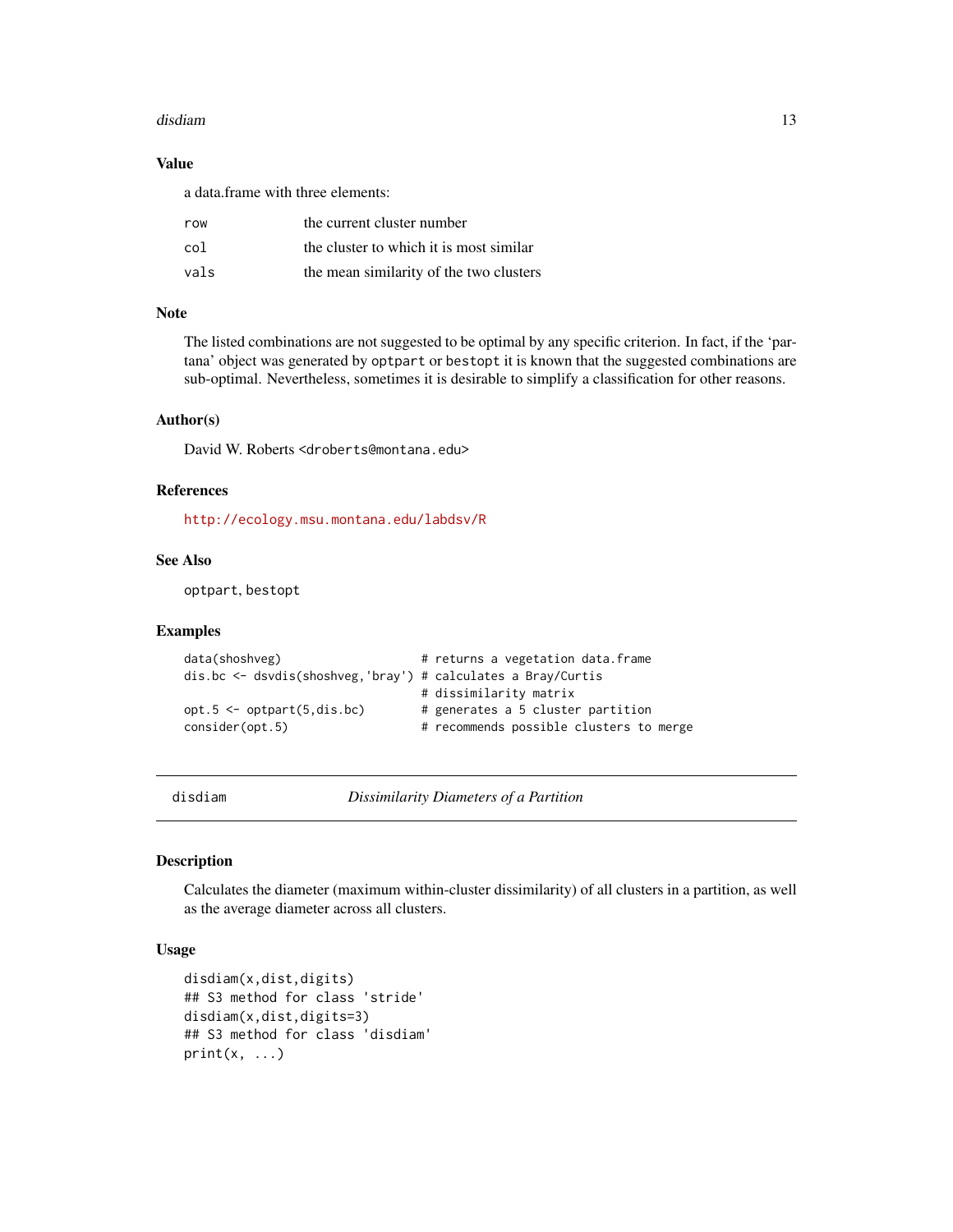# <span id="page-13-0"></span>Arguments

| X      | a vector of integers or an object of class 'clustering', 'partition', 'partana', or<br>'stride' |
|--------|-------------------------------------------------------------------------------------------------|
| dist   | an object of class 'dist' from dist, dsvdis, or vegdist                                         |
| digits | the number of significant digits reported in the output                                         |
| .      | ancillary arguments to the print function                                                       |

# Details

disdiam is a cluster validation routine, and calculates the diameter (maximum within-cluster dissimilarity) of each cluster, as well as the average diameter of across all clusters of size greater than one.

#### Value

A list with components:

| diameters | a data frame with clusters as rows, and cluster ID, cluster size, and diameter as<br>cols                  |
|-----------|------------------------------------------------------------------------------------------------------------|
| mean      | the weighted mean diameter of clusters of size greater than one. The mean is<br>weighted for cluster size. |

# Author(s)

David W. Roberts <droberts@montana.edu>

# Examples

```
data(shoshveg)
dis.bc <- dsvdis(shoshveg,'bray')
opt.5 <- optpart(5,dis.bc)
disdiam(opt.5,dis.bc)
```
extract *Extract A Specific Cluster Solution From A Stride*

# Description

Extracts a specified cluster solution from an object of class 'stride'. The desired solution is specified by the number of clusters.

#### Usage

```
## S3 method for class 'stride'
extract(stride,k)
```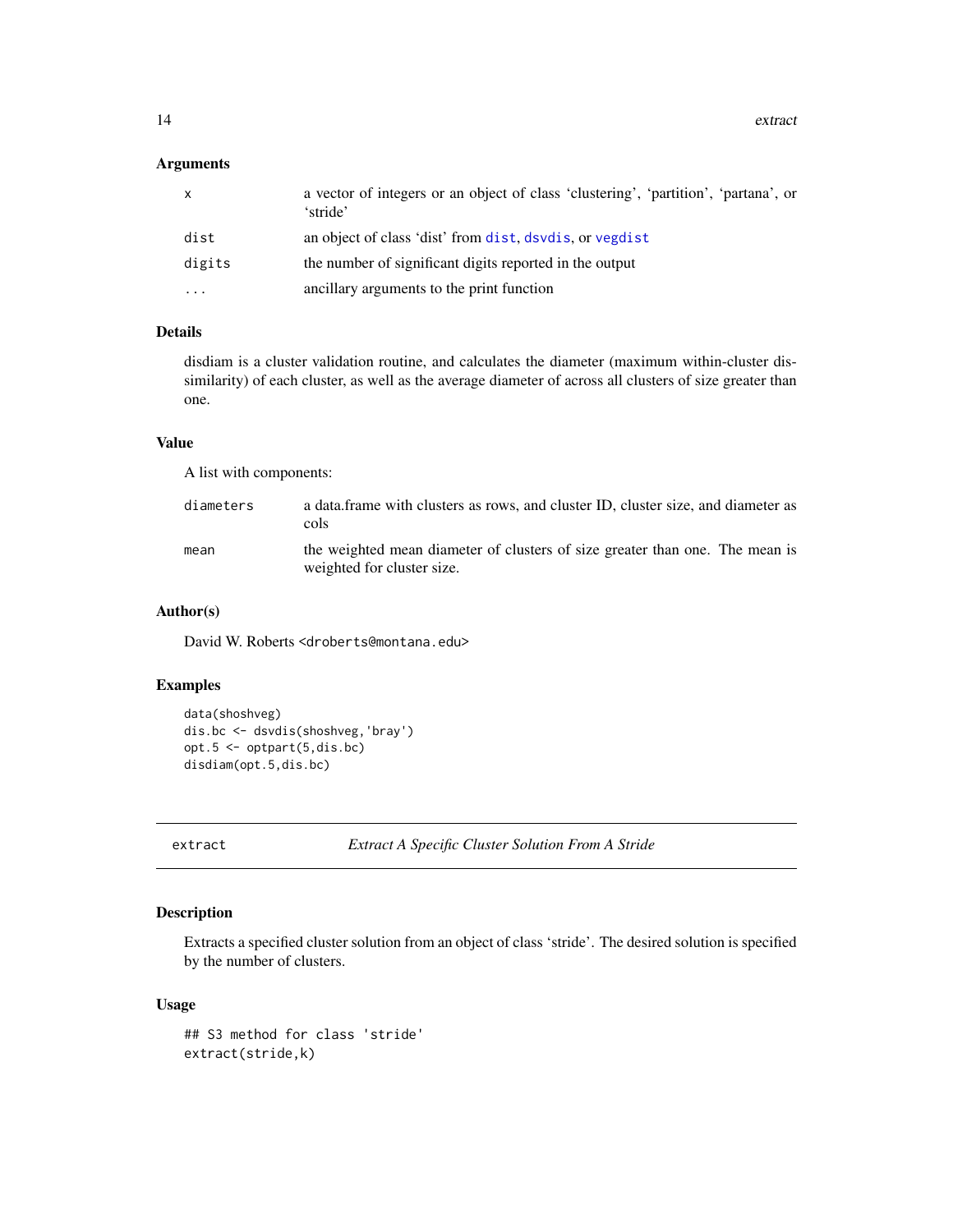#### <span id="page-14-0"></span>flexbeta 15

#### Arguments

| stride | an object of class 'stride' from function stride |
|--------|--------------------------------------------------|
|        | the number of clusters desired                   |

# Details

A stride object consists of a list with a data.frame of cluster solutions for varying numbers of clusters. Extract simply selects one column of this data.frame (specified by number of clusters desired, not column number) and returns that solution as an object of class 'clustering'.

#### Value

an object of class 'clustering'.

# Author(s)

David W. Roberts <droberts@montana.edu>

#### Examples

```
data(shoshveg) \qquad # get vegetation data
dis.bc <- dsvdis(shoshveg,'bray') # calculate dissimilarity
                                 # matrix
avg.hcl <- hclust(dis.bc,'average') # average linkage cluster
                                 # analysis
avg.2.10 \leq state(2:10,avg.hcl) # compute stride
res <- extract(avg.2.10,8) # extract 8-cluster solution
```
flexbeta *Calculate a Flexible-Beta Dendrogram*

#### Description

Calculates Lance and Williams flexible-beta dendrogram with simplified argument

#### Usage

```
flexbeta(dis,beta=-0.25,alpha=(1-beta)/2,gamma=0)
```

| dis   | a distance or dissimilarity object of class 'dist' |
|-------|----------------------------------------------------|
| beta  | the Beta coefficient                               |
| alpha | the Alpha coefficients (assumed equal)             |
| gamma | the gamma coefficient                              |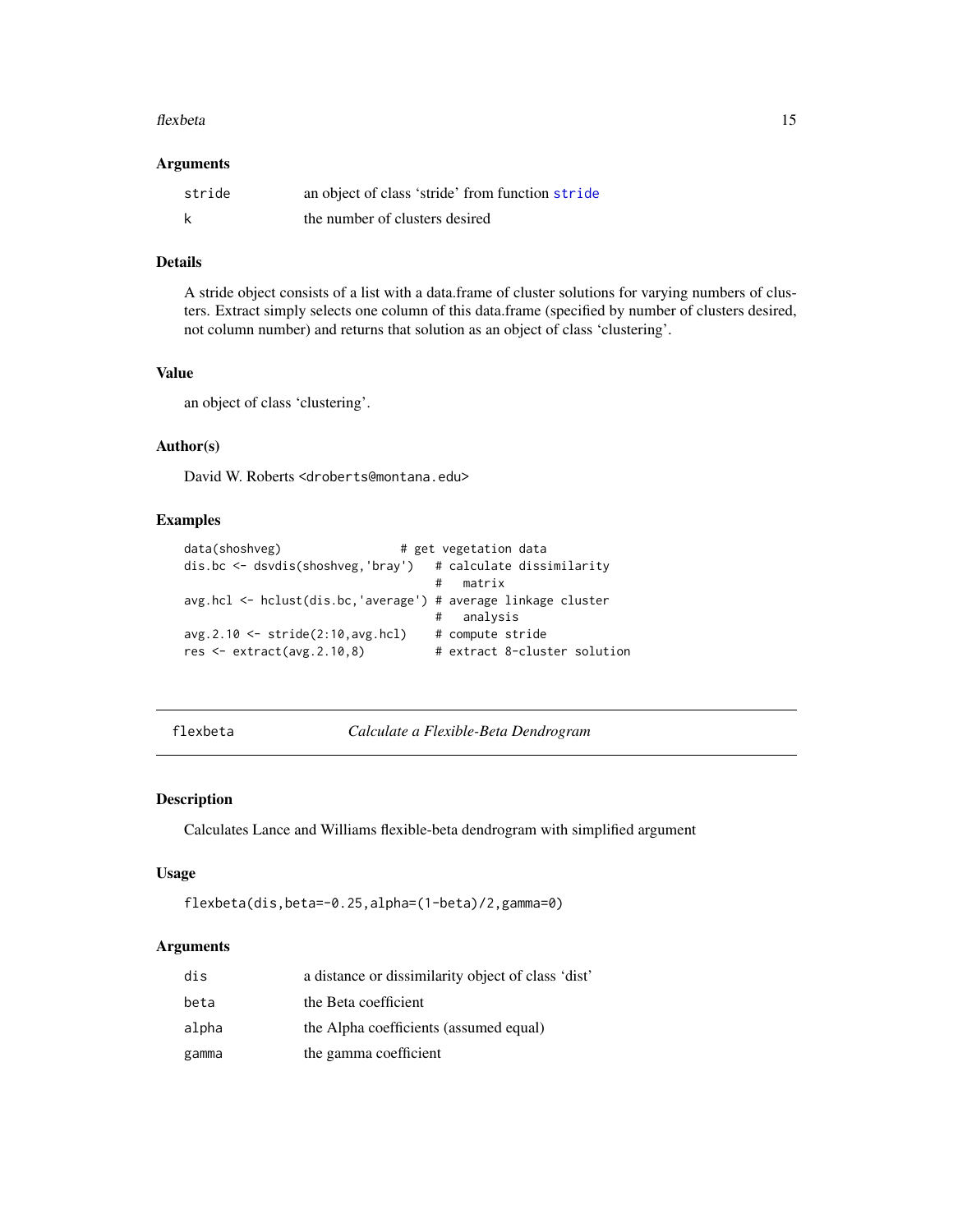# <span id="page-15-0"></span>Details

Calculates a flexible-beta dendrogram from a dissimilarity matrix specifying minimum parameters. The routine is simply a wrapper for the [agnes](#page-0-0) function from package cluster with suitable arguments specified to achieve desired results. Ecologist in particular (but many others) find beta  $= -0.25$  a good default.

#### Value

An object of class 'hclust' for plotting and analysis like other hclust objects, as compared to objects of class 'agnes' as generated by the [agnes](#page-0-0) function in package cluster.

#### Author(s)

for the agnes function, Peter Rousseeuw for the original Fortran, Martin Maechler for the R code for this function, David W. Roberts <droberts@montana.edu>

# References

Lance, G.N., and W.T. Williams (1966). A General Theory of Classifactory Sorting Strategies, I. Hierarchical Systems. Computer J. \*9\*, 373-380.

#### See Also

[agnes](#page-0-0)

#### Examples

```
data(shoshveg)
dis.bc <- dsvdis(shoshveg,'bray')
flexb <- flexbeta(dis.bc)
```
gensilwidth *Generalized Silhouette Width*

#### Description

Calculates mean cluster silhouette widths using a generalized mean.

# Usage

gensilwidth(clust, dist, p=1)

| clust | an integer vector of cluster memberships or a classification object of class 'clus- |
|-------|-------------------------------------------------------------------------------------|
|       | tering'                                                                             |
| dist  | an object of class 'dist'                                                           |
| D     | the scaling parameter of the analysis                                               |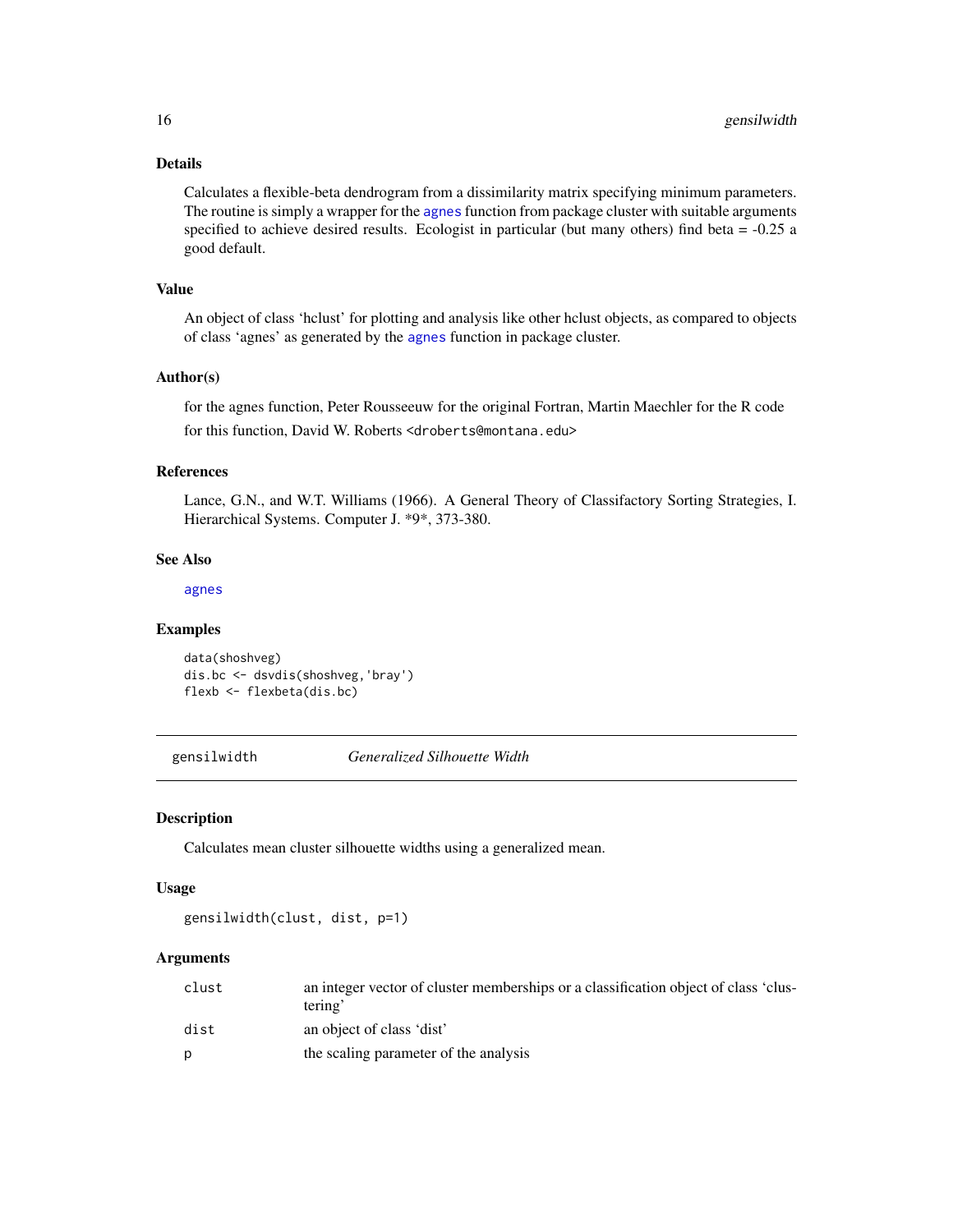# <span id="page-16-0"></span>gensilwidth 17

# Details

gensilwidth calculates mean cluster silhouette widths using a generalized mean. The scaling parameter can be set between  $[-\infty, \infty]$  where values less than one emphasize connectivity, and values greater than one emphasize compactedness. Individual sample unit silhouette widths are still calculated as  $s_i = (b_i - a_i) / \max(b_i, a_i)$  where  $a_i$  is the mean dissimilarity of a sample unit to the cluster to which it is assigned, and  $b_i$  is the mean dissimilarity to the nearest neighbor cluster. Given  $s_i$  for all members of a cluster, the generalized mean is calculated as

$$
\bar{s} = \left(\frac{1}{n} \sum_{k=1}^{n} s_k^p\right)^{1/p}
$$

Exceptions exist for specific values:

for  $p=0$ 

$$
s_i = \left(\prod_{k=1}^n s_k\right)^{1/n}
$$

for  $p=-\infty$ 

$$
s_i = \min_{k=1}^n s_k
$$

for  $p=\infty$ 

$$
s_i = \max_{k=1}^n s_k
$$

 $p = -1$  = harmonic mean,  $p = 0$  = geometric mean, and  $p = 1$  = arithmetic mean.

#### Value

an object of class 'silhouette', a list with components

| cluster   | the assigned cluster for each sample unit                         |
|-----------|-------------------------------------------------------------------|
| neighbor  | the identity of the nearest neighbor cluster for each sample unit |
| sil width | the silhouette width for each sample unit                         |

### Author(s)

Attila Lengyel and Zoltan Botta-Dukat wrote the algorithm

David W. Roberts <droberts@montana.edu> <http://ecology.msu.montana.edu/labdsv/R>

# References

Lengyel, A. and Z. Botta-Dukat. 2019. Silhouette width using generalized mean: A flexible method for assessing clustering efficiency. Ecology and Evolution https://doi.org/10.1002/ece3.5774

# See Also

[silhouette](#page-0-0)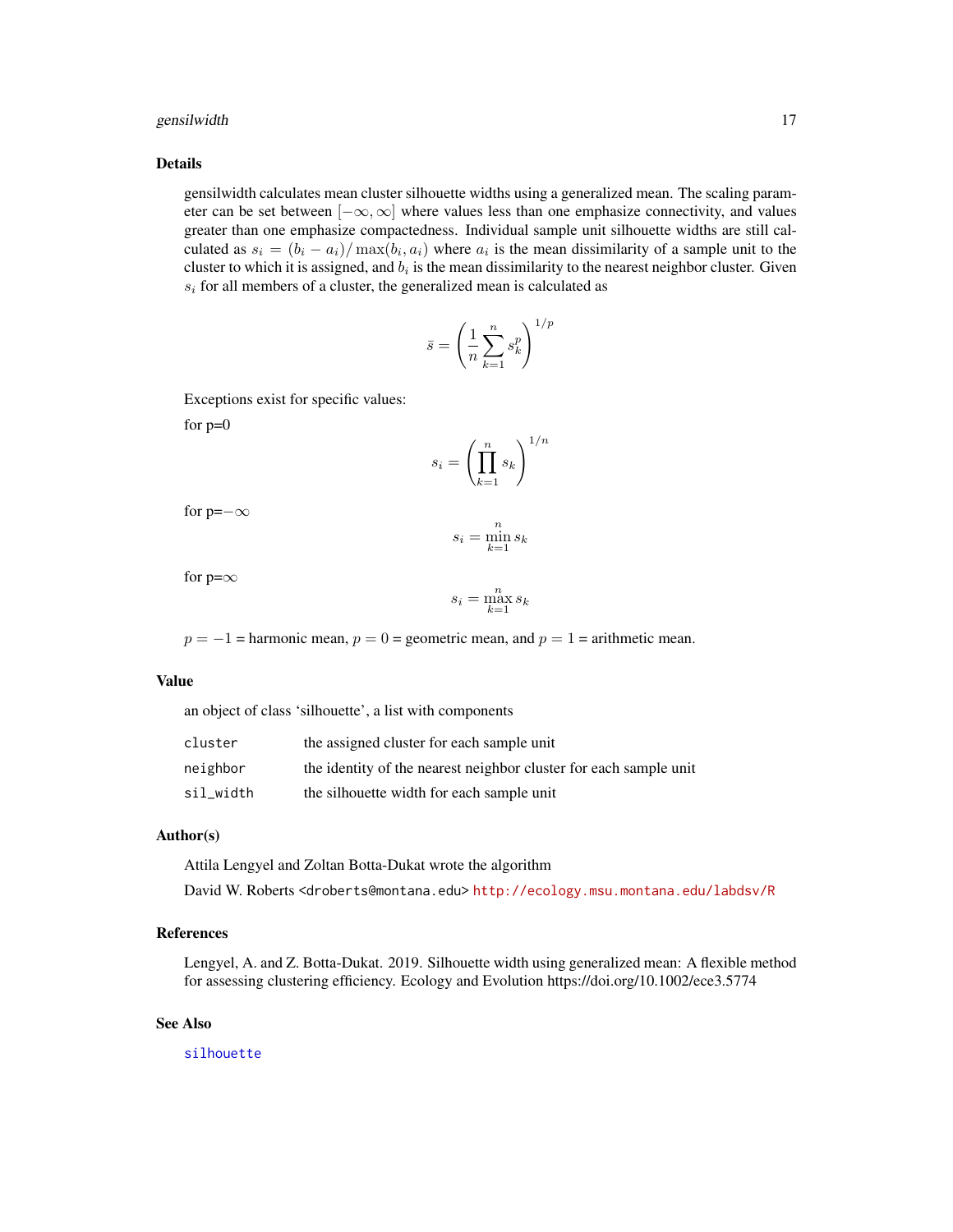# <span id="page-17-0"></span>Examples

```
data(shoshveg)
dis.bc <- dsvdis(shoshveg,'bray')
opt.5 <- optpart(5,dis.bc)
gensilwidth(opt.5,dis.bc)
```
lambda *Goodman- Kruskal Lambda Index of Classification Association*

# Description

Compares two classifications by calculating the Goodman-Kruskal Index of association

# Usage

lambda(x,y,digits=5)

# Arguments

| X.     | an object of class 'clustering', 'partana', 'partition' or a vector identifying mem-<br>bership of objects in classes with names attribute |
|--------|--------------------------------------------------------------------------------------------------------------------------------------------|
| V      | an object of class 'clustering', 'partana', 'partition' or a vector identifying mem-<br>bership of objects in classes with names attribute |
| digits | the number of digits of the statsitic to report                                                                                            |

# Details

lambda calculates the Goodman-Kruskal index of association:

$$
\frac{\sum_{i} max_j(n_{ij}) + \sum_{j} max_i(n_{ij}) - max(n_{i,j}) - max(n,j)}{2 * \sum_{i} \sum_{j} n_{ij} - max(n_{i,j}) - max(n,j)}
$$

# Value

Prints a cross-tabulated table and the lambda statistic, and (invisibly) returns the lambda statistic

# Author(s)

David W. Roberts <droberts@montana.edu>

# References

<http://ecology.msu.montana.edu/labdsv/R>

# See Also

[partition](#page-32-1), [optpart](#page-26-1), [slice](#page-40-1),[classmatch](#page-4-1)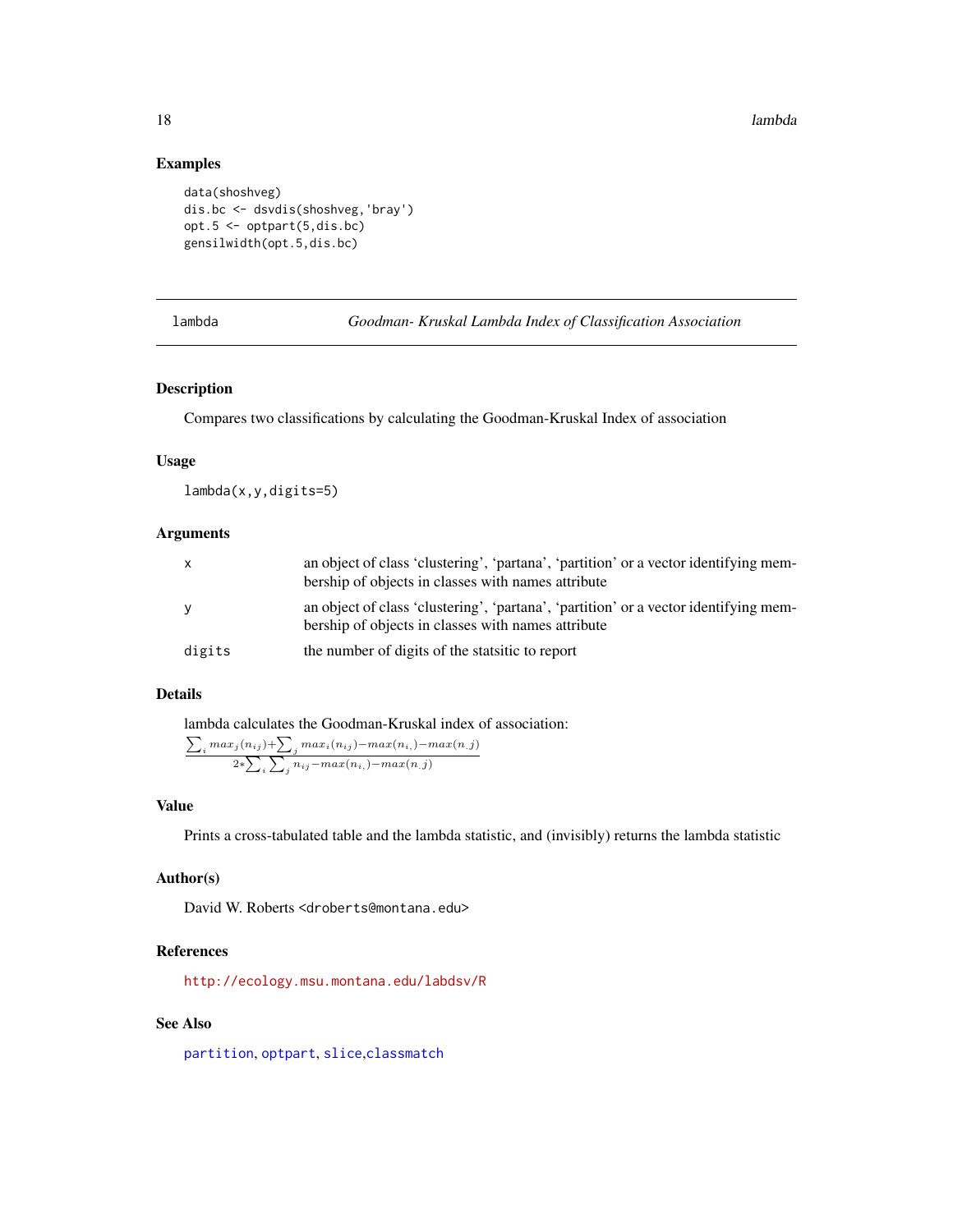#### <span id="page-18-0"></span>maxsimset the contract of the contract of the contract of the contract of the contract of the contract of the contract of the contract of the contract of the contract of the contract of the contract of the contract of the

#### Examples

```
data(shoshveg)
dis.bc <- dsvdis(shoshveg,'bray/curtis')
opt.5 <- optpart(5,dis.bc)
pam.5 <- pam(dis.bc,5)
lambda(opt.5,pam.5)
```
maxsimset *Maximally Similar Sets Analysis*

# <span id="page-18-1"></span>Description

Maximally similar sets is an approach to deriving relatively homogeneous subsets of objects as determined by similarity of the composition of the objects. Maximally similar sets are a covering, as opposed to a partition, of objects. The sets so derived can be tested against random sets of the same size to determine whether a vector of independent data exhibits an improbably restricted distribution within the sets.

# Usage

```
maxsimset(dist,size=NULL,alphac=NULL,mean=FALSE)
mss.test(mss, env, panel = 'all', main = deparse(substitute(env)),
         ...)
## S3 method for class 'mss'
plot(x, \ldots)## S3 method for class 'mss'
getsets(mss)
```

| dist            | a dist object from dist, dsvdis, or vegdist                                                                                               |
|-----------------|-------------------------------------------------------------------------------------------------------------------------------------------|
| size            | the size of desired sets                                                                                                                  |
| alphac          | the alpha-cut to specify maximum dissimilarity for inclusion in a set                                                                     |
| mean            | if mean is FALSE (the default), the algorithm uses a furthest neighbor criterion;<br>if mean is TRUE, it uses a mean similarity criterion |
| ms <sub>S</sub> | an object of class 'mss'                                                                                                                  |
| env             | a quantitative environmental variable for analysis                                                                                        |
| main            | a title for the plot of mss.test                                                                                                          |
| panel           | an integer switch to indicate which panel to draw                                                                                         |
| X               | an object of class 'mss' from maxsimset                                                                                                   |
| $\cdots$        | ancillary arguments for 'plot'                                                                                                            |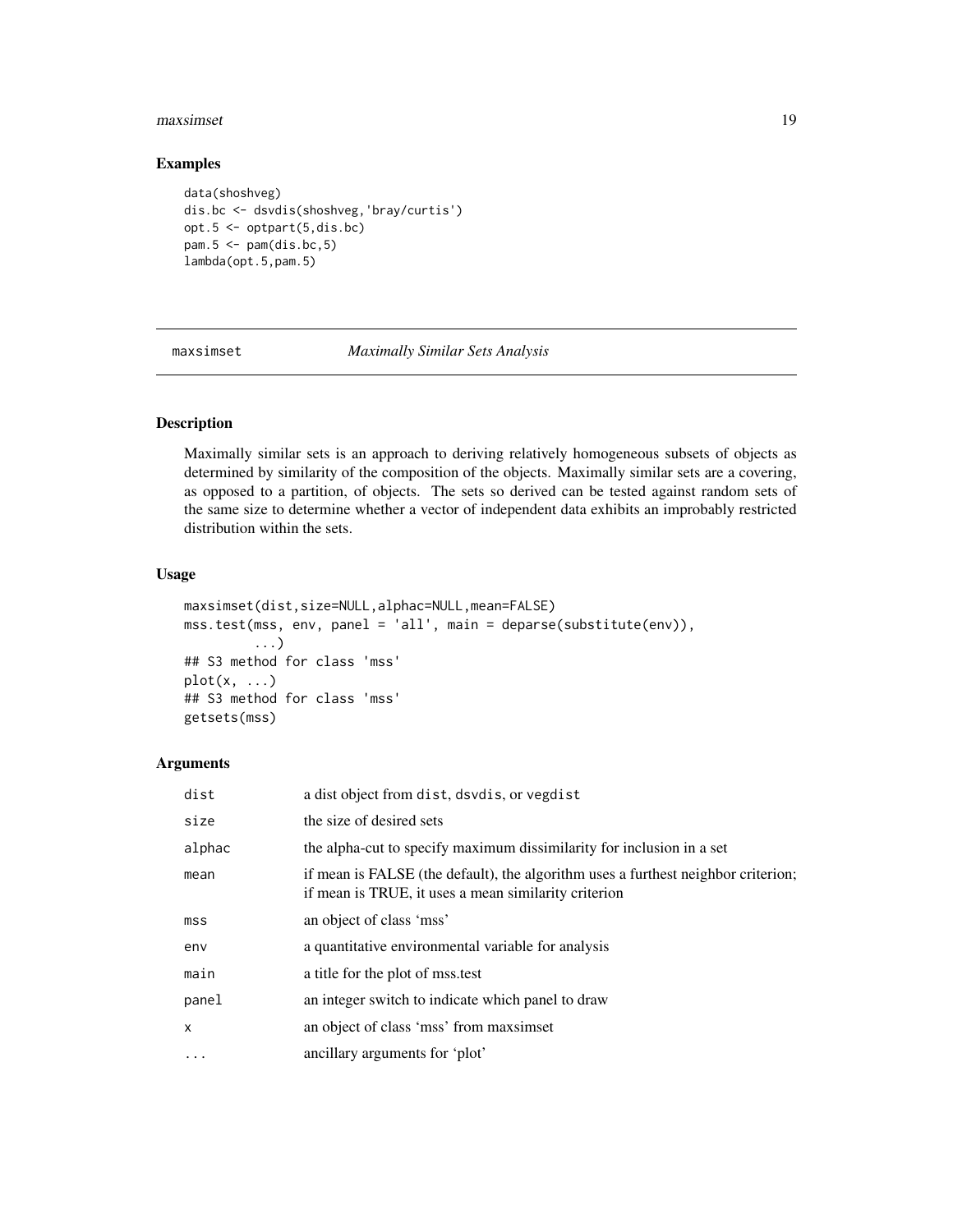#### 20 maxsimset

#### Details

maxsimset starts with each sample as a seed, and adds the most similar plot to the set. Plots are added in turn to the set (up to the size specified, or to the maximum dissimilarity specified) in order of maximum similarity. If mean is FALSE, the sample most similar to set is the sample with the max-min similarity, that is, the sample whose minimum similarity to the set if highest, equivalent to furthest-neighbor or complete-linkage in cluster analysis. If mean is TRUE, the sample most similar to a set is the sample with highest mean similarity to the set. Once the sets are determined for each seed, the list is examined for duplicate sets, which are deleted, to return the list of unique sets.

If 'alphac' is specified, sets are grown to maximum size, or to maximum dissimilarity as specified by alphac, whichever is smaller.

The 'mss.test' function analyzes within-set variability in attributes of the objects other than those used to calculate the similarity relation. If maximally similar sets exhibit a narrower range of values than expected at random it may be that the variable analyzed has an underlying role in determining the attributes on which the similarity is calculated. The function 'plot' plots the sorted within-set range of values in red, and the sorted range of values of random sets of the same size in black. This followed by a boxplot of within-set values for the random replicates versus the observed sets, and calculates a Wilcoxon rank sum test of the difference.

'getsets' expands and pulls out the maximally similar sets as a list of logical membership vectors for use in other analyses.

#### Value

an object of class 'mss', a list with elements:

| a matrix of sample membership in the sets where membership is given by the<br>similarity with which a sample joined the set |
|-----------------------------------------------------------------------------------------------------------------------------|
| a list of set members in the order they were added to the set                                                               |
| the number of unique sets derived                                                                                           |
| the number of members in each set                                                                                           |
| the name of the dissimilarity/distance object employed                                                                      |
|                                                                                                                             |

#### Author(s)

David W. Roberts <droberts@montana.edu>

#### Examples

```
data(shoshveg)
data(shoshsite)
dis.bc <- dsvdis(shoshveg,'bray/curtis')
mss.10 <- maxsimset(dis.bc,10)
## Not run: mss.test(mss.10,shoshsite$elevation)
      # plots graph and produces summary
```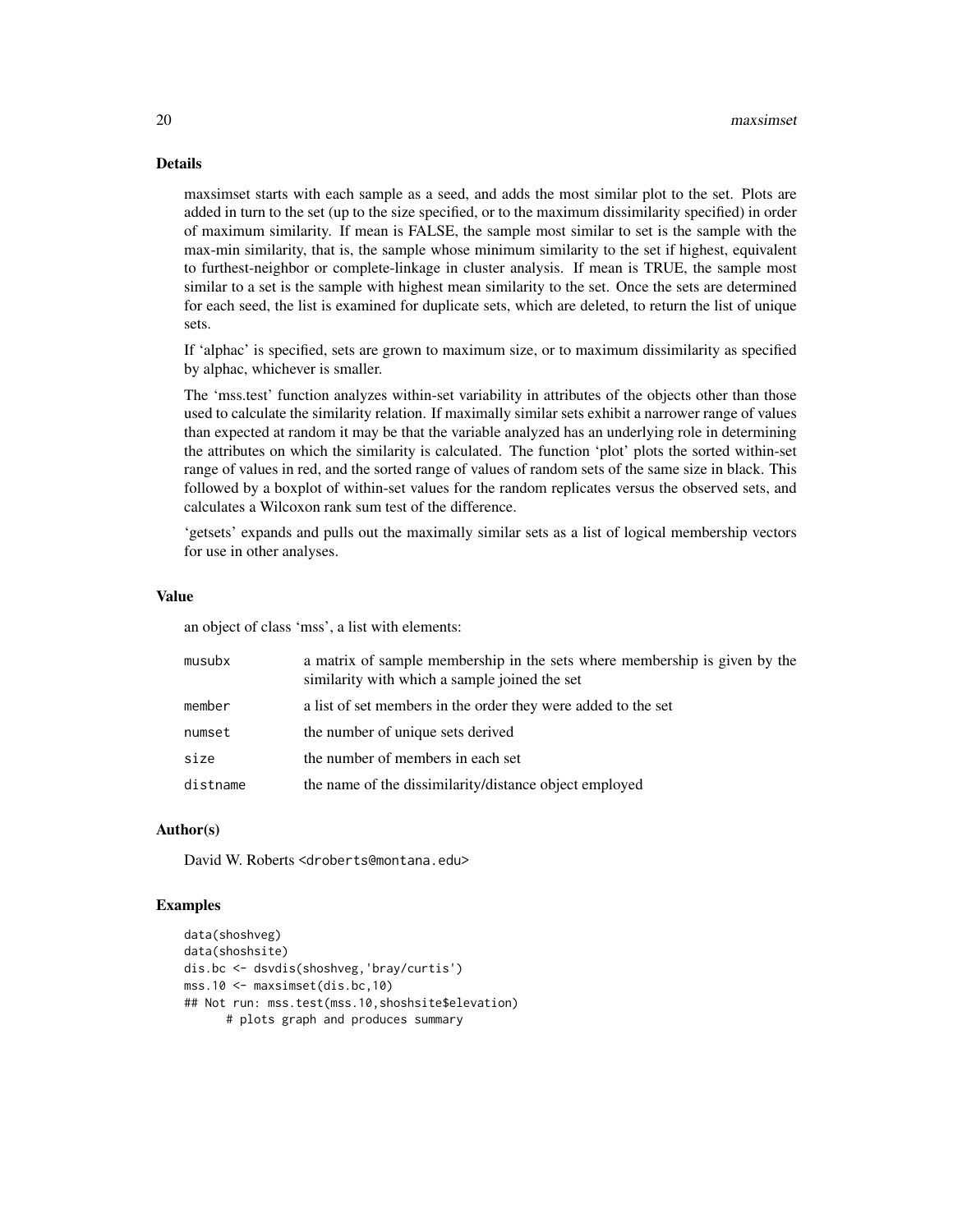<span id="page-20-0"></span>

#### Description

Re-assigns members of one cluster to another specified cluster, reducing the number of clusters by one.

# Usage

```
mergeclust(clustering,from,to)
```
### Arguments

| clustering | a vector of (integer) cluster memberships, or an object of class partition', par-<br>tana', or 'clustering' |
|------------|-------------------------------------------------------------------------------------------------------------|
| from       | the cluster number to be vacated                                                                            |
| to         | the cluster to which members will be re-assigned                                                            |

#### Details

The function simply renumbers members of one cluster with the number of another, but greatly simplifies managing the list objects class'partition', 'partana', or 'clustering' and simplifes the syntax.

#### Value

A list object of class 'clustering' specifying cluster membership for every object.

#### Author(s)

David W. Roberts <droberts@montana.edu>

# References

<http://ecology.msu.montana.edu/labdsv/R>

# See Also

[partition](#page-32-1), [partana](#page-31-1), and [clustering](#page-8-1)

#### Examples

```
data(shoshveg) \qquad \qquad \qquad \text{# returns a vegetation data.} frame
dis.bc <- dsvdis(shoshveg,'bray/curtis') # returns a Bray/Curtis
                                 # dissimilarity matrix
opt.5 \leq optpart(5,dis.bc) # five cluster partition
opt.5a <- mergeclust(opt.5,5,4) # reassigns member from cluster
                                 # 5 to 4
```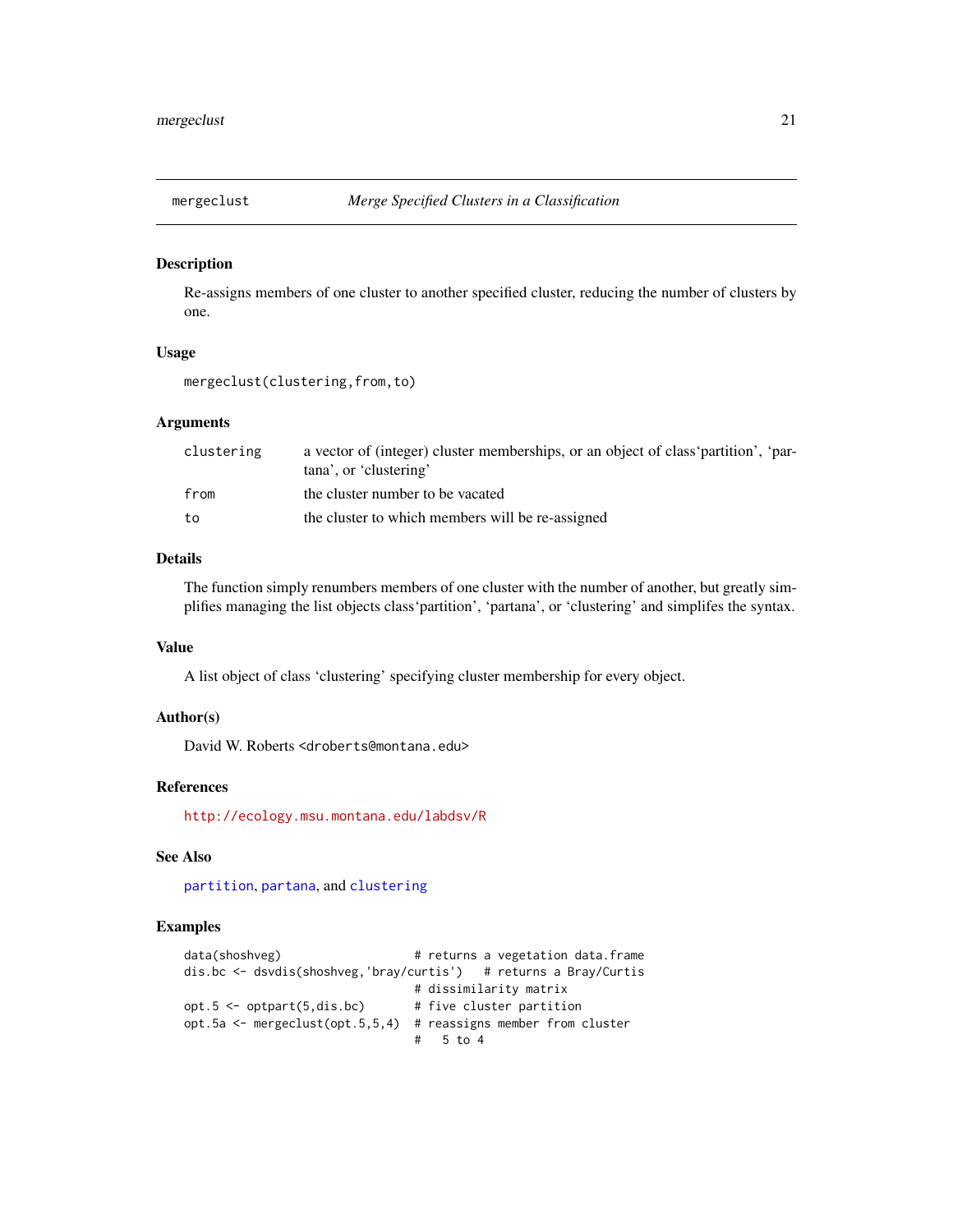#### Description

Calculates the indicator value of species in a single cluster or environment type using the Murdoch Preference Function

# Usage

```
murdoch(comm,type,minval=0,minplt=10)
## S3 method for class 'murdoch'
summary(object,pval=0.05,digits=3,...)
## S3 method for class 'murdoch'
plot(x,axype=1,pval=0.05,...)## S3 method for class 'murdoch'
print(x, digits = 5, ...)
```
# **Arguments**

| comm     | a matrix or data. frame of samples with species as columns and samples as rows                                                          |
|----------|-----------------------------------------------------------------------------------------------------------------------------------------|
| type     | a logical vector with values of TRUE for samples in a specific cluster or type                                                          |
| minval   | a threshold minimum abundance value to count as a presence                                                                              |
| minplt   | the minimum number of presences to include a species in the calculation                                                                 |
| object   | and object of class 'murdoch'                                                                                                           |
| pval     | the maximum probability to include a species in the summary table                                                                       |
| digits   | the number of digits to report                                                                                                          |
| $\ddots$ | ancillary arguments to maintain compatibility with the generic summary func-<br>tion                                                    |
| x        | an object of class 'murdoch'                                                                                                            |
| axtype   | a switch to control scaling of the x axis in the plot. 1=number of plots in the<br>$data set$ , other = number of presences in the type |

#### Details

Calculates the indicator value of species for a specific type using the modified Murdoch statistic:

$$
log((p/a) * (n - p_i)/n_i)
$$

where:  $p =$  number of samples where species is present,  $a =$  number of samples where species is absent,  $n =$  total number of samples (p+a),  $p_i =$  number of samples in type i where species is present,  $n_i$  = number of samples in type i.

Probabilities are based on the hypergeometric distribution calculation of having as many or more presences in a type as observed.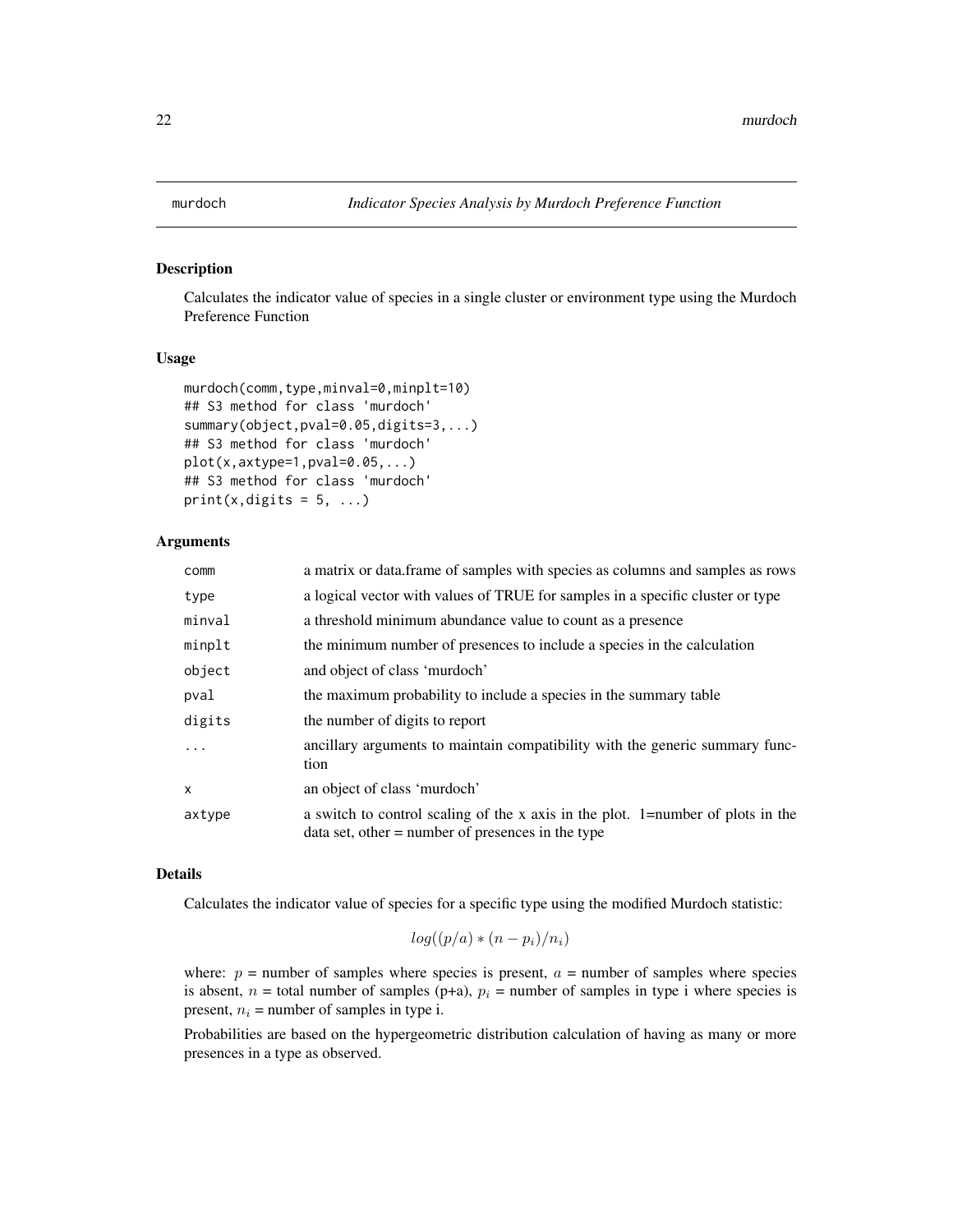#### <span id="page-22-0"></span>neighbor 23

# Value

a list object of class 'murdoch' with components:

| minplt  | the minimum number of presences to be included       |
|---------|------------------------------------------------------|
| nplots  | the number of plots a species occurs in              |
| type    | the plot membership vector for the type              |
| pres    | the number of presences for species in the type      |
| abs     | the number of absences of species in the type        |
| murdoch | the Murdoch value for species in the type            |
| pval    | the probability of getting such a high murdoch value |

#### Note

Indicator value analysis is a set of techniques designed to identify species of special interest in clusters or types. The most widely used indicator species analysis was proposed by Dufrene and Legendre (1997), and is included in package 'labdsv' as [indval](#page-0-0). murdoch differs significantly from indval in assumption and objective, seeking to identify species that have improbable occurrences in types, regardless of their relative frequency in the type

# Author(s)

David W. Roberts with help from Ken Aho <droberts@montana.edu> [http://ecology.msu.](http://ecology.msu.montana.edu/labdsv/R) [montana.edu/labdsv/R](http://ecology.msu.montana.edu/labdsv/R)

# See Also

[indval](#page-0-0), [tabdev](#page-42-1)

#### Examples

```
data(shoshveg) # returns a vegetation dataframe
dis.bc <- dsvdis(shoshveg,'bray/curtis') # returns a dissimilarity
                                    # matrix
opt.5 <- optpart(5,dis.bc)
plot(murdoch(shoshveg,opt.5$clustering==1))
```
neighbor *Neighbor Analysis of Partitions*

#### **Description**

Calculates the nearest neighbor (least dissimilar cluster) for each item in partition to identify the topology of the partition.

#### Usage

neighbor(x,all=FALSE)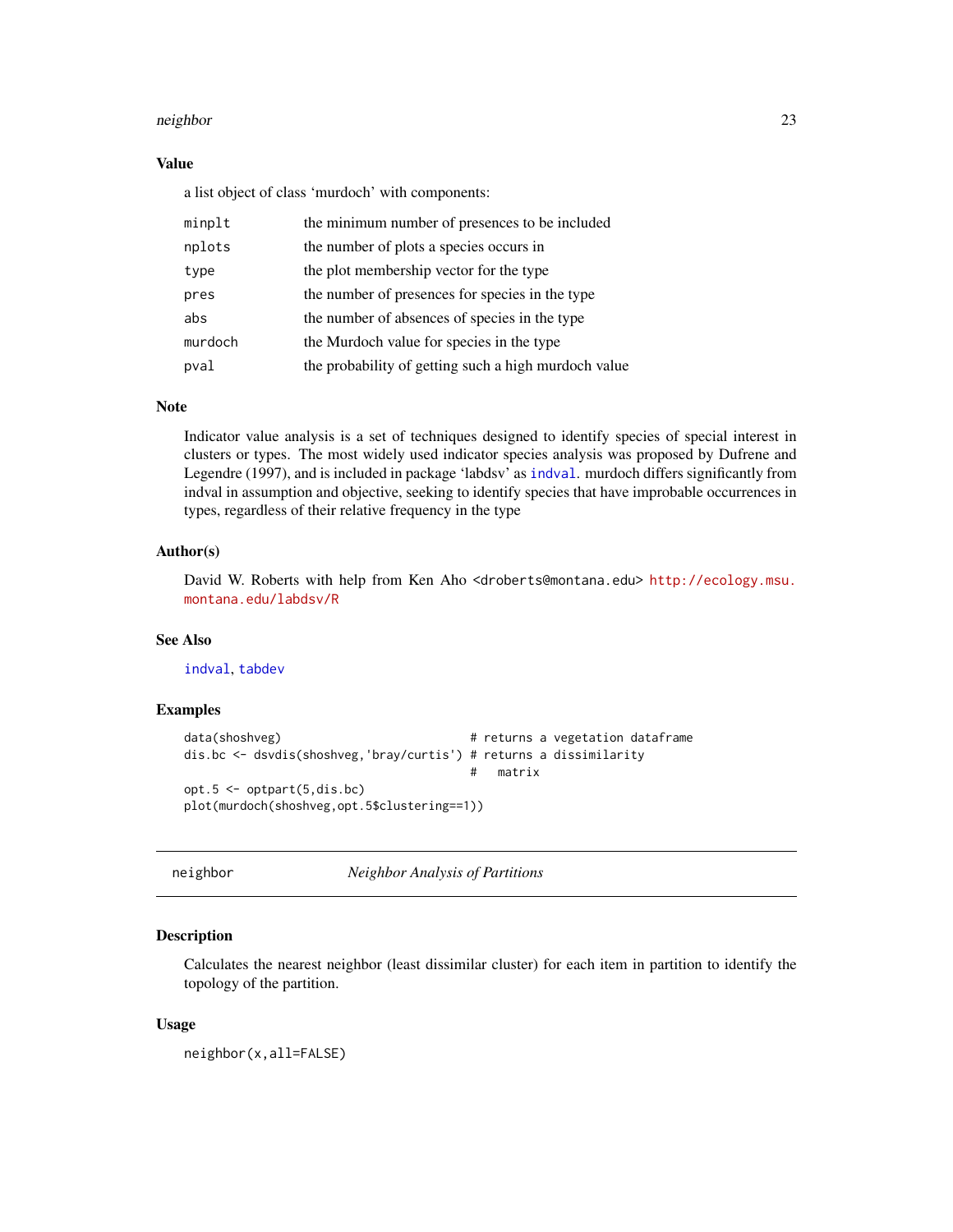#### <span id="page-23-0"></span>Arguments

|     | an object of class 'pam' or class 'partana'                             |
|-----|-------------------------------------------------------------------------|
| all | a logical switch to control which items are included in the calculation |

# Details

Each item in a partition has membership in a cluster. The nearest neighbor of an item is the cluster to which the item is least dissimilar, other than the one to which it it belongs. If 'all' is TRUE, then every item is included in the analysis. If 'all' is FALSE, only 'misfits' are included in the calculation. If the first argument is an object of class 'pam', then a misfit is an item with a negative silhouette width (see [silhouette](#page-0-0)). If the first argument is an object of class 'partana', a misfit is an item with lower mean dissimilarity to another cluster than to the one to which it belongs.

# Value

A table with clusters as rows, and neighbors as columns.

# Author(s)

David W. Roberts <droberts@montana.edu>

# Examples

```
data(shoshveg)
dis.bc <- dsvdis(shoshveg,'bray')
opt.5 <- optpart(5,dis.bc)
neighbor(opt.5,all=TRUE)
```
#### optimclass *Optimum Classification by Counts of Indicator Species*

# Description

Calculates the number of indicator species/cluster across a range of partitions

#### Usage

```
optimclass(comm, stride, pval = 0.01, counts = 2)
```

| comm   | a community matrix with sample units as rows and species as columns |
|--------|---------------------------------------------------------------------|
| stride | an object of class 'stride' from function stride                    |
| pval   | the minimum probability for inclusion in the list of indicators     |
| counts | the minimum number of clusters for inclusion in the list            |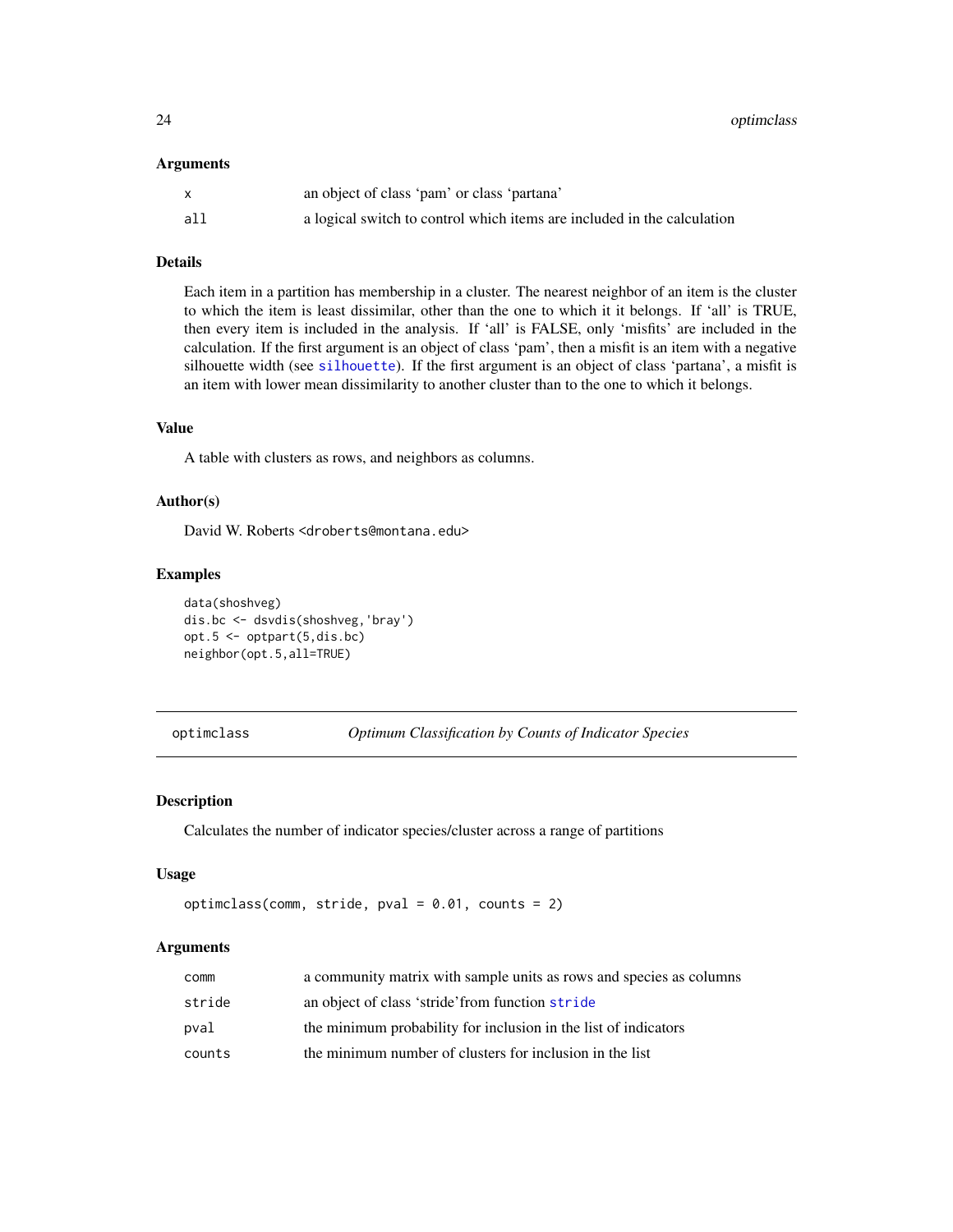# <span id="page-24-0"></span>optimclass 25

# Details

Calculates the number of indicator species/cluster and the number of clusters with at least 'counts' indicators, using the  $\phi$  index to identify indicators with probabilities less than or equal to 'pval'. Arguably the optimal partition is the one with the most indicator species and the most clusters with adequate indicators.

# Value

A data.frame of

| clusters  | number of clusters                                              |
|-----------|-----------------------------------------------------------------|
| sig.spc   | the number of species with significant indicator value          |
| sig.clust | the number of clusters with at least 'counts' indicator species |

# Note

The concept and first implementation were by Tichy in software package 'Juice', and this is a simple port of the algorithm to R.

#### Author(s)

Lubomir Tichy wrote the original algorithm

David W. Roberts <droberts@montana.edu>

# References

Tichy, L., M. Chytry, M. Hajek, S. Talbot, and Z. Botta-Dukat. 2010. OptimClass: Using speciesto-cluster fidelity to determine the optimal partition in classification of ecological communities. J. Veg. Sci. 21:287-299.

# See Also

[indval](#page-0-0)

# Examples

```
data(shoshveg)
dis.bc <- dsvdis(shoshveg,'bray')
opt.2.10 <- stride(2:20,dis.bc)
## Not run: optimclass(shoshveg,opt.2.10)
```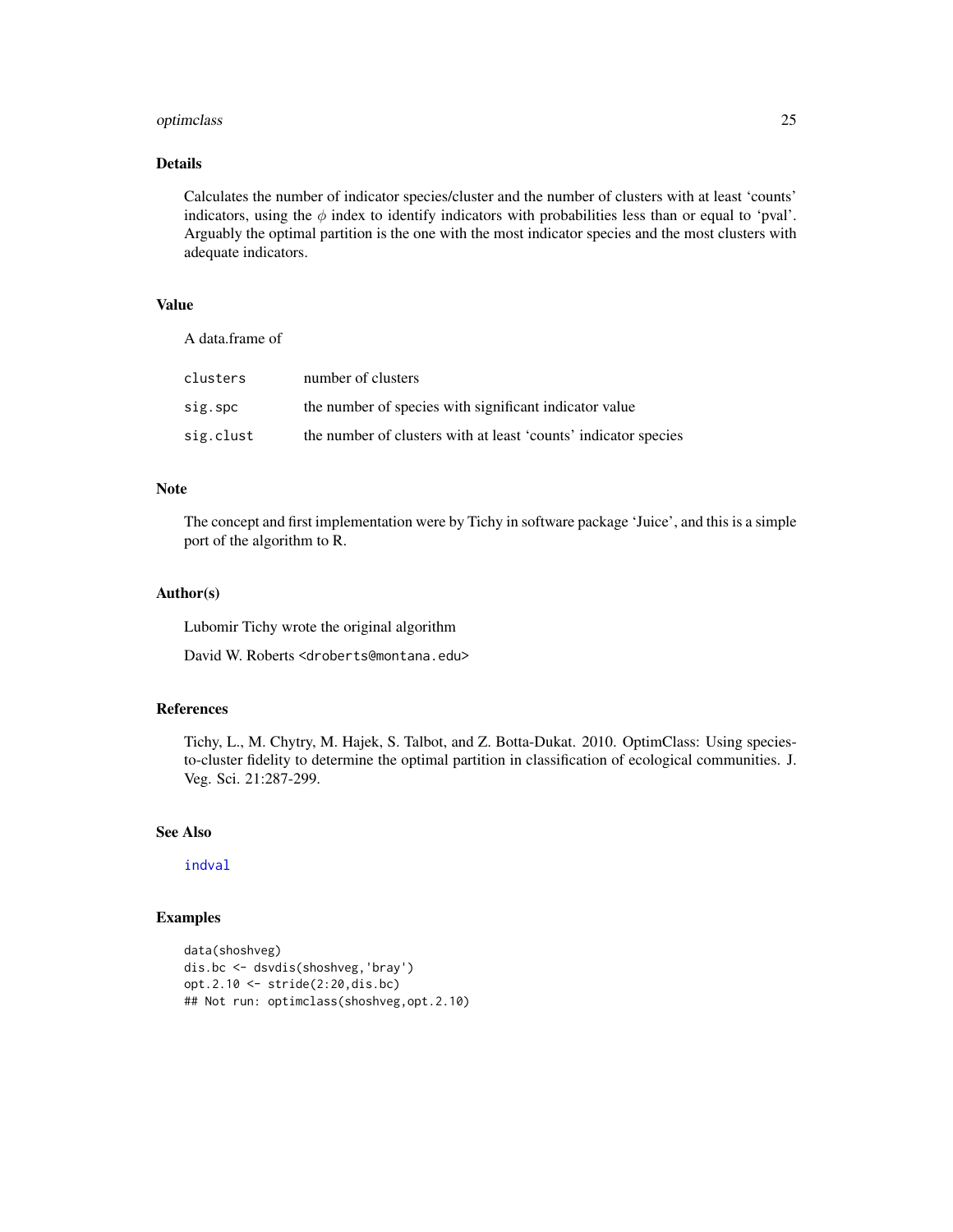<span id="page-25-1"></span><span id="page-25-0"></span>

# Description

optindval is a iterative re-assignment classification algorithm that assigns samples to clusters to maximize the sum of indicator values.

# Usage

optindval(comm,clustering,maxitr=100,minsiz=5)

# Arguments

| comm       | a vegetation or other taxon table with samples as rows and taxa as columns                                                                                                     |
|------------|--------------------------------------------------------------------------------------------------------------------------------------------------------------------------------|
| clustering | an index of cluster membership for each sample. May be either a numeric vector<br>of length equal to the number of samples, or an object that inherits from class<br>'cluster' |
| maxitr     | the maximum number of iterations to attempt                                                                                                                                    |
| minsiz     | the minimum size cluster to consider reassigning a sample out of                                                                                                               |

# Details

Iterative re-allocation algorithms temporarily re-assign each sample to each of the other possible clusters and calculate a goodness-of-clustering statistic for each re-assignment. The best of all possible re-assignments is then executed and the algorithm iterates until there are no more good re-assignments or the maximum number of iterations is reached. In optindval, the goodness-ofclustering statistic is the sum of Dufrene and Legendre indicator values

# Value

a list of class "optindval","clustering" with components:

| numitr     | the number of iterations performed                              |
|------------|-----------------------------------------------------------------|
| sums       | a vector of indicator value probability sums                    |
| clustering | the vector of cluster memberships (as integers) for each sample |

# Note

Like many iterative re-assignment algorithms, optindval is likely to be VERY slow from a random start or poor initial condition. optindval is maybe better used to polish existing classifications

#### Author(s)

David W. Roberts <droberts@montana.edu>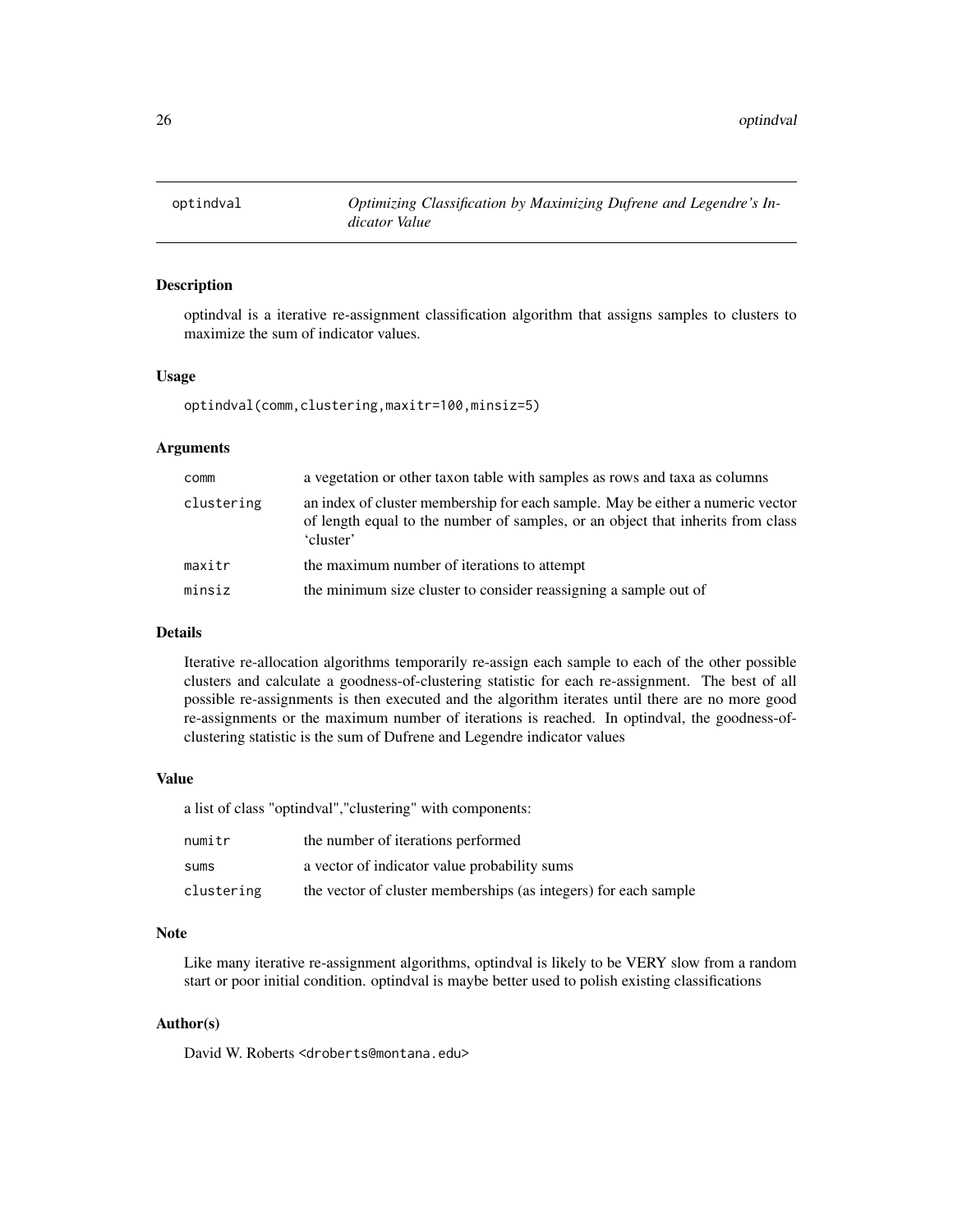#### <span id="page-26-0"></span>optpart 27

# References

<http://ecology.msu.montana.edu/labdsv/R>

#### See Also

optpart, opttdev, optsil

#### Examples

```
data(shoshveg) # returns a data.frame of vegetation data called shoshveg
dis.bc <- dsvdis(shoshveg,'bray') # generate Bray/Curtis dissimilarity
                                  # matrix
opt.5 <- optpart(5,dis.bc) # generate 5-cluster optpart
## Not run: res <- optindval(shoshveg,opt.5) # polish the optpart result
## Not run: classmatch(opt.5, res) # see the plot re-assignments
```
<span id="page-26-1"></span>optpart *Optimal Partitioning of Dissimilarity/Distance Matrices*

#### **Description**

Optimal partitioning is an iterative re-allocation algorithm to maximize the ratio of within-cluster similarity/among-cluster similarity for a given number of clusters. Optpart can operate as either a crisp (classical) partitioning, or a fuzzy partitioning algorithm.

#### Usage

optpart(x, dist, maxitr = 100, mininc =  $0.001$ , maxdmu = 1)

#### Arguments

| $\mathsf{x}$ | an integer, integer vector, factor vector, or objects of class 'clustering', 'partana',<br>'partition' or 'stride' |
|--------------|--------------------------------------------------------------------------------------------------------------------|
| dist         | a object of class 'dist' from dist, dsvdis, or vegdist                                                             |
| maxitr       | the maximum number of iterations to perform                                                                        |
| mininc       | the minimum increment in the within/among similarity ratio to continue iterating                                   |
| maxdmu       | the 'maximum delta mu'. If 1, a crisp (non-fuzzy) partition results. If $(0,1)$ a<br>fuzzy partition results.      |

#### Details

optpart produces a partition, or clustering, of items into clusters by iterative reallocation of items to clusters so as to maximize the within cluster/ among cluster similarity ratio. At each iteration optpart ranks all possible re-allocations of a sample from one cluster to another. The re-allocation that maximizes the change in the within-cluster/among-cluster ratio is performed. The next best reallocation is considered, and if it does not include any clusters already modified, it is also performed, as re-allocations of independent clusters are independent and additive in effect. When no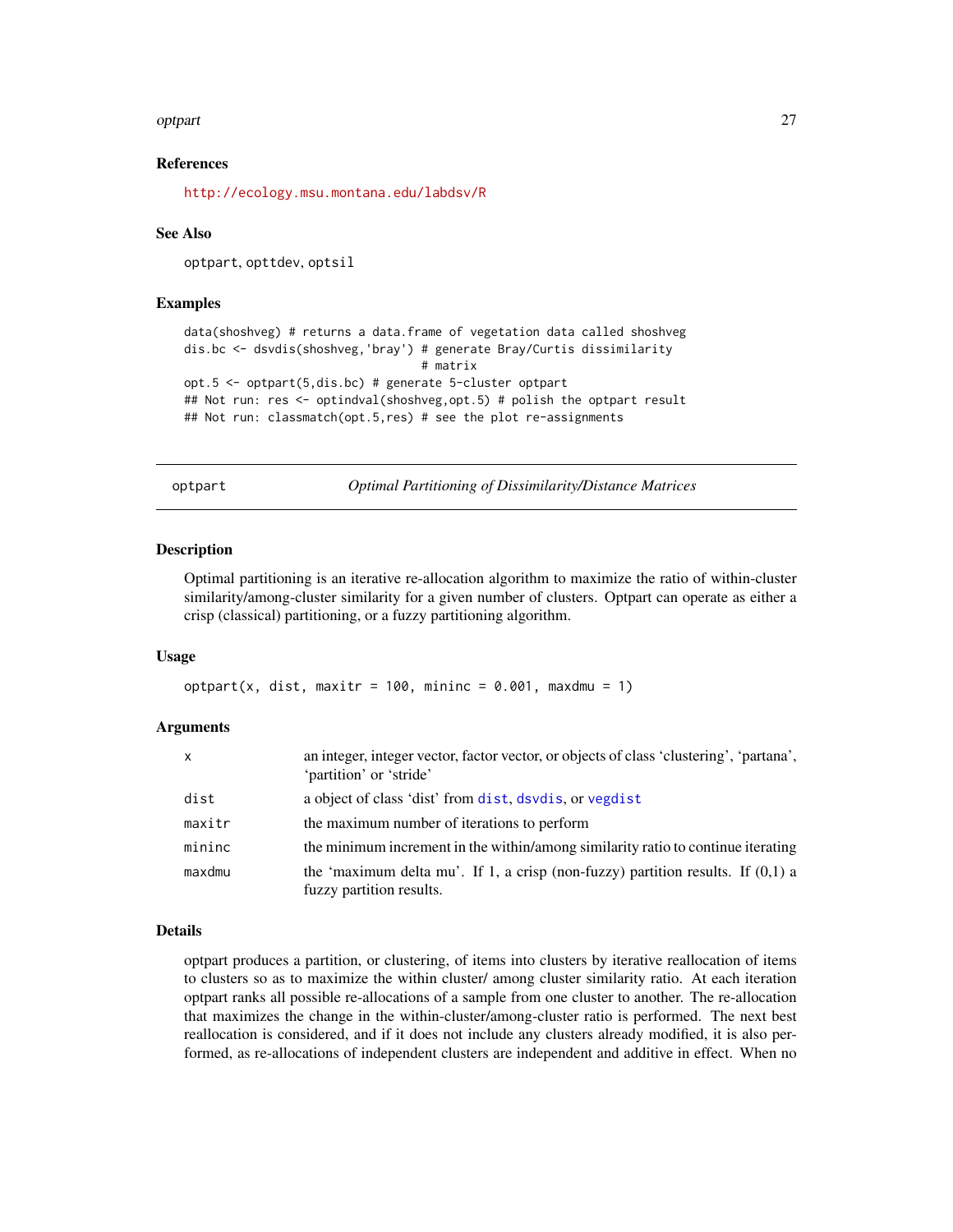<span id="page-27-0"></span>further re-allocations can be performed in that iteration, the algorithm recalculates all possible reallocations and iterates again. When no re-allocations exist that improve the within/among ratio greater than 'mininc', or the maximum number of iterations is reached, the algorithm stops.

optpart is designed to run from a random start or the levels of a factor, or preferably from existing initial partitions. Specifying a single integer gives the number of clusters desired using a random start. Specifying an integer vector gives the initial assignments of items to clusters. Initial assignments can also be extracted from a number of objects. Specific methods exist for objects of class 'clustering' from functions [slice](#page-40-1) or [archi](#page-1-1), class 'partana' from function [partana](#page-31-1), class 'stride' from [stride](#page-41-1), or class 'partition' from functions [pam](#page-0-0) or [diana](#page-0-0). optpart is deterministic from a given initial condition. To get good results from a random start, multiple random starts should be attempted, using function [bestopt](#page-3-1).

Optpart is an unweighted algorithm, i.e. each of the  $(n^2 - n)/2$  pairwise distances or dissimilarities is included in the calculation of the ratio exactly once. Optpart somewhat penalizes small clusters, as small clusters contribute only  $(n_i^2 - n_i)/2$  values to the numerator; the extreme case is that a cluster with a single member does not contribute anything to the numerator.

It is an interesting characteristic of optpart that no minimum cluster size is enforced, and it is common for partitions of a large number of clusters to contain null clusters, i.e. clusters with no members. This is not a bug or error, but rather an indication that a partition with a fewer number of clusters achieves a better within/among similarity ratio than does a larger number. It is also somewhat common that for solutions with a small or intermediate number of clusters, optpart places outliers in a small 'trash' cluster.

When optpart is run as a fuzzy partitioning algorithm, it often achieves a surprisingly low entropy, with many items assigned completely to a single cluster.

#### Value

an object of class partana, a list with elements:

| ptc        | a matrix of item mean similarity to each cluster                                                                                                                                                                                     |
|------------|--------------------------------------------------------------------------------------------------------------------------------------------------------------------------------------------------------------------------------------|
| ctc        | a matrix of mean cluster-to-cluster similarity                                                                                                                                                                                       |
| musubx     | a matrix of membership of each item to each cluster. If maxdmu is 1, this will be<br>a single 1 in the appropriate cluster and 0 in all others. If maxdmu is $(0,1)$ then<br>the musubx represent fuzzy memberships in each cluster. |
| clustering | a vector giving the cluster each item is assigned to. If optpart is run as a fuzzy<br>partitioning, this is determined by the maximum membership observed.                                                                           |
| ratio      | the vector of within/among similarities achieved at each iteration. The final non-<br>zero value is the final ratio achieved.                                                                                                        |
| numitr     | the number of iterations performed                                                                                                                                                                                                   |
| names      | the names of the items clustered                                                                                                                                                                                                     |
|            |                                                                                                                                                                                                                                      |

#### Author(s)

David W. Roberts <droberts@montana.edu> <http://ecology.msu.montana.edu/labdsv/R>

#### See Also

partana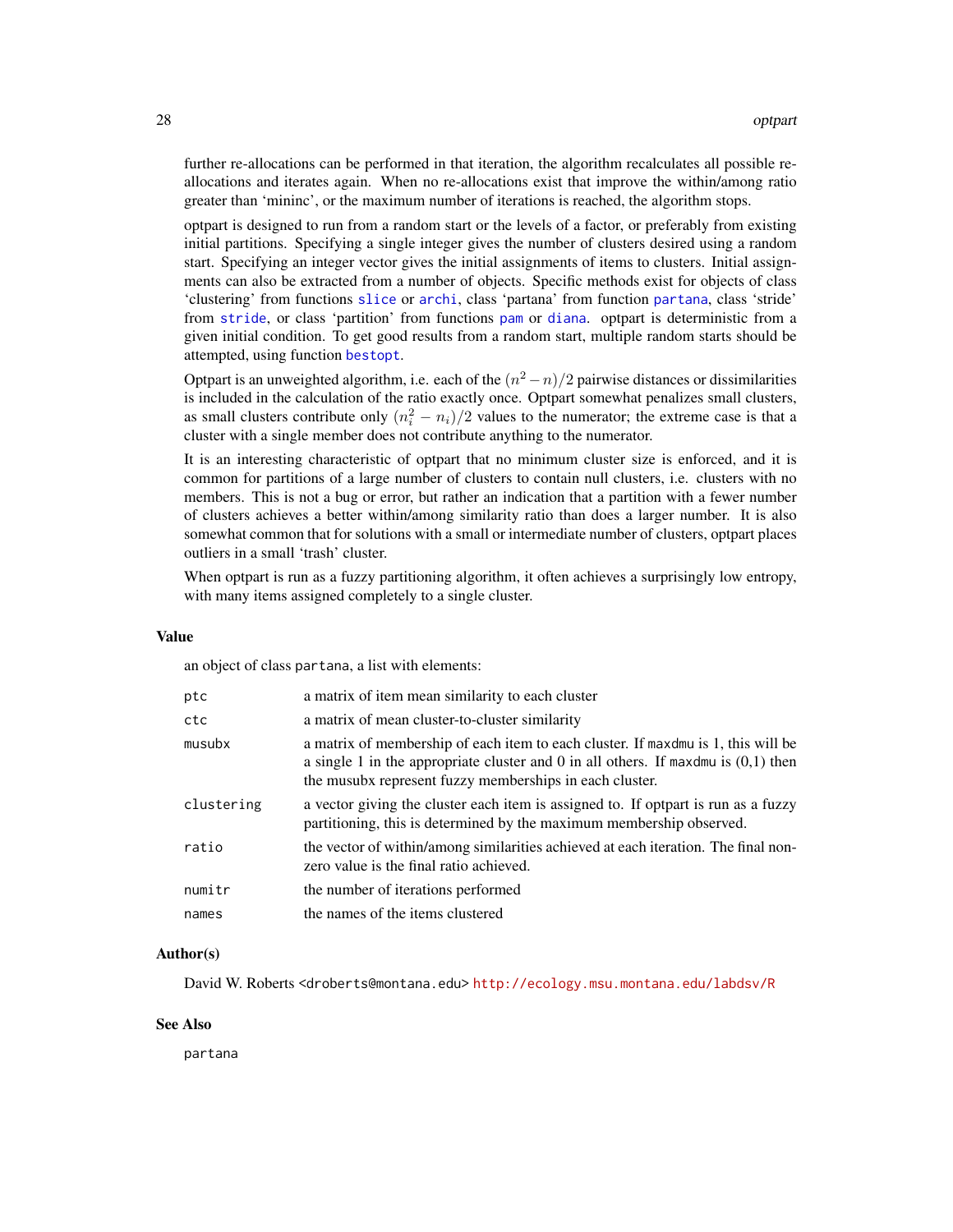#### <span id="page-28-0"></span>optsil 29

# Examples

```
data(shoshveg)
dis.bc <- dsvdis(shoshveg,'bray/curtis')
opt.5 <- optpart(5,dis.bc)
summary(opt.5)
```
<span id="page-28-1"></span>optsil *Clustering by Optimizing Silhouette Widths*

#### Description

Silhouette width is a measurement of the mean similarity of each object to the other objects in its cluster, compared to its mean similarity to the most similar cluster (see [silhouette](#page-0-0)). Optsil is an iterative re-allocation algorithm to maximize the mean silhouette width of a clustering for a given number of clusters.

#### Usage

optsil(x,dist,maxitr)

# Arguments

| $\mathsf{x}$ | an integer, a vector of integers, an object of class 'clustering', 'partana', 'parti-<br>tion', or 'stride' |
|--------------|-------------------------------------------------------------------------------------------------------------|
| dist         | a object of class 'dist' from dist, dsvdis, or vegdist                                                      |
| maxitr       | the maximum number of iterations to perform                                                                 |

# Details

optsil produces a partition, or clustering, of items into clusters by iterative reallocation of items to clusters so as to maximize the mean silhouette width of the classification. At each iteration optsil ranks all possible re-allocations of a item from one cluster to another. The reallocation that maximizes the change in the mean silhouette width is performed. Because silhouette widths are not independent of clusters that are not modified, only a single reallocation can be preformed in a single iteration. When no further re-allocations result in an improvement, or the maximum number of iterations is achieved, the algorithm stops.

Optsil is an unweighted algorithm, i.e. each of the objects is included in the calculation exactly once.

Optsil can be extremely slow to converge, and is best used to 'polish' an existing partition or clusterings resulting from slicing an [hclust](#page-0-0) or from functions [optpart](#page-26-1), [pam](#page-0-0), [diana](#page-0-0) or other initial clusterings. It is possible to run optsil from a random start, but is EXTREMELY SLOW to converge, and should be done only with caution.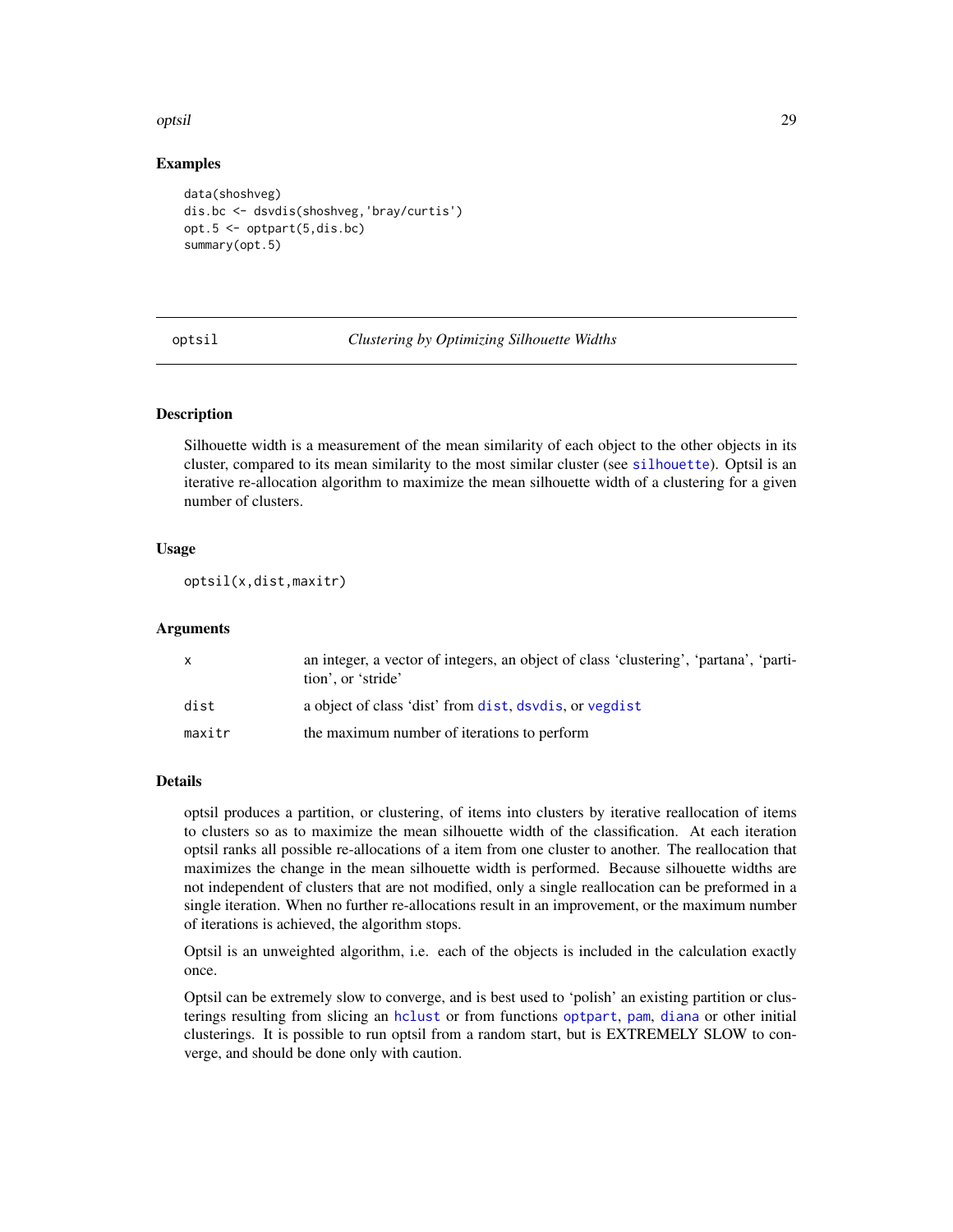30 optidevalues and the control of the control of the control of the control of the control of the control of the control of the control of the control of the control of the control of the control of the control of the con

# Value

a list with elements:

| clustering | a vector of integers giving the cluster assignment for each object |
|------------|--------------------------------------------------------------------|
| sils       | a vector of the silhouette widths achieved at each iteration       |
| numitr     | the number of iterations performed                                 |

# Author(s)

David W. Roberts <droberts@montana.edu>

# See Also

[optpart](#page-26-1)

# Examples

```
data(shoshveg)
dis.bc <- dsvdis(shoshveg,'bray/curtis')
opt.5 <- optpart(5,dis.bc)
sil.5 <- optsil(opt.5,dis.bc,100) # make take a few minutes
summary(silhouette(sil.5,dis.bc))
## Not run: plot(silhouette(sil.5,dis.bc))
```
opttdev *Optimizing Classification by Minimizing Table Deviance*

# Description

opttdev is a iterative re-assignment classification algorithm that assigns samples to clusters to minimize the total deviance of a table with respect to the row-wise relative abundance of the elements

# Usage

```
opttdev(comm,clustering,maxitr=100,minsiz=5)
```

| comm       | a vegetation or other taxon table with samples as rows and taxa as columns                                                                                                     |
|------------|--------------------------------------------------------------------------------------------------------------------------------------------------------------------------------|
| clustering | an index of cluster membership for each sample. May be either a numeric vector<br>of length equal to the number of samples, or an object that inherits from class<br>'cluster' |
| maxitr     | the maximum number of iterations to attempt                                                                                                                                    |
| minsiz     | the minimum size cluster to consider reassigning a sample out of                                                                                                               |

<span id="page-29-0"></span>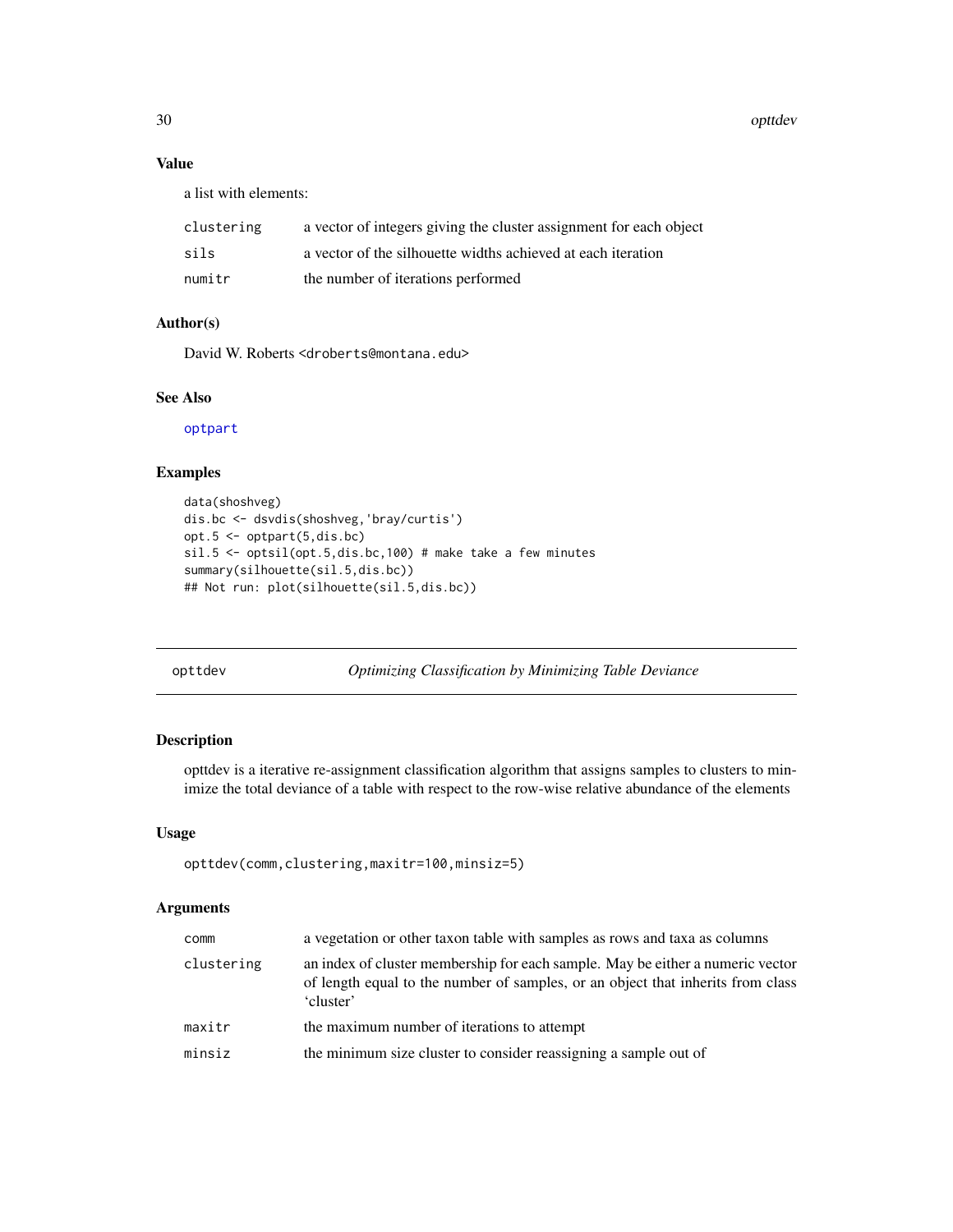#### <span id="page-30-0"></span>optidev 31

# Details

Iterative re-allocation algorithms temporarily re-assign each sample to each of the other possible clusters and calculate a goodness-of-clustering statistic for each re-assignment. The best of all possible re-assignments is then executed and the algorithm iterates until there are no more good reassignments or the maximum number of iterations is reached. In opttdev, the goodness-of-clustering statistic is total table deviance as calculated by [tabdev](#page-42-1). See the help file for [tabdev](#page-42-1) for more detail.

# Value

a list which inherits from class 'opttdev', 'clustering' with components:

| numitr     | the number of iterations performed                                    |
|------------|-----------------------------------------------------------------------|
| dev        | a vector of total table deviance at each iteration of length 'numitr' |
| clustering | the vector of cluster memberships (as integers) for each sample       |

#### Note

Like many iterative re-assignment algorithms, opttdev is likely to be VERY slow from a random start or poor initial condition. opttdev is maybe better used to polish existing classifications

# Author(s)

David W. Roberts <droberts@montana.edu>

# References

<http://ecology.msu.montana.edu/labdsv/R>

#### See Also

[optpart](#page-26-1), [optindval](#page-25-1), [optsil](#page-28-1)

# Examples

```
## Not run: data(shoshveg) # returns a data.frame of vegetation
## Not run: data(shoshsite)
## Not run: res <- opttdev(shoshveg,
                  as.numeric(cut(shoshsite$elevation,5)))
## End(Not run)
## Not run: # likely to be VERY slow
```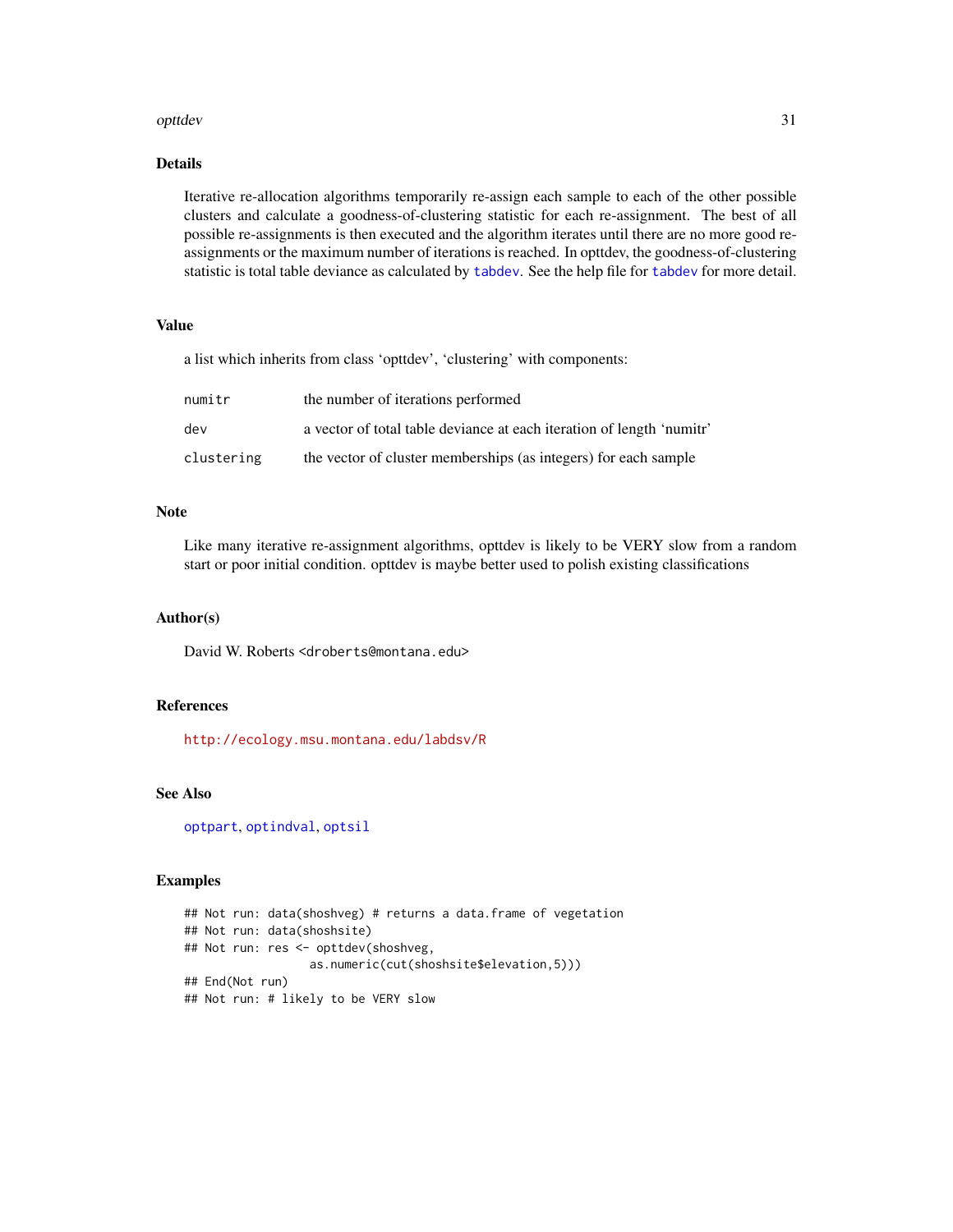<span id="page-31-1"></span><span id="page-31-0"></span>

# <span id="page-31-2"></span>Description

Partition analysis evaluates the within-cluster to among-cluster similarity of classifications as a measure of cluster validity

# Usage

```
partana(c,dist)
## S3 method for class 'partana'
summary(object, ...)
## S3 method for class 'partana'
plot(x,panel='all',zlim=range(x$ptc),col=heat.colors(12),...)
```
# Arguments

| c            | an integer or factor vector, or an object of class 'clustering', 'partana', 'parti-<br>tion', or 'stride' |
|--------------|-----------------------------------------------------------------------------------------------------------|
| dist         | an object of class 'dist' from functions dist, dsvdis or vegdist.                                         |
| object       | an object of class 'partana'                                                                              |
| $\mathsf{x}$ | an object of class 'partana'                                                                              |
| panel        | an integer switch to indicate which panel to draw                                                         |
| zlim         | the min and max values for the color map                                                                  |
| col          | a color map name (heat.colors $(12)$ ) is the default)                                                    |
| $\ddots$     | ancillary arguments to pass to summary or plot                                                            |

# Details

Calculates mean object-to-cluster similarity, mean cluster-to-cluster similarity, and mean withincluster to among-cluster similarity. partana operates on partitions or clusterings produced by a wide range of algorithms, including specific methods for the products of functions [optpart](#page-26-1), [slice](#page-40-1), [pam](#page-0-0) and [diana](#page-0-0).

summary produces a matrix of the mean cluster-to-cluster similarities, and the overall within-cluster/amongcluster similarity ratio.

plot plots two panels in sequence in the current device. The first shows the mean similarity of every object to each cluster, sorted by mean similarity to the other members of its own cluster, with objects as columns and clusters as rows. The second panel shows the mean similarity of every cluster to every other cluster and mean within-cluster similarity, ignoring cluster size. These plots are known as 'Mondriaan' plots, where the similarities are given by lines colored from min to max. If the 'partana' object was produced by optpart, a third panel is plotted showing the trace of the optimization.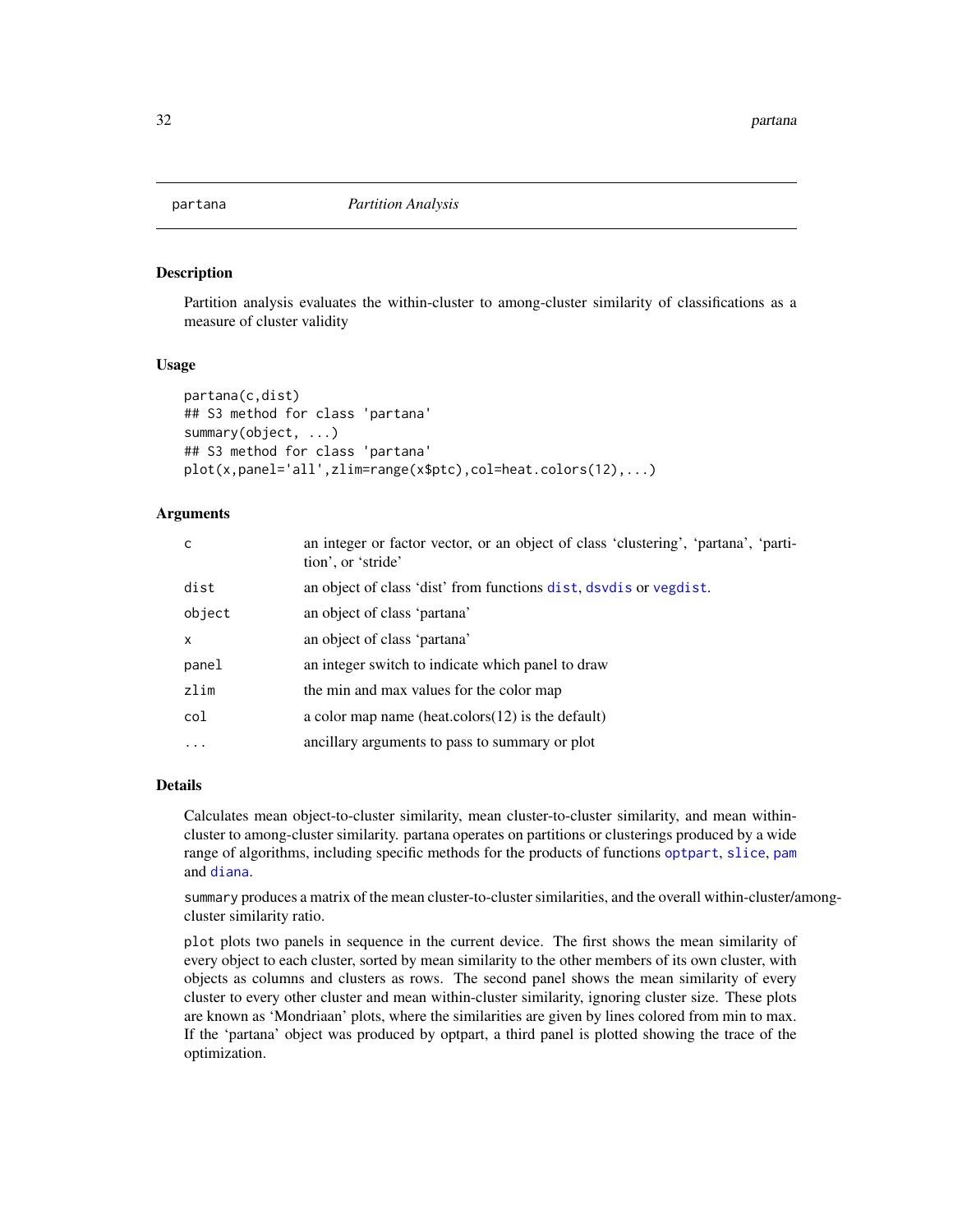#### <span id="page-32-0"></span>partition 33

# Value

an object of class 'partana' with components:

| matrix of mean object-to-cluster similarity      |
|--------------------------------------------------|
| matrix of mean cluster-to-cluster similarity     |
| vector of numeric cluster assignments            |
| within-cluster to among-cluster similarity ratio |
|                                                  |

# Author(s)

David W. Roberts <droberts@montana.edu>

# See Also

[partition](#page-32-1), [optpart](#page-26-1), [plot.partana](#page-31-2)

# Examples

```
data(shoshveg)
data(shoshsite)
dis.bc <- dsvdis(shoshveg,'bray/curtis')
demo.part <- partana(cut(shoshsite$elev,5),dis.bc)
summary(demo.part)
```
<span id="page-32-1"></span>partition *Convert Object to Partition Object*

# Description

Convert an object of class 'partana' or class 'clustering' to an object of class 'partition'.

#### Usage

partition(x, dist, ...)

# Arguments

| x       | an object which inherits from class 'clustering' |
|---------|--------------------------------------------------|
| dist    | an object of class 'dist'                        |
| $\cdot$ | ancillary arguments to pass to 'partition'       |

#### Details

A 'partition' object is the output of several functions in package 'cluster'. This utility function converts objects from package 'optpart' to 'partitions' so that functions in that library are available.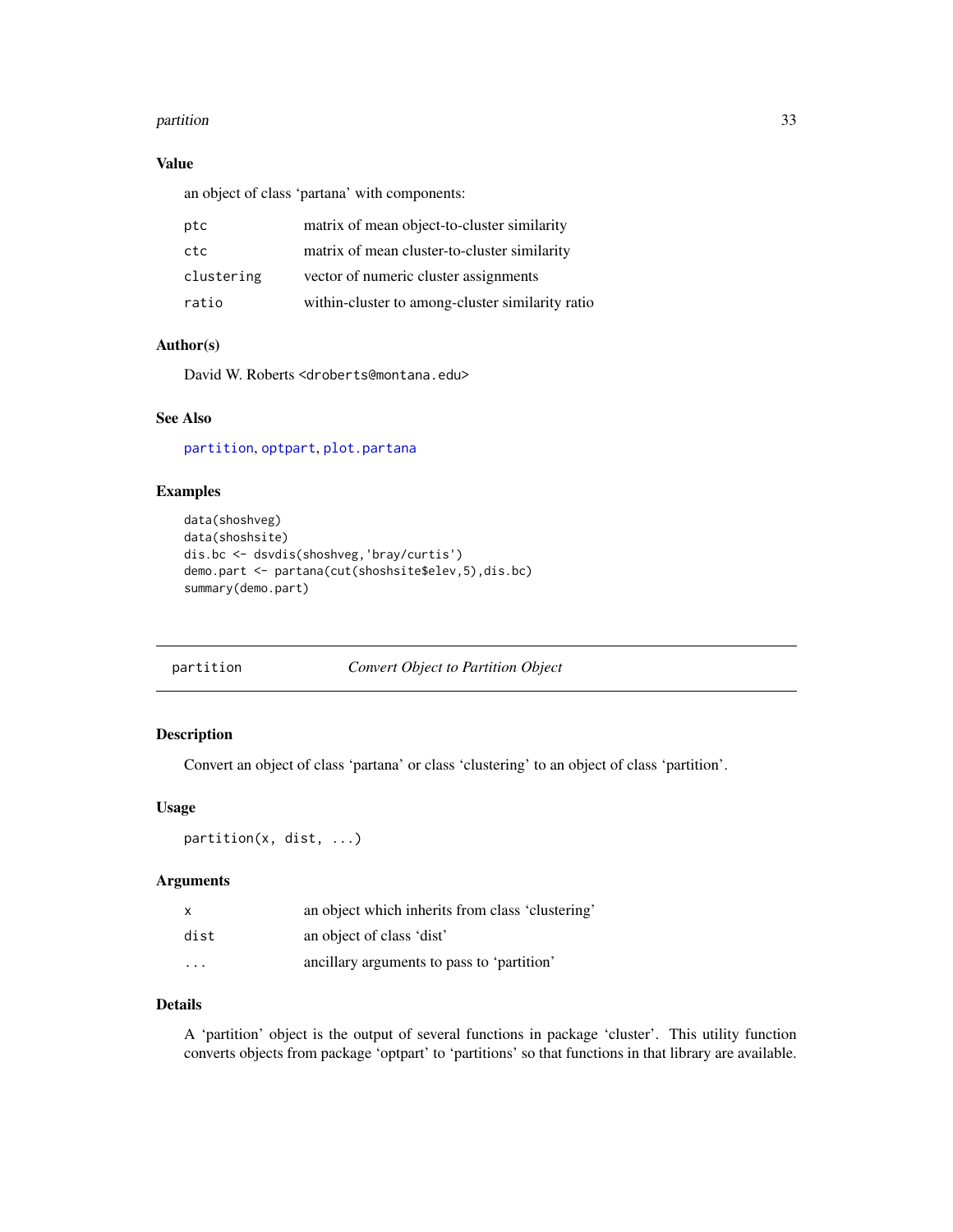# <span id="page-33-0"></span>Value

an object of class 'partition' with components (and possibly others):

| clustering | vector of numeric cluster assignments                                                                                                      |
|------------|--------------------------------------------------------------------------------------------------------------------------------------------|
| silinfo    | a list with all silhouette information, only available when the number of clusters<br>is non-trivial, i.e., $1 < k < n$ . See 'silhouette' |

# Author(s)

David W. Roberts <droberts@montana.edu> <http://ecology.msu.montana.edu/labdsv/R>

# References

<http://ecology.msu.montana.edu/labdsv/R>

# See Also

[silhouette](#page-0-0), [partition](#page-32-1), [optpart](#page-26-1)

# Examples

```
data(shoshveg)
dis.bc <- dsvdis(shoshveg,'bray/curtis')
part <- partana(sample(1:5,nrow(shoshveg),replace=TRUE),dis.bc)
result <- partition(part,dis.bc)
```
phi *Calculating the phi Statistic on Taxon Classifications*

# Description

Calculates the phi statistic on a classified table of taxa

# Usage

```
phi(comm,clustering,minplt=10,p.adjust=FALSE)
```

| comm       | a data. frame with samples as rows and attributes as columns                                   |
|------------|------------------------------------------------------------------------------------------------|
| clustering | a vector of integers or an object of class 'clustering', 'partition', or 'partana'             |
| minplt     | the minimum number of samples a species must occur in to be included in the<br>calculation     |
| p.adjust   | switch to control adjusting probabilities for simultaneous inference by Hochberg<br>correction |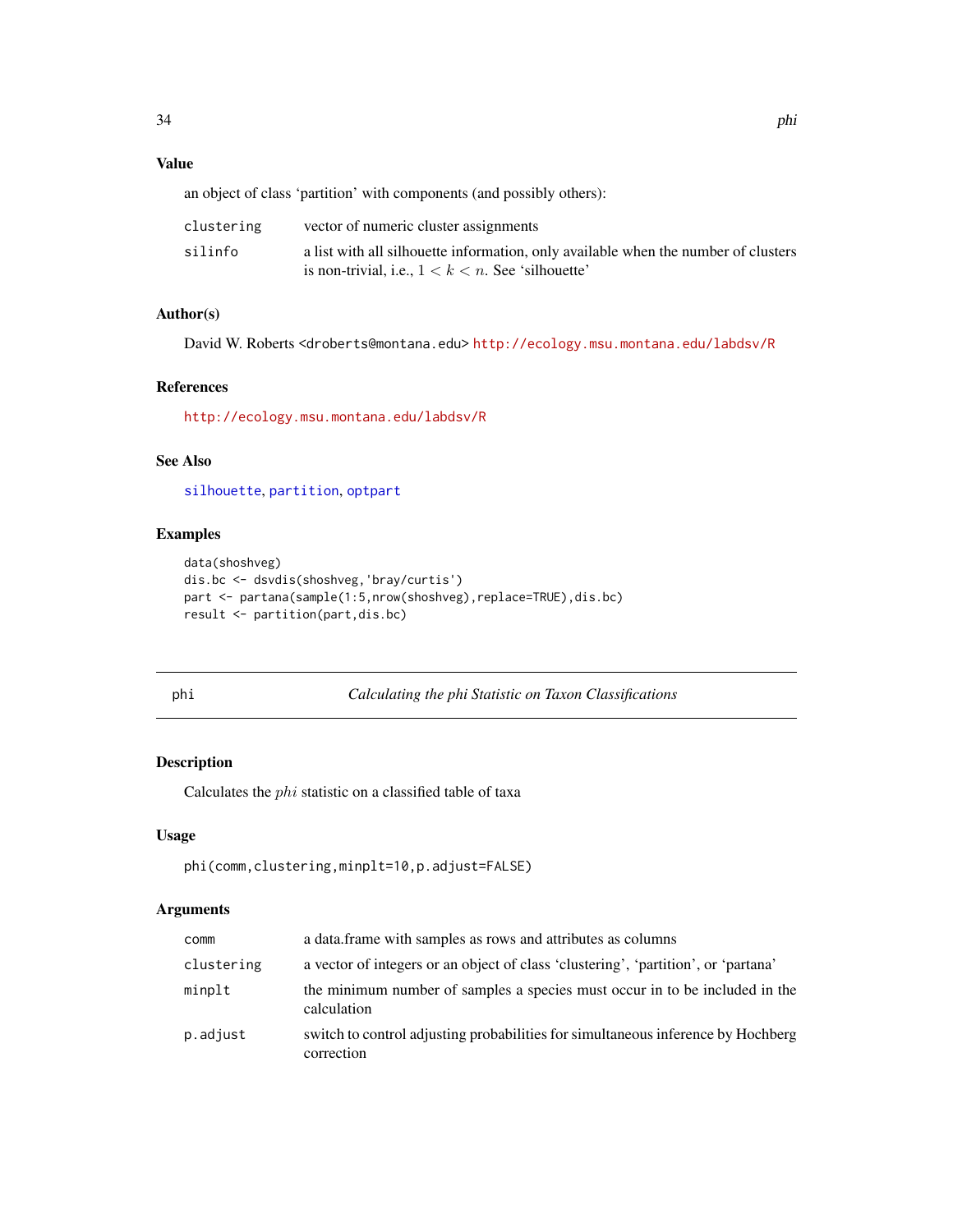#### <span id="page-34-0"></span>refine 35

# Details

 $phi$  is a statistic of agreement between two vectors. In this case the function calculates the distribution of each species within clusters of a partition, calculates the phi statistic for each species in each cluster.

$$
\phi = \frac{ad - bc}{\sqrt{(a+b)\times (c+d)\times (a+c)\times (b+c)}}
$$

where:

- a sample is in specified type and species is present
- b sample is not in group and species is present
- c sample is in type but species is not present
- d sample is not in type and species is not present

#### Value

A data.frame of  $\phi$  values with species as rows and clusters as columns

#### Author(s)

David W. Roberts <droberts@montana.edu>

# References

Tichy, L. and M. Chytry. 2006. Statistical determination of diagnostic species for site groups of unequal size. Journal of Vegetation Science 17:809-818.

#### Examples

```
data(shoshveg)
dis.bc <- dsvdis(shoshveg,'bray')
opt.5 <- optpart(5,dis.bc)
phi(shoshveg,opt.5)
```
refine *Refining a Classification by Re-Assigning Memberships*

#### Description

Refine allows you to re-assign specific elements of a classification from one class or cluster to another. In the default case, you simply interactively enter sample IDs and give a new cluster assignment. For PCO and NMDS ordinations, you do the assignments with a mouse.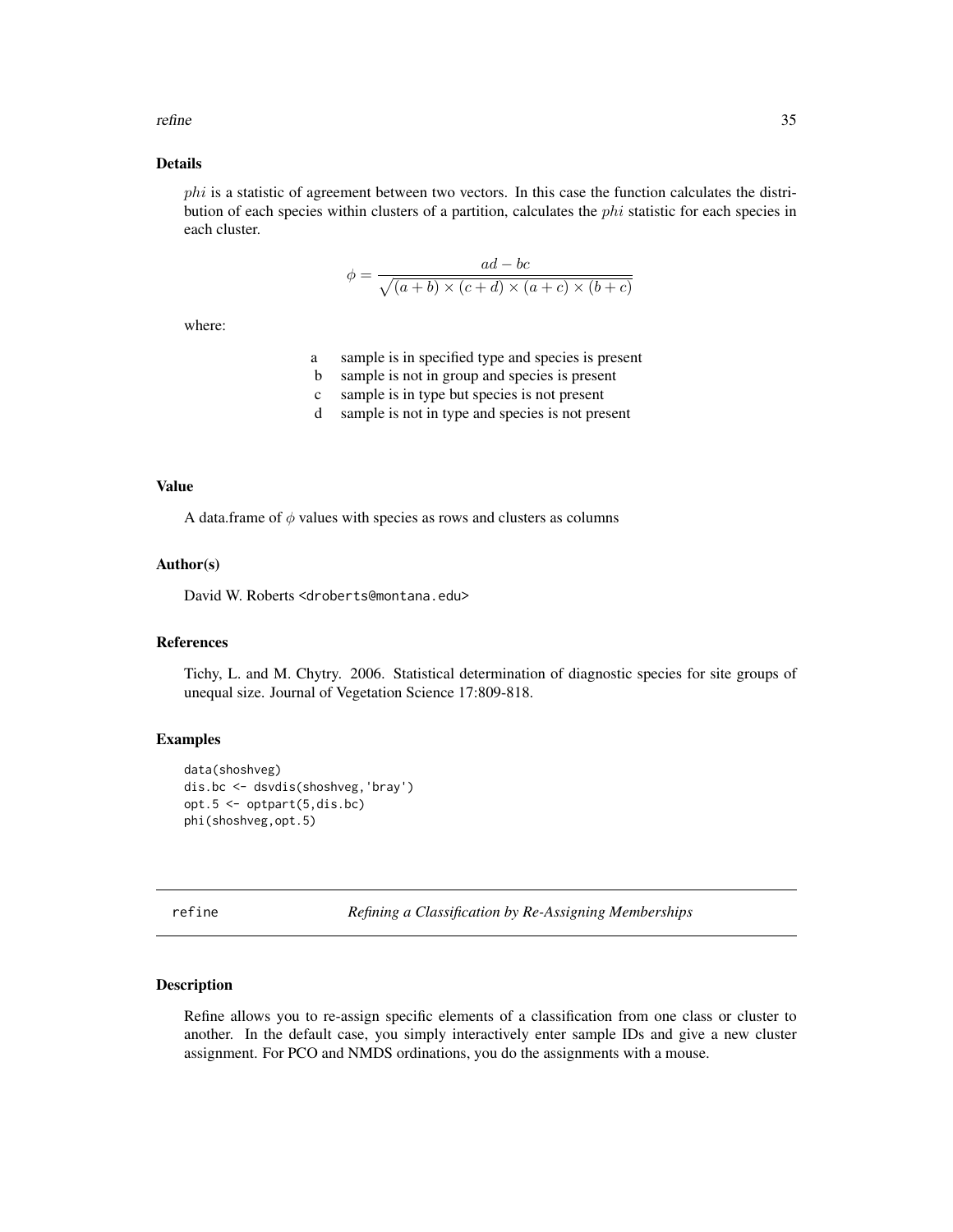36 refine

# Usage

```
## Default S3 method:
refine(comm,clustering,...)
## S3 method for class 'dsvord'
refine(x,clustering,ax=1,ay=2,...)
```
# Arguments

| comm       | a community data.frame                                      |
|------------|-------------------------------------------------------------|
| x          | an ordination of class 'dsvord'                             |
| clustering | a clustering identity or membership vector                  |
| ax         | the X axis of the ordination                                |
| ay         | the Y axis of the ordination                                |
|            | ancillary arguments to allow differing numbers of arguments |

# Value

a list object of class 'clustering' with one component.

clustering a numeric vector giving the cluster assignment for each sample

# Note

There are many, many ways to produce classifications in R, including several in package 'optpart'. refine is designed to take one of these classifications and polish it by making relatively few transfers. The ordination-based routines allow visual assessment of cluster validity, although in reduced dimensionality, which can be misleading.

# Author(s)

David W. Roberts <droberts@montana.edu>

#### References

<http://ecology.msu.montana.edu/labdsv/R>

#### Examples

```
## Not run: data(shoshveg)
## Not run: dis.bc <- dsvdis(shoshveg,'bray')
## Not run: opt.5 <- optpart(5,dis.bc)
## Not run: nmds.bc <- nmds(dis.bc)
## Not run: plot(nmds.bc)
## Not run: res <- refine(nmds.bc,opt.5)
```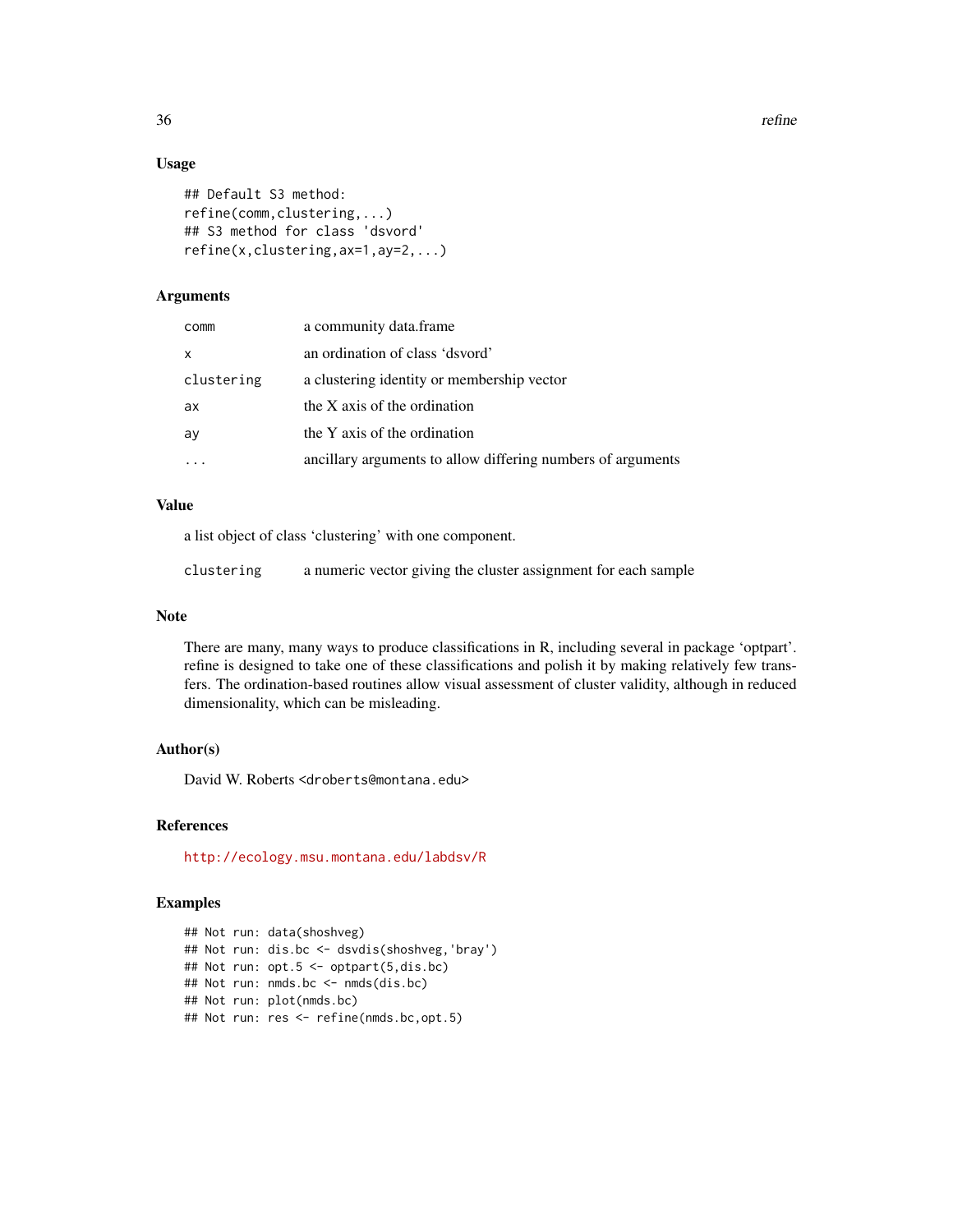#### <span id="page-36-0"></span>Description

In it's simplest form simply reassigns cluster numbers in an existing classification to re-order tables and graphs. Can also be used to combine clusters into a fewer number of clusters.

#### Usage

reordclust(clustering,from,to)

#### Arguments

| clustering | a vector of (interger) cluster mmeberships, or an object of class 'clustering',<br>'partana', or 'partition'           |
|------------|------------------------------------------------------------------------------------------------------------------------|
| from       | an integer vector equal in length to the number of clusters that specifies the<br>current clusters                     |
| to         | an integer vector equal in length to the number of clusters that specifies the<br>clusters the current clusters map to |

# Details

The function simply maps cluster numbers in the 'from' vector to the respective cluster number in the 'to' vector.

# Value

an object of class 'clustering'

# Note

As demonstrated in the examples below, reordclass can also combine existing clusters into fewer clusters while reordering if more than one cluster in the 'from' vector maps to the same cluster in the 'to' cluster.

# Author(s)

David W. Roberts <droberts@montana.edu>

# References

<http://ecology.msu.montana.edu/labdsv/R>

# See Also

mergeclust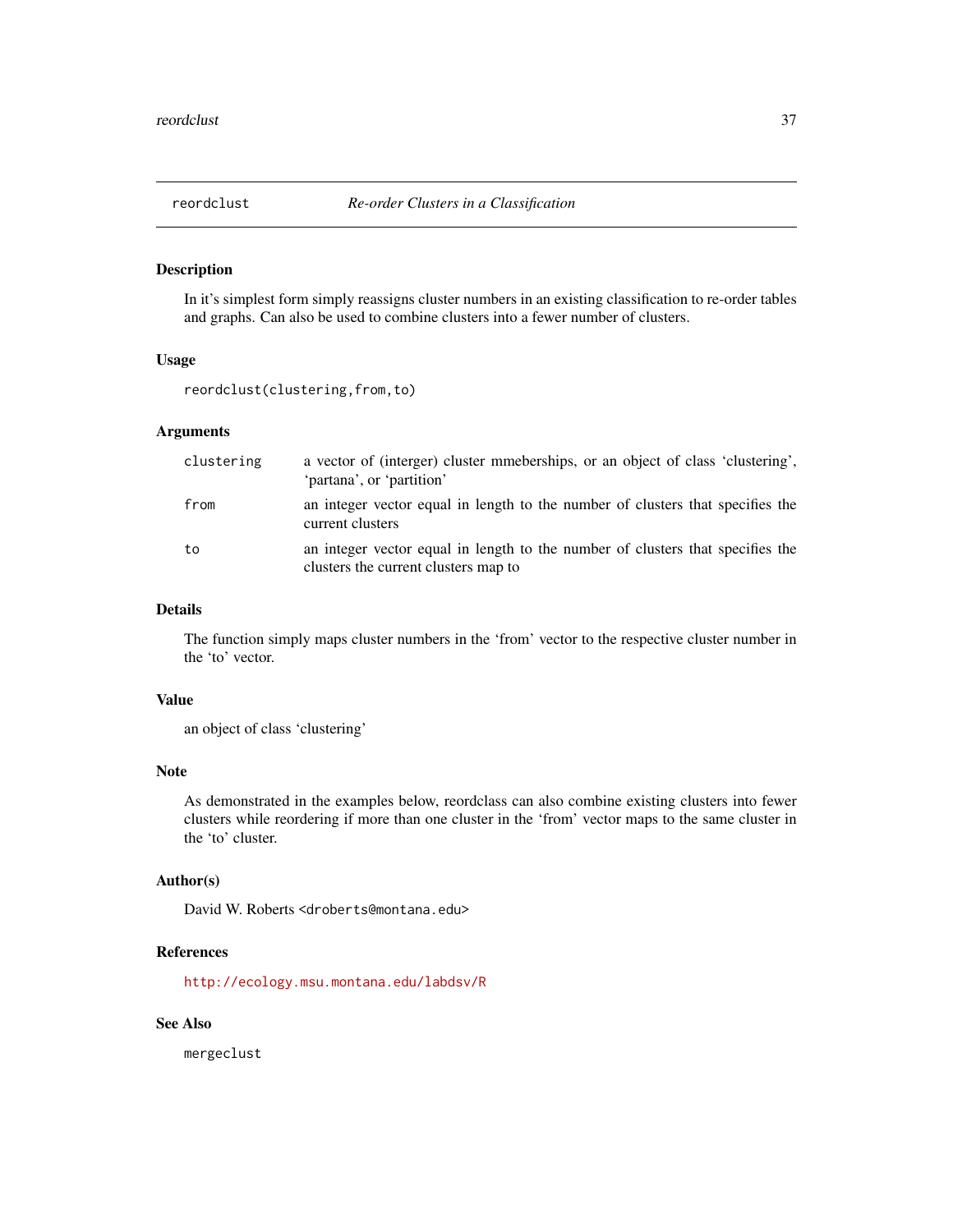# Examples

```
data(shoshveg)
dis.bc <- dsvdis(shoshveg,'bray')
opt.10 <- optpart(10,dis.bc)
new <- reordclust(opt.10,1:10,c(1,3,5,7,9,2,4,6,8,10))
           # simply re-ordered
new2 <- reordclust(opt.10,1:10,c(1,1,2,2,3,3,4,4,5,5))
           # merge 1 and 2 into 1, 3 and 4 into 2, etc.
```
shoshsite *Site Data for the Shoshone National Forest, Wyoming, USA*

### Description

The coniferous forests of the Shoshone National Forest range from lower elevation woodlands dominated by *Pinus flexilis*, through forests of *Pseudotsuga menziesii, Pinus contorta, Picea engelmannii, Abies lasiocarpa* and *Pinus albicaulis* with increasing elevation (Steele et al. 1983). One hundred and fifty sample plots were chosen at random from a larger set for this data set; the larger set was stratified by elevation, exposure, surficial geology, and geographic distribution.

# Usage

data(shoshsite)

# Format

A data.frame with sample plots as rows, and site variable as columns. Variables comprise:

| elevation | elevation above sea level in meters                                            |
|-----------|--------------------------------------------------------------------------------|
| aspect    | compass orientation of the site in degrees                                     |
| slope     | slope steepness in percent                                                     |
| av        | aspect value: (cosd(aspect-30)+1)/2                                            |
| swb       | site water balance: a tipping bucket model of water-year soil water            |
| sprppt    | spring precipitation in cm                                                     |
| sumppt    | summer precipitation in cm                                                     |
| autppt    | autumn precipitation in cm                                                     |
| winppt    | winter precipitation in cm                                                     |
| sprtmp    | spring mean temperature degrees C                                              |
| sumtmp    | summer mean temperature degrees C                                              |
| auttmp    | autumn mean temperature degrees C                                              |
| winppt    | winter mean temperature degrees C                                              |
| sprpet    | spring potential evapotranspiration in cm.                                     |
| sumpet    | summer potential evapotranspiration in cm                                      |
| autpet    | autumn potential evapotranspiration in cm                                      |
| winpet    | winter potential evapotranspiration in cm                                      |
| sprrad    | spring direct and diffuse solar radiation (correcting for topographic shading) |
| sumrad    | summer direct and diffuse solar radiation (correcting for topographic shading) |

<span id="page-37-0"></span>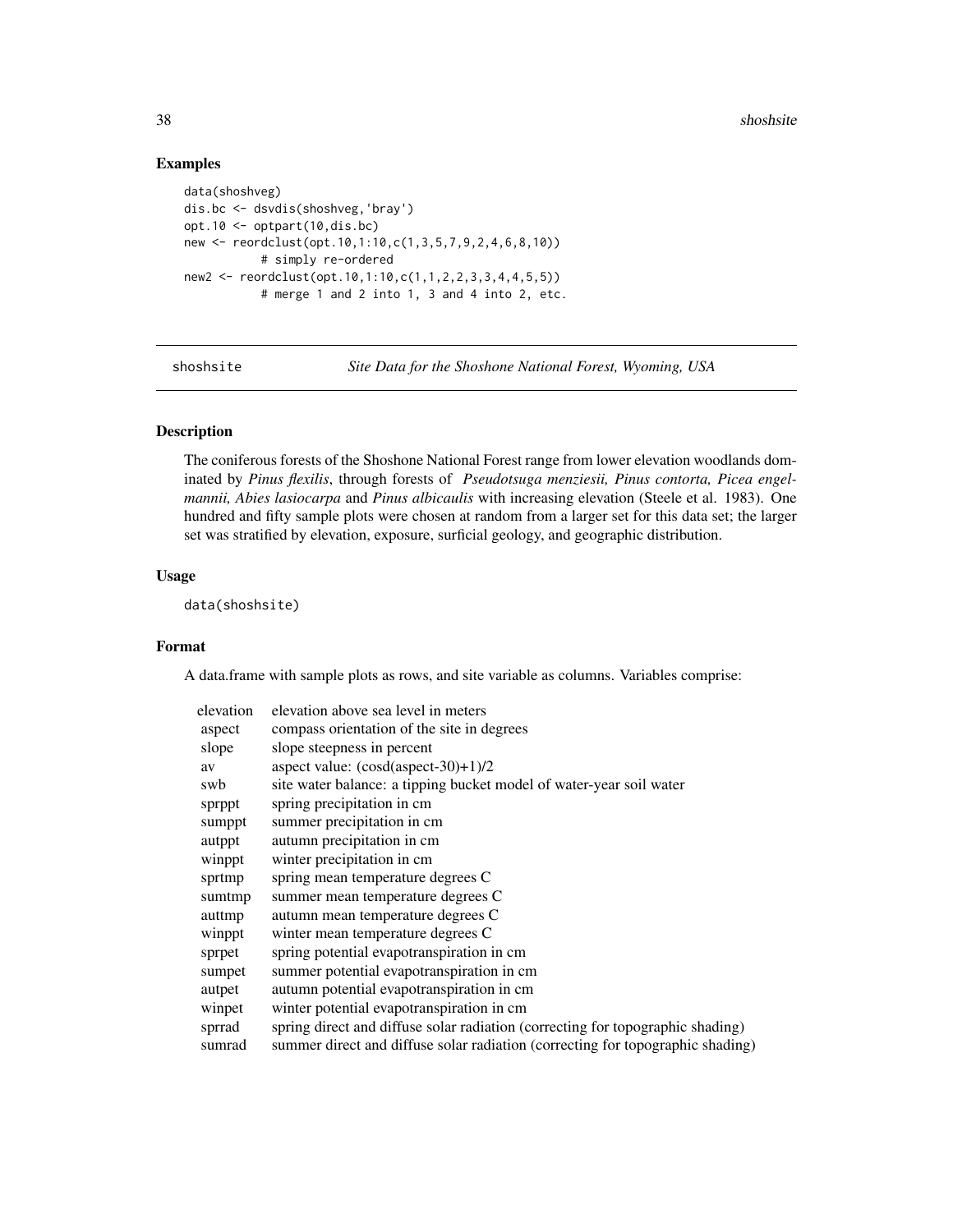#### <span id="page-38-0"></span>shoshveg 39

| autumn direct and diffuse solar radiation (correcting for topographic shading) |
|--------------------------------------------------------------------------------|
| winter direct and diffuse solar radiation (correcting for topographic shading) |
| frost free days                                                                |
| degree days heat sum                                                           |
| mean monthly temperature of the coldest month                                  |
|                                                                                |

# Note

The data were derived from a multi-year effort by numerous scientists and field technicians. The project was directed by Kent Houston, Soil Scientist and Ecologist, Shoshone National Forest. The site data were calculated primarily by Dr. Niklaus Zimmermann, WSL, Birmensdorf, Switzerland <http://www.wsl.ch/staff/niklaus.zimmermann/biophys.html>

# Source

Roberts, D.W. 2008. Statistical Analysis of Multidimensional Fuzzy Set Ordinations. Ecology 89:1246-1260

| shoshveg |                     |  |  | Vascular Plant Species Cover for the Shoshone National Forest, |  |
|----------|---------------------|--|--|----------------------------------------------------------------|--|
|          | <i>Wyoming, USA</i> |  |  |                                                                |  |

#### Description

Percent cover (in codes) for 368 vascular plants on 150  $375m^2$  sample plots stratified across the Shoshone National Forest, Wyoming, USA. Plots were chosen at random from a larger dataset.

#### Usage

data(shoshveg)

#### Format

A data.frame with sample plots as rows and species as columns. Sample plots match the 'shoshsite' dataset.

The cover of all vascular plant species was recorded according to the following scale: present but  $< 1\% = 0.1, 1.5\% = 0.5, 5.15\% = 1.0, 15.25\% = 2.0, 25.35\% = 3.0, 35.45\% = 4.0, 45.55\% = 5.0,$ 55-65% = 6.0, 65=75% = 7.0, 75-85% = 8.0. No species exhibited greater than 80% cover in the data set.

#### Note

The data were derived from a multi-year effort by numerous scientists and field technicians. The project was directed by Kent Houston, Soil Scientist and Ecologist, Shoshone National Forest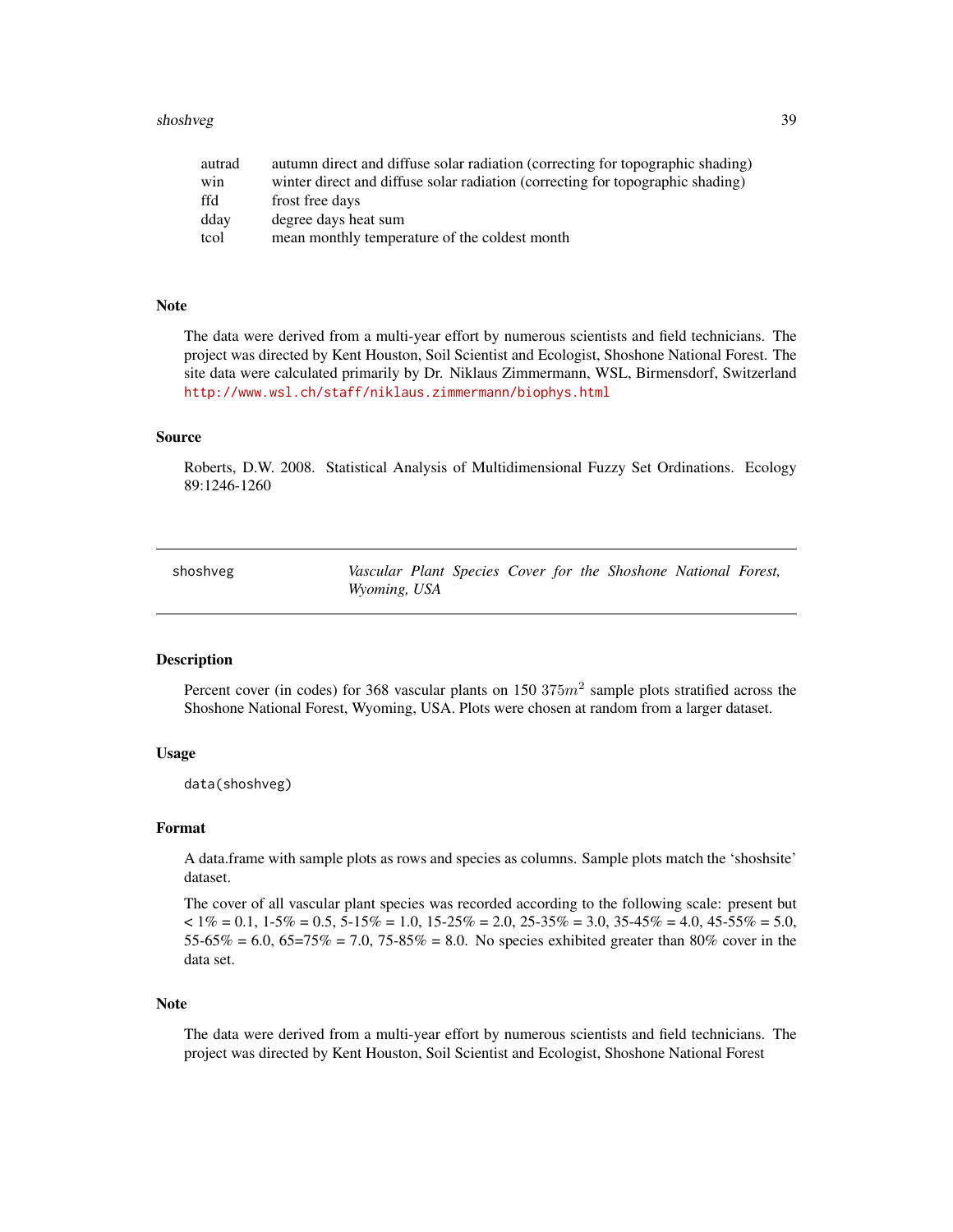#### <span id="page-39-0"></span>Source

Roberts, D.W. 2008. Statistical Analysis of Multidimensional Fuzzy Set Ordinations. Ecology 89:1246-1260.

silhouette.partana *Produce a Silhouette Object From a Partana, Clustering, or Stride Object*

# **Description**

Extracts components from a partana, clustering, or stride object, and passes the values to the [silhouette](#page-0-0) function to produce an object of class silhouette.

# Usage

```
## S3 method for class 'partana'
silhouette(x, dist, ...)
## S3 method for class 'clustering'
silhouette(x, dist, ...)
## S3 method for class 'stride'
silhouette(x, dist, ...)
testsil(sil)
```
# Arguments

| x    | an object of class 'partana', 'clustering', or 'stride' |
|------|---------------------------------------------------------|
| dist | an object of class dist                                 |
| .    | miscellaneous arguments to pass to function silhouette  |
| sil  | an object of class 'silhouette'                         |

# Details

For 'partana' and 'clustering' objects the advantage over calling [silhouette](#page-0-0) directly is that the row.names of the resulting object are added to the results, as opposed to consecutive integers.

For objects of class 'stride' the function extracts the component 'clustering' for each level of a stride object, and calls function [silhouette](#page-0-0) in library 'cluster' returniung the mean silhouette width for each case.

testsil identifies 'misfits' in a partition, defined as plots with a negative silhouette width, and prints them out in a sorted list.

#### Value

An object of class [silhouette](#page-0-0)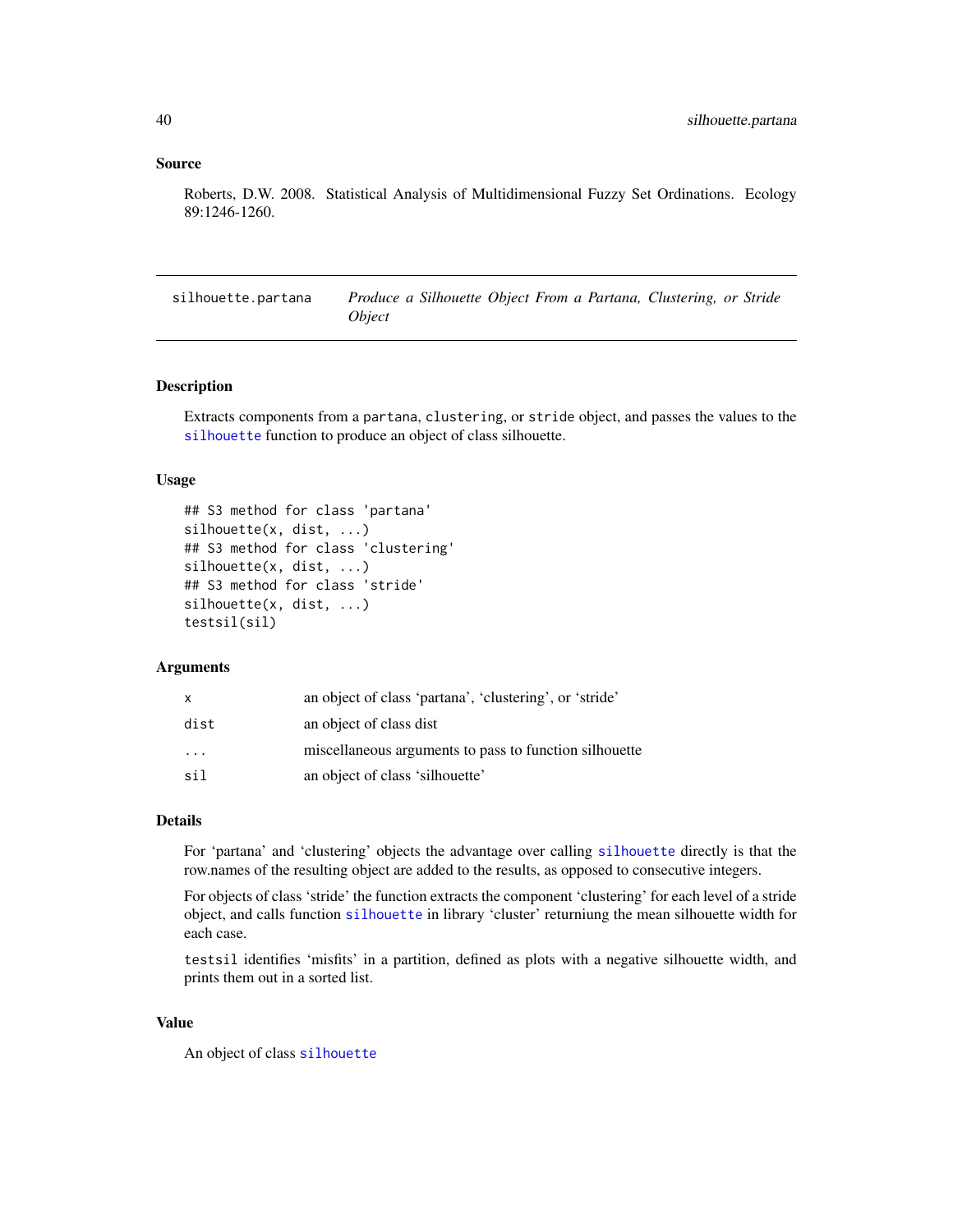<span id="page-40-0"></span>slice 41

# Note

This is a a simple conversion routine to allow plotting a silhouette plot for an object of class partana.

# Author(s)

David W. Roberts <droberts@montana.edu>

# References

<http://ecology.msu.montana.edu/labdsv/R>

#### See Also

[silhouette](#page-0-0)

# Examples

data(shoshveg) # produces a data frame of vegetation data, #samples as rows, attributes as columns dis.bc <- dsvdis(shoshveg,'bray/curtis') # produces a Bray/Curtis # dissimilarity matrix opt.5  $\leq$  optpart(5,dis.bc) # produces an optimal partitioning into # 5 clusters silhouette(opt.5,dis.bc) # calculates the silhouette values ## Not run: plot(silhouette(opt.5,dis.bc)) # produce silhouette # plot on current device

<span id="page-40-1"></span>slice *Slice a Hierarchical Clustering Dendrogram with a Mouse*

# Description

Allows a simple classification of objects by slicing a dendrogram of a hierarchical cluster analysis graphically with a mouse, or by simply giving a number.

# Usage

slice(clust, k=NULL)

#### Arguments

| clust | an object of class 'helust' produced by helust                             |
|-------|----------------------------------------------------------------------------|
|       | a desired number of clusters. If null, the function waits on a mouse click |

# Value

an object of class 'clustering', a list with a vector of cluster memberships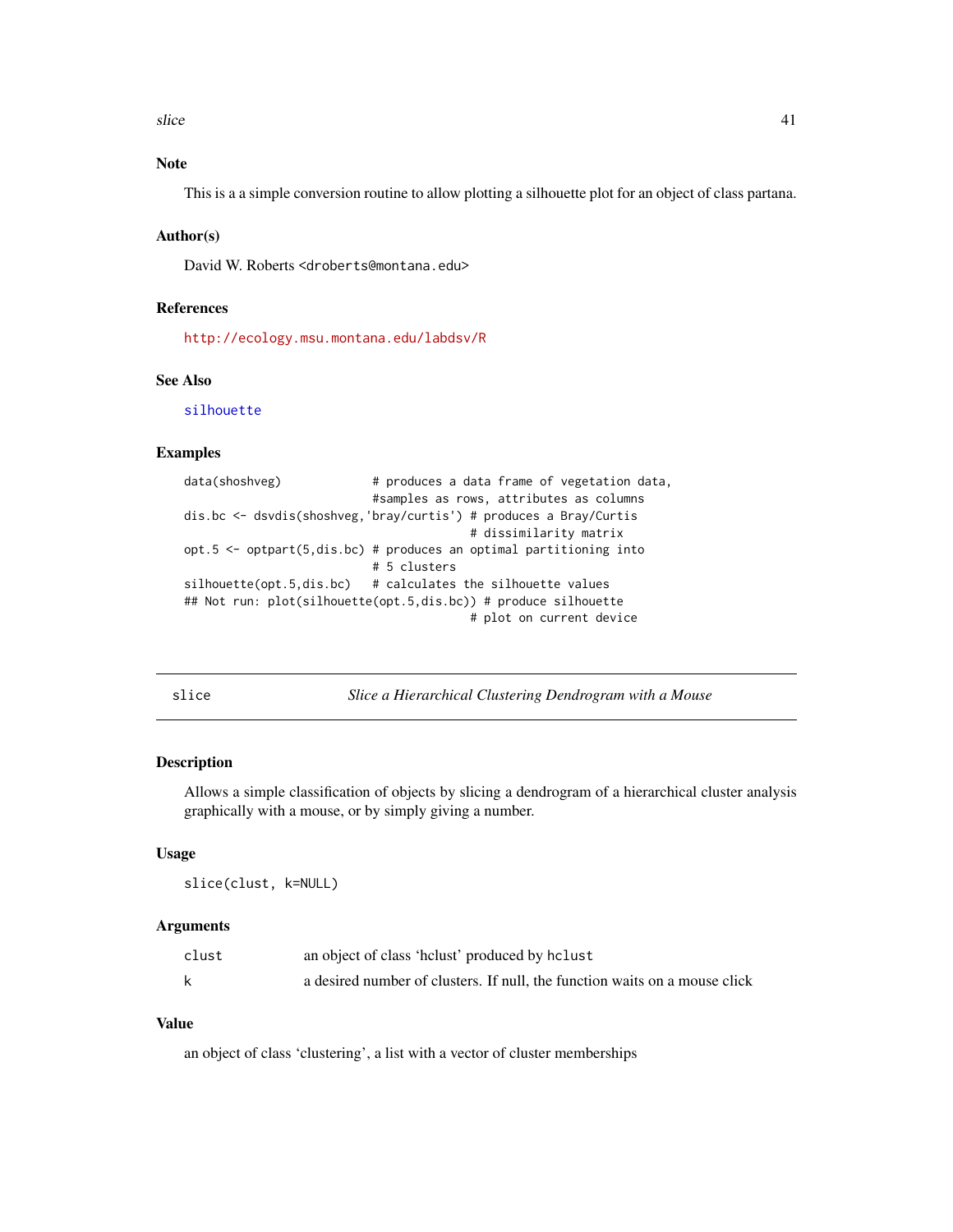# <span id="page-41-0"></span>Note

This function is a simple wrapper for cutree that allows users to click their mouse at the height they desire to slice the dendrogram, and to establish the result with a class of 'clustering' for ease of use in other functions. If you want to use the mouse, the dendrogram must have been previously plotted in the current graphic device.

# Author(s)

David W. Roberts <droberts@montana.edu> <http://ecology.msu.montana.edu/labdsv/R>

#### See Also

[ordpart](#page-0-0)

# Examples

```
data(shoshveg)
dis.bc <- dsvdis(shoshveg,'bray/curtis')
demo <- hclust(dis.bc,'ave')
ave.5 \le slice(demo, 5)
## Not run: plot(demo)
## Not run: ave.clust <- slice(demo)
```
<span id="page-41-1"></span>stride *Stride: Producing a Sequence of Clusterings*

# Description

stride proceeds along a specified sequence creating clusterings or partitions of a dissimilarity matrix for each value of the sequence.

#### Usage

```
stride(seq,arg2,type='pam',numrep=10,maxitr=100)
## S3 method for class 'stride'
plot(x, dist, col2=4, ...)
```

| seq    | a sequence, in either a:b or $seq(a,b,c)$ form                                                                                      |
|--------|-------------------------------------------------------------------------------------------------------------------------------------|
| arg2   | an object of class 'dist' from dist, dsvdis or vegdist among other sources, or<br>of class 'helust'                                 |
| type   | if arg2 is an object of class 'dist', type specifies the algorithm to produce clus-<br>ters, and can be either 'pam' or 'optpart'.  |
| numrep | if arg2 is an object of class 'dist' and type = 'optpart', numrep specifies the<br>number of replicates to run in function optpart. |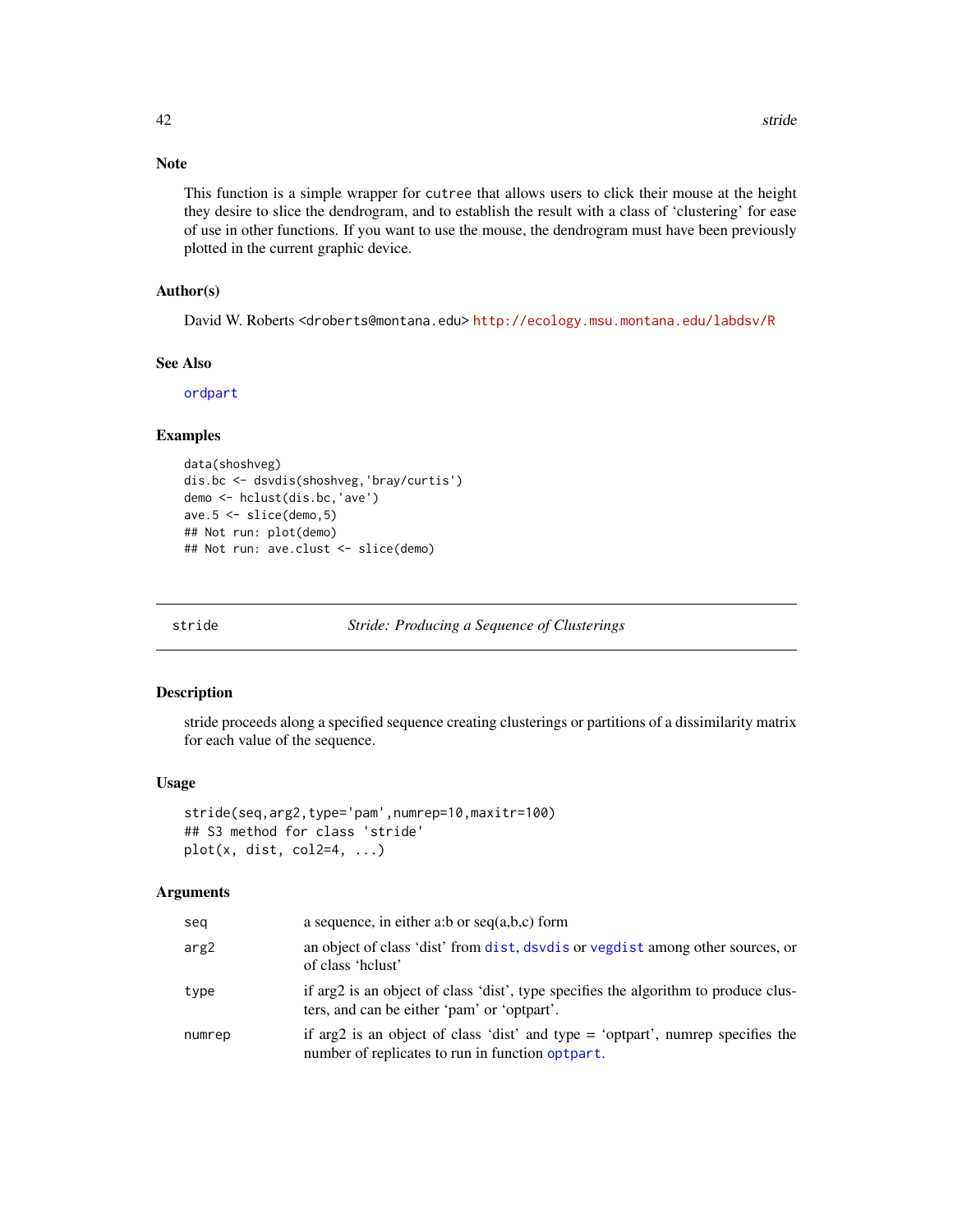#### <span id="page-42-0"></span>tabdev and the set of the set of the set of the set of the set of the set of the set of the set of the set of the set of the set of the set of the set of the set of the set of the set of the set of the set of the set of th

| maxitr   | if arg2 is an object of class 'dist' and type = 'optpart' numrep specifies the<br>maximum number of iterations per replicate in function optpart |
|----------|--------------------------------------------------------------------------------------------------------------------------------------------------|
| X        | an object of class 'stride'                                                                                                                      |
| dist     | an object of class 'dist' from dist, dsvdis, or vegdist                                                                                          |
| col2     | the color code for the second line in the graph                                                                                                  |
| $\cdots$ | ancillary arguments to the plot function                                                                                                         |

# Details

The specific action of function stride depends on the class of the second argument. If arg2 is of class 'dist', then clusters are generated by a fixed cluster algorithm. In this case, if type is 'pam', the function [pam](#page-0-0) is called to produce the clusters. If type is 'optpart' the function [optpart](#page-26-1) is called to produce the clusters. If arg2 is of class 'hclust', then the hlcust object is successively 'sliced' at levels specified by the sequence. The object of class 'hclust' can result from the function hclust using any of the methods provided, or by casting an object of class 'partition' to class 'hlcust' with the as.hclust function.

The default plot method for a stride plots the partana ratios (see [partana](#page-31-1)) of each partition of the sequence on the left Y axis, and the silhouette widths of the same partitions on the right Y axis.

# Value

an object of class 'stride', which is a list with components:

| clustering | a data frame with items as rows, and cluster IDs as columns, with one column |
|------------|------------------------------------------------------------------------------|
|            | for each value of the sequence                                               |
| sea        | a copy of the sequence employed                                              |

# Author(s)

David W. Roberts <droberts@montana.edu>

# Examples

```
data(shoshveg)
dis.bc <- dsvdis(shoshveg,'bray')
results <- stride(2:5,dis.bc)
```
<span id="page-42-1"></span>tabdev *Classification Validity Assessment by Table Deviance*

# **Description**

Table deviance is a method to assess the quality of classifications by calculating the clarity of the classification with respect to the original data, as opposed to a dissimilarity or distance matrix representation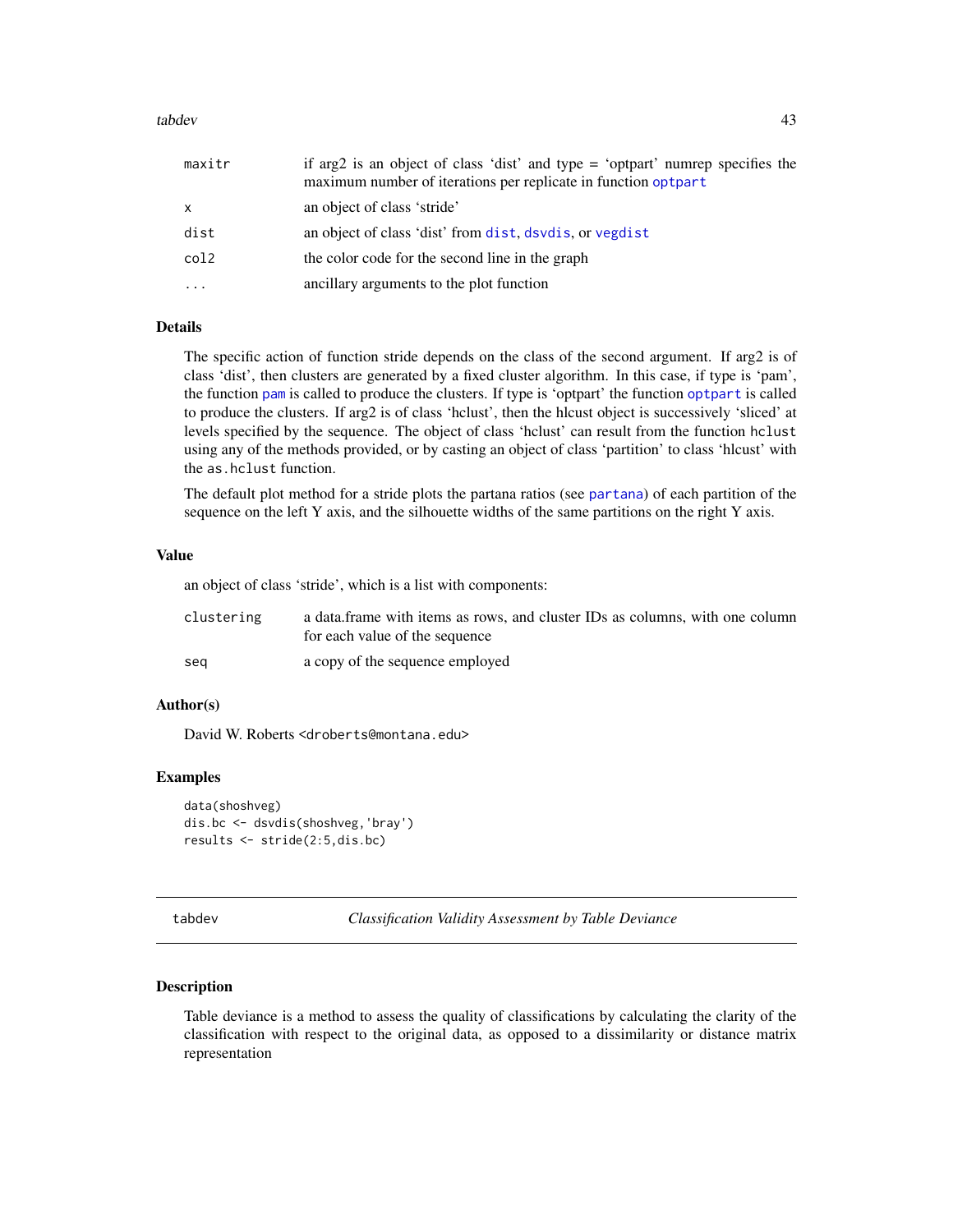44 tabdev

# Usage

```
## Default S3 method:
tabdev(x,clustering,nitr=999,...)
    ## S3 method for class 'stride'
tabdev(x,taxa,...)
    ## S3 method for class 'tabdev'
summary(object,p=0.05,...)
```
# **Arguments**

| X          | a matrix or data.frame of multivariate observations, with objects as rows, and<br>attributes as columns                  |
|------------|--------------------------------------------------------------------------------------------------------------------------|
| clustering | a vector of integer cluster assignments, or an object of class 'clustering' or 'par-<br>tana'                            |
| nitr       | number of iterations to perform in calculating the probability of obtaining as<br>effective a classification as observed |
| taxa       | a data. frame with samples as rows and species as columns                                                                |
| object     | and object of class 'tabdev'                                                                                             |
| p          | the maximum probability threshold to list species in the summary table                                                   |
| $\cdot$    | ancillary arguments to maintain compatibility with generic summary function                                              |

# Details

Tabdev calculates the concentration of values within clusters. For each column, tabdev calculates the sum of values within classes and the sum within classes divided by the sum of that column to get fractional sums by class. These values are used to calculate the deviance of each row. Attributes that are widely dispersed among classes exhibit high deviance; attributes that are concentrated within a single class contribute zero deviance. An effective classification should exhibit low deviance.

Tabdev then permutes the values within columns and calculates the probability of observing as low a deviance as observed as \$\$ (m+1)/(niter + 1)\$\$ where \$m\$ is the number of cases with as low or lower deviance as observed.

# Value

a list with components:

| spcdev | a data frame with species, deviance, and probability as columns |
|--------|-----------------------------------------------------------------|
| totdev | the total deviance of the entire table                          |

# Author(s)

David W. Roberts <droberts@montana.edu> <http://ecology.msu.montana.edu/labdsv/R>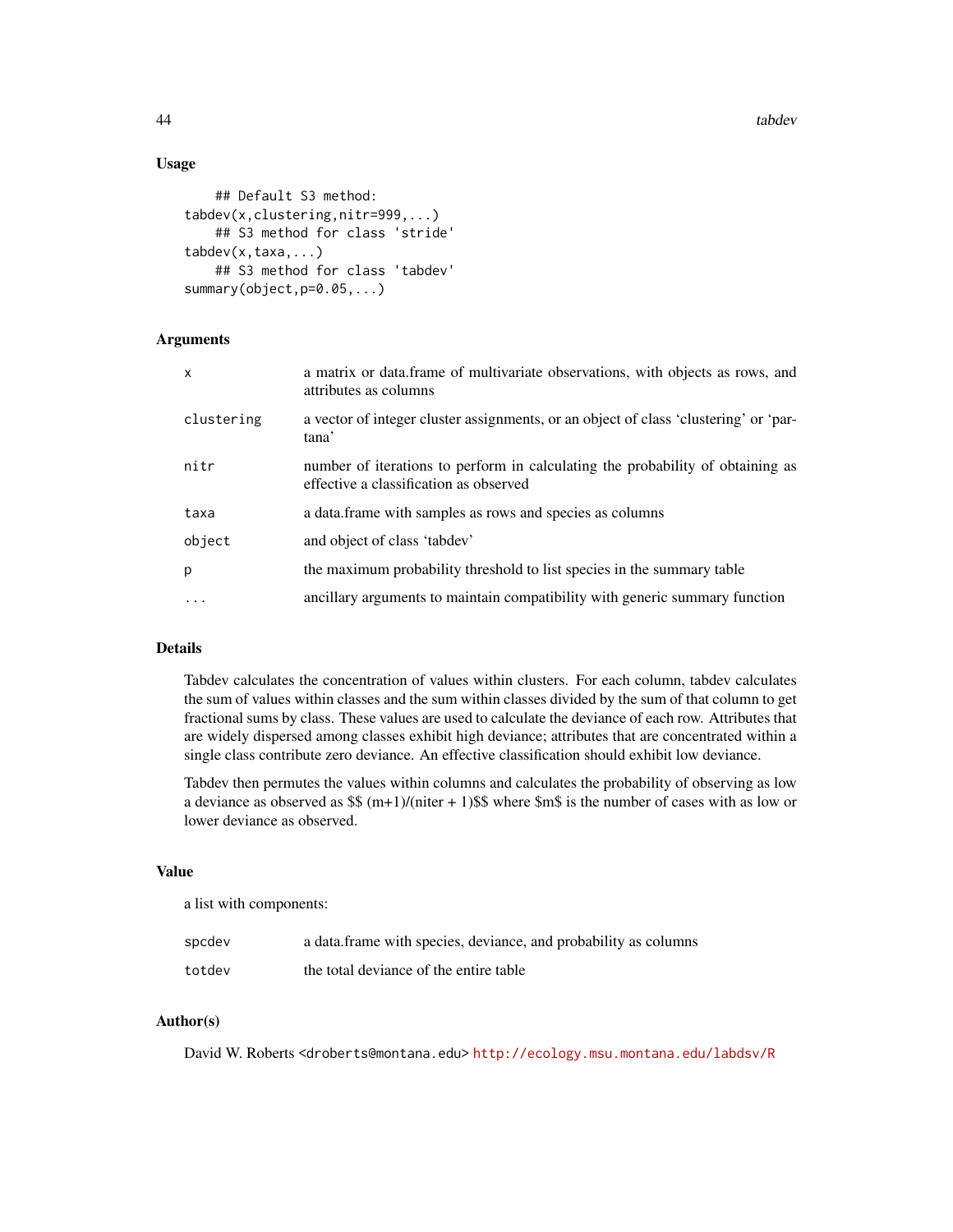#### <span id="page-44-0"></span>testpart and the state of the state of the state of the state of the state of the state of the state of the state of the state of the state of the state of the state of the state of the state of the state of the state of t

# Examples

```
data(shoshveg)
dis.bc <- dsvdis(shoshveg,'bray/curtis')
opt.5 <- optpart(5,dis.bc)
tabdev(shoshveg,opt.5)
```
testpart *Identify Misclassified Plots in a Partition*

# Description

testopt analyzes the mean similarity of each sample to the cluster to which it is assigned to all other clusters, and lists those samples which have similarity higher to another cluster than to the one to which they are assigned.

# Usage

```
testpart(part,ord=TRUE)
```
#### Arguments

| part | a object of class 'partana' from partana or optpart |
|------|-----------------------------------------------------|
| ord  | a switch to control whether the output is ordered   |

#### Details

Simply examines each sample plot, comparing the mean similarity of that sample to all other samples in the cluster to which it is assigned as compared to its mean similarity to all other clusters. Samples which are more similar to other clusters than to the one to which they are assigned are listed in a table which gives their current cluster assignment, the cluster to which they are more similar, and the mean similarities of that sample to all clusters.

If 'ord=TRUE' then the output is ordered to reflect target clusters.

#### Value

a table of values

#### Author(s)

David W. Roberts <droberts@montana.edu>

#### See Also

[partana](#page-31-1), [partana](#page-31-1), [silhouette](#page-0-0)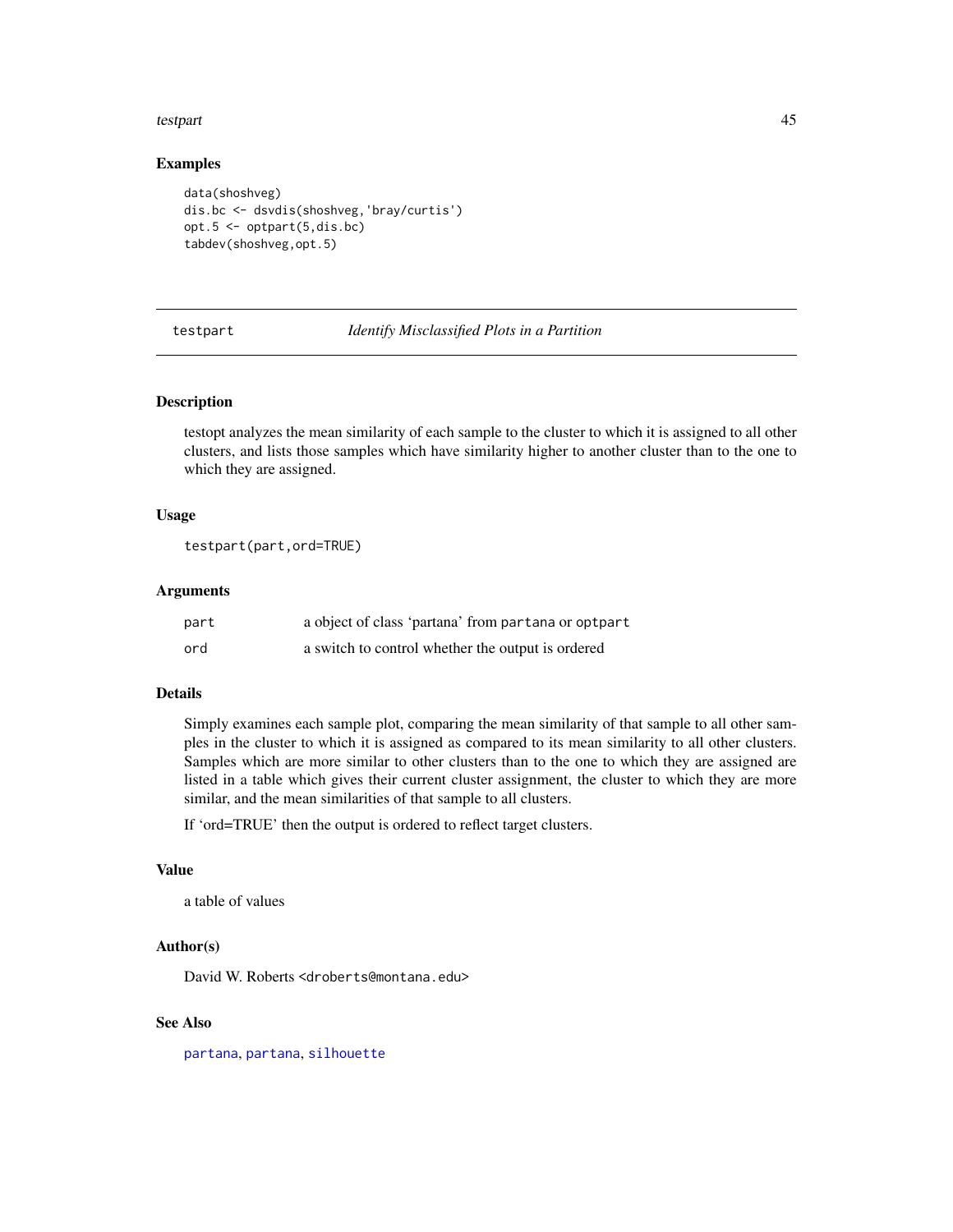# Examples

```
data(shoshveg)
dis.bc <- dsvdis(shoshveg,'bray/curtis')
opt.5 <- optpart(5,dis.bc)
testpart(opt.5)
```
<span id="page-45-1"></span>typal *Identification of Typal Samples in a Partition*

# Description

Identifies samples that typify clusters in a partition based on dissimilarity.

# Usage

```
typal(clustering,dist,k=1)
```
# Arguments

| clustering | a vector of integers or an object of class 'clustering', 'partition', or 'partana' |
|------------|------------------------------------------------------------------------------------|
| dist       | and object of class 'dist' from dist, dsvdis, or vegdist                           |
| k          | number of typal species/cluster to identify                                        |

# Details

typal calculates two versions of typal species based on silhouette analysis (see [silhouette](#page-0-0)) and partana analysis (see [partana](#page-31-1)). With respect to silhouette analysis, the function returns k species with the largest positive silhouette width for each cluster. With respect to the partana analysis the function returns the k species with the highest mean similarity to the cluster.

#### Value

Returns a list with two data.frames. The first, partana, gives the clusters as rows and typal samples as columns from the perspective of the partana ratio. The second, silhouette, also gives the clusters as rows and typal samples as columns but from the perspective of silhouette widths.

### Author(s)

David W. Roberts <droberts@montana.edu>

#### Examples

```
data(shoshveg)
dis.bc <- dsvdis(shoshveg,'bray')
opt.5 <- bestopt(dis.bc,5,20)
typal(opt.5,dis.bc,3)
```
<span id="page-45-0"></span>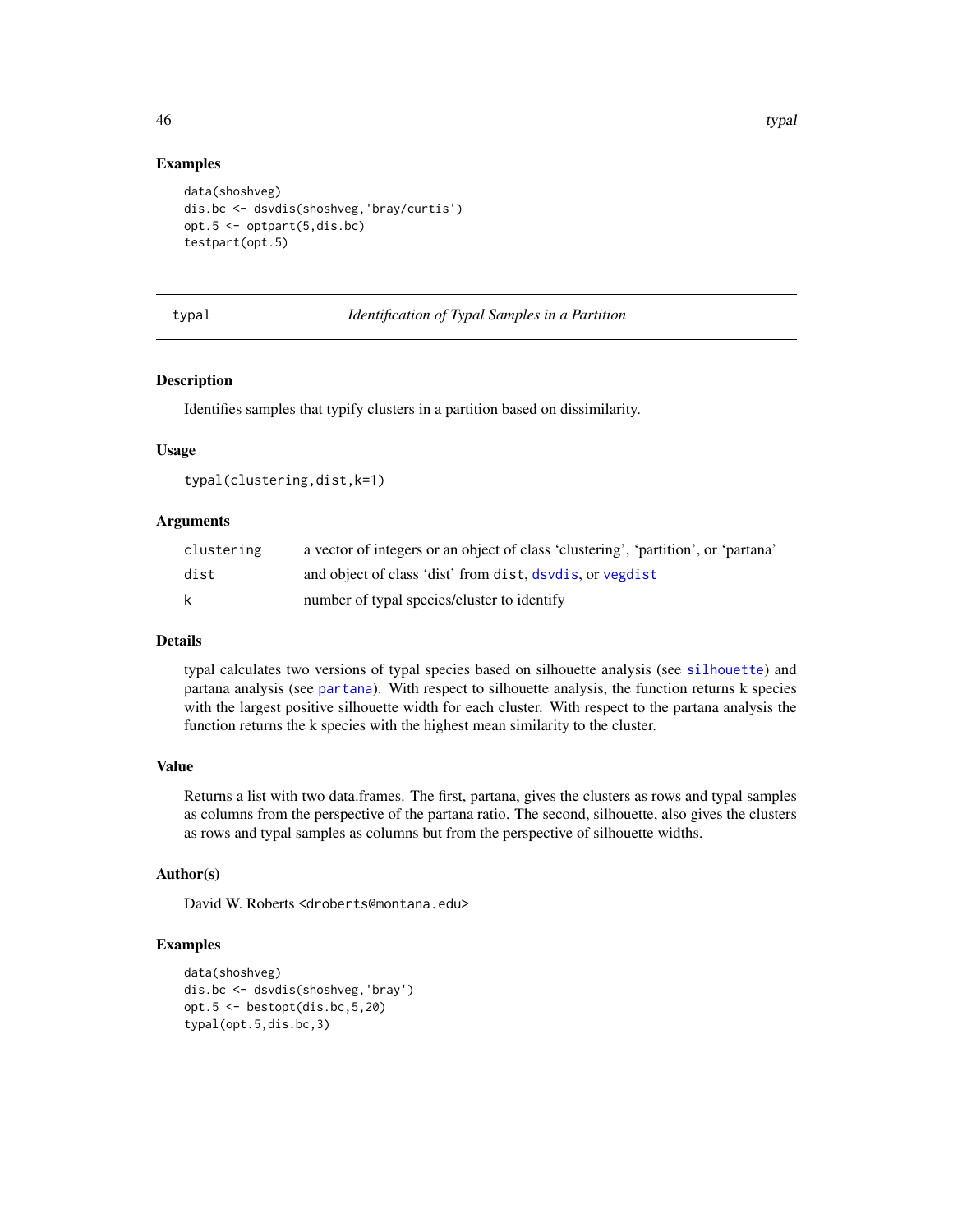# <span id="page-46-0"></span>Index

∗Topic clustering bestfit , [3](#page-2-0) clustering , [9](#page-8-0) consider , [12](#page-11-0) mergeclust , [21](#page-20-0) reordclust , [37](#page-36-0) ∗Topic cluster archi , [2](#page-1-0) bestopt , [4](#page-3-0) classmatch , [5](#page-4-0) clique , [7](#page-6-0) disdiam , [13](#page-12-0) extract , [14](#page-13-0) flexbeta , [15](#page-14-0) lambda , [18](#page-17-0) maxsimset , [19](#page-18-0) murdoch , [22](#page-21-0) neighbor , [23](#page-22-0) optindval , [26](#page-25-0) optpart , [27](#page-26-0) optsil , [29](#page-28-0) opttdev , [30](#page-29-0) partana , [32](#page-31-0) partition , [33](#page-32-0) refine , [35](#page-34-0) silhouette.partana, [40](#page-39-0) slice , [41](#page-40-0) stride , [42](#page-41-0) tabdev , [43](#page-42-0) testpart , [45](#page-44-0) typal , [46](#page-45-0) ∗Topic datasets shoshsite , [38](#page-37-0) shoshveg , [39](#page-38-0) ∗Topic hplot clique.test, [8](#page-7-0) stride , [42](#page-41-0) ∗Topic htest confus , [11](#page-10-0)

phi , [34](#page-33-0) ∗Topic multivariate clique.test, <mark>[8](#page-7-0)</mark> compare , [10](#page-9-0) optimclass , [24](#page-23-0) agnes , *[16](#page-15-0)* archi , [2](#page-1-0) , *[28](#page-27-0)* bestfit , [3](#page-2-0) bestopt , [4](#page-3-0) , *[28](#page-27-0)* classmatch , [5](#page-4-0) , *[18](#page-17-0)* clique , [7](#page-6-0) , *[9](#page-8-0)* clique.test, <mark>[8](#page-7-0)</mark> clustering , [9](#page-8-0) , *[21](#page-20-0)* compare , [10](#page-9-0) confus , [11](#page-10-0) consider , [12](#page-11-0) const , *[10](#page-9-0)* diana , *[28](#page-27-0) , [29](#page-28-0)* , *[32](#page-31-0)* disdiam , [13](#page-12-0) dist , *[2](#page-1-0)* , *[4](#page-3-0)* , *[7](#page-6-0)* , *[14](#page-13-0)* , *[27](#page-26-0)* , *[29](#page-28-0)* , *[32](#page-31-0)* , *[42](#page-41-0) , [43](#page-42-0)* dsvdis , *[2](#page-1-0)* , *[4](#page-3-0)* , *[7](#page-6-0)* , *[14](#page-13-0)* , *[27](#page-26-0)* , *[29](#page-28-0)* , *[32](#page-31-0)* , *[42](#page-41-0) , [43](#page-42-0)* , *[46](#page-45-0)* envrtest , *[9](#page-8-0)* extract , [14](#page-13-0) flexbeta , [15](#page-14-0) fuzconfus *(*confus *)* , [11](#page-10-0) gensilwidth , [16](#page-15-0) getsets *(*maxsimset *)* , [19](#page-18-0) hclust , *[29](#page-28-0)* indval , *[23](#page-22-0)* , *[25](#page-24-0)* lambda , [18](#page-17-0) maxpact *(*maxsimset *)* , [19](#page-18-0)